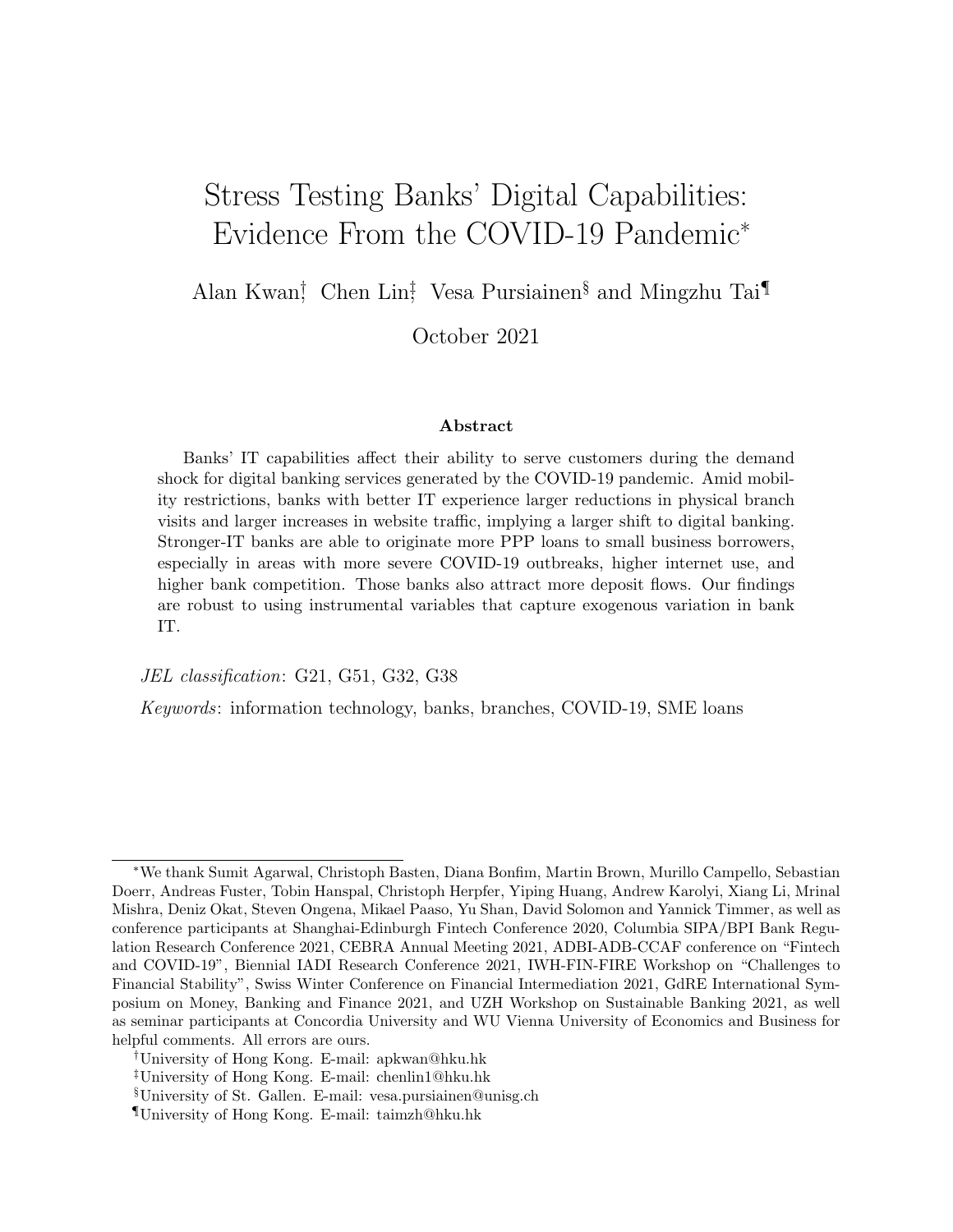## 1 Introduction

A long-running trend has seen banks gradually decrease their reliance on physical branches and move services online, reducing the importance of geographic proximity to customers.<sup>[1](#page-1-0)</sup> As banks have expanded geographically, proximity to bank headquarters has also become less important [\(Berger and DeYoung, 2006\)](#page-31-0). While information technology plays an important role in facilitating these changes, the evidence on the relationship between bank performance and IT investment is mixed (see, e.g., [Berger, 2003;](#page-31-1) [Beccalli, 2007;](#page-31-2) [Koetter and Noth, 2013\)](#page-33-0). While the recent rise of fintech lenders has intensified the debate about the competitive advantage that technology can provide in credit analysis (e.g., Berg, Burg, Gombović, and [Puri, 2020\)](#page-31-3), wealth management (e.g., [D'Acunto, Prabhala, and Rossi, 2019\)](#page-32-0), and the ability to address under-served clienteles (e.g., [Tang, 2019\)](#page-34-0), recent evidence suggests brick-and-mortar banking still seems to matter a great deal.<sup>[2](#page-1-1)</sup>

One challenge to studying the role of IT in the traditional banking sector is that both consumer preferences for technology and bank technology itself evolve over long periods of time, possibly endogenously to one another. In this paper, we study how banks' IT capabilities affect their ability to serve retail customers in response to an exogenous demand shock for digital banking services. The COVID-19 pandemic represents a unique natural experiment for our study, as large-scale mobility restrictions imposed by state and local governments in response to public health risks have led to substantial barriers to physical banking. Anecdotal evidence suggests that the use of digital banking has substantially increased during the pandemic.<sup>[3](#page-1-2)</sup> For example, Wells Fargo, one of the largest U.S. banks, reported an 81% increase in the amount of money deposited using a mobile device in April 2020 relative to April 2019 and a 23% surge in customers signing on to digital banking since

<span id="page-1-1"></span><span id="page-1-0"></span><sup>1</sup>See, e.g., [Keil and Ongena](#page-33-1) [\(2020\)](#page-33-1) and [Petersen and Rajan](#page-34-1) [\(2002\)](#page-34-1).

<sup>2</sup>Branch closings can lead to persistent declines in small business lending [\(Nguyen, 2019\)](#page-34-2) and less competitive loan markets [\(Bonfim, Nogueira, and Ongena, 2020\)](#page-31-4). [Herpfer, Mjøs, and Schmidt](#page-33-2) [\(2021\)](#page-33-2) find evidence that reductions in travel time lower banks' transaction costs and facilitate banking relationships.

<span id="page-1-2"></span> ${}^{3}$ See, e.g., [The Economist](#page-34-3) [\(2020\)](#page-34-3)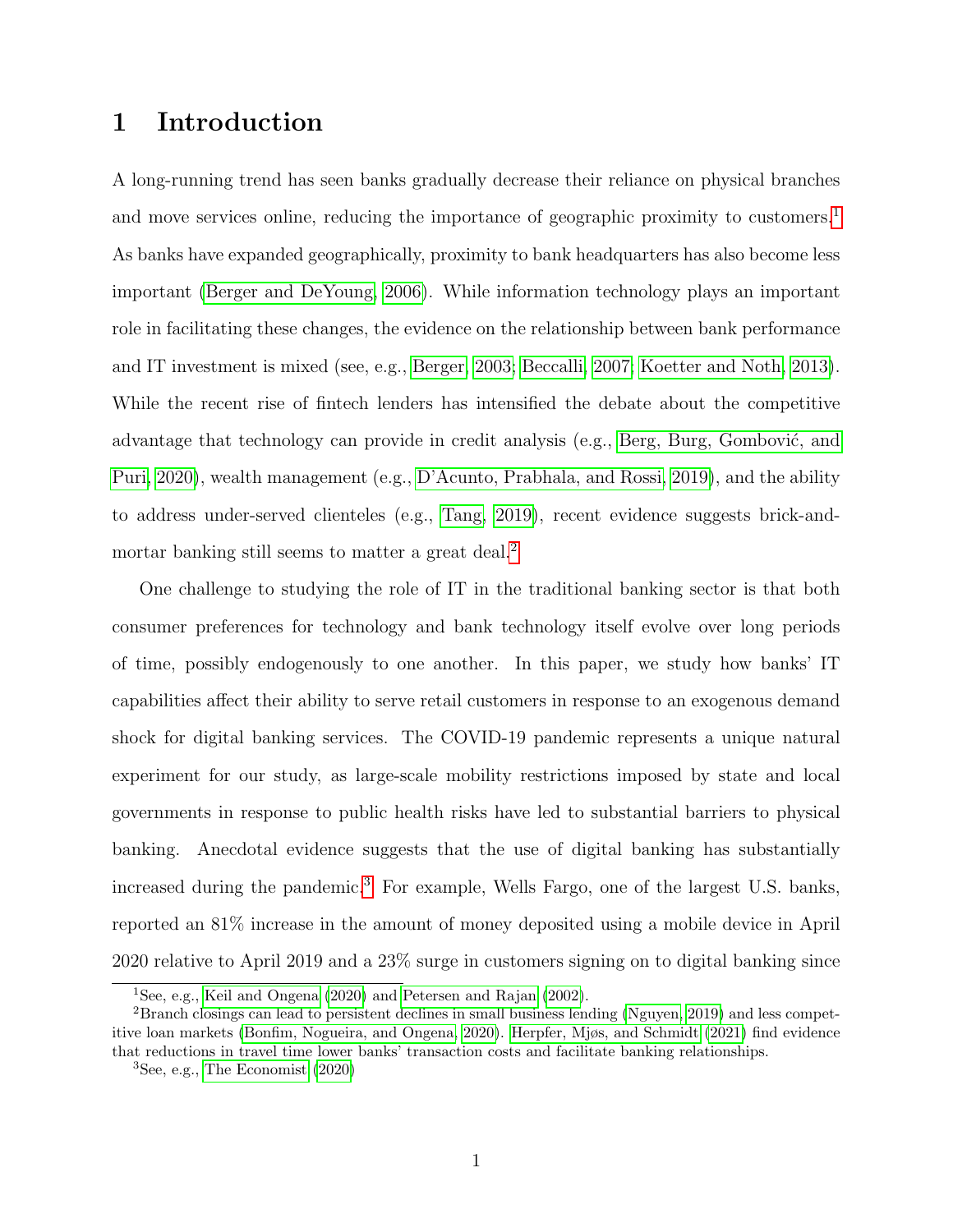mid-March 2020.[4](#page-2-0) Survey data suggest that banks have generally seen a double-digit rise in first-time online accounts, mobile deposits, mobile payments, and overall usage of online and mobile banking.<sup>[5](#page-2-1)</sup> At the same time, the pandemic has forced operational changes as back office personnel's ability to be in the office has also been restricted.

This unexpected and unprecedented demand shock for digital banking services provides us with an opportunity to study the role of banks' digital capabilities in affecting how they serve retail customers.<sup>[6](#page-2-2)</sup> Utilizing a variety of data sources, we examine a number of outcomes, including physical branch visits, website traffic, SBA Paycheck Protection Program (PPP) lending to small businesses, customers' propensity to switch banks, and deposit flows. Across these various outcomes, we find that better IT explains a more pronounced shift away from in-person banking toward online banking and better ability to provide service to retail customers. We also investigate various mechanisms for this set of findings.

Our study uses an IT index measuring the presence of technologies that we deem likely to be useful for virtual, automated, or remote work. To construct this IT index, we use data from Aberdeen Computer Intelligence Database, which tracks the usage of technologies at the establishment level. Of the 63 key technology areas tracked by Aberdeen, we identify 14 technologies that, ex ante, seem relevant for facilitating a shift from physical to digital operations. This shift might entail staff working from home, bank personnel serving customers via website, phone or video chat, or increasing automation of previously manual processes. Thus, the IT index includes technologies such as VPN and remote access, document management, collaborative software, customer relationship management software, video conference and internet phone software, database software and server virtualization. We define IT index as the sum of 14 dummies, indicating the presence of each of the relevant technologies, and

<span id="page-2-0"></span><sup>&</sup>lt;sup>4</sup> Wells Fargo Stories: Digital banking soars in the COVID-19 pandemic, available online at: https://stories.wf.com/digital-banking-soars-in-the-covid-19-pandemic/

<span id="page-2-1"></span><sup>5</sup>Based on polling research by J.D. Power (https://www.jdpower.com/business/press-releases/2020 us-retail-banking-satisfaction-study) and Ondot Systems (summary by Payments Journal at: https://www.paymentsjournal.com/fis-need-updated-digital-roadmaps-to-reflect-the-rapid-shift-to-digitalbanking-during-covid-19/).

<span id="page-2-2"></span><sup>6</sup>While banks may adjust their IT in response to the pandemic, in the short-term, we expect there to be considerable variation in the extent of pre-existing IT investment by banks.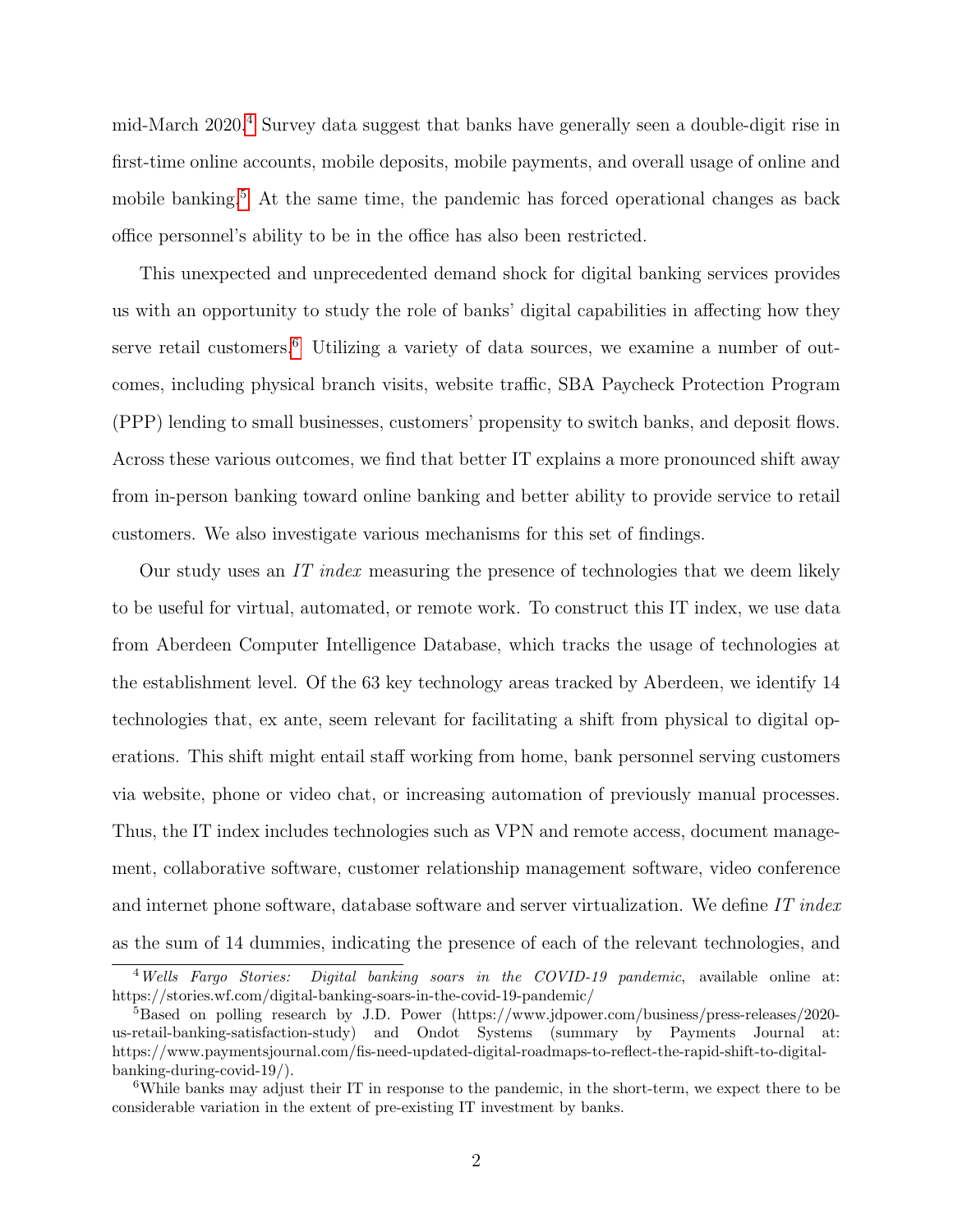aggregate it to the bank level.<sup>[7](#page-3-0)</sup> While this is our preferred measure, our findings are robust to other measures of IT as well.<sup>[8](#page-3-1)</sup>

Armed with this measure, we begin by studying bank IT and the shift of bank customers from physical branches to online. First, we study physical visits to bank branches. Our measure of visits to physical bank branches come from SafeGraph, whose anonymized and aggregated data cover approximately 10% of all mobile devices in the United States. We combine these with data on local mobility restrictions imposed amid the COVID-19 pandemic from Keystone Strategy. We find that banks with stronger IT capabilities experience significantly larger reductions in customer visits to physical branches after - but not before - the imposition of mobility restrictions, suggesting that better IT enables banks to better serve their customers without the need for face-to-face interaction. With a one-standarddeviation increase in IT index, customer visits during mobility restrictions decrease by 13% of their within-branch standard deviation.

We then perform a complementary analysis on traffic to banks' websites. We use data on the AlexaRank top one million websites. This allows us to measure the relative rankings of visitor volumes on bank websites over time. While we do not see the actual volume that the ranking is based on, the data allow cross-sectional comparisons of changes in website volumes on a weekly basis. Better IT is associated with a significantly larger increase in website traffic rank due to mobility restrictions. The economic magnitude is large: a onestandard-deviation increase in IT increases the shift from mobility restrictions by 7%.

A related finding is that a higher-IT index is associated with observable differences in banks' websites. Using data from BuiltWith, we calculate the number of "web technologies" present on banks' websites.[9](#page-3-2) While not all technologies are equally important, more tech-

<span id="page-3-0"></span><sup>&</sup>lt;sup>7</sup>The reasons for using a bank-level index are to reduce noise in the data and to reflect the fact that much of the digital infrastructure is not likely to be office specific.

<span id="page-3-1"></span><sup>8</sup> In robustness checks reported in the Internet Appendix, we complement this index with three additional measures: IT index (other), reflecting all the other technologies that are not included in the main index, IT staff, measuring the number of IT staff relative to total employees, and IT budget, measuring the IT budget scaled by total employees. These additional analyses show that our findings are not sensitive to the definition of the IT measure.

<span id="page-3-2"></span><sup>9</sup>A web technology can comprise many types, including graphical technologies such as jQuery, web traffic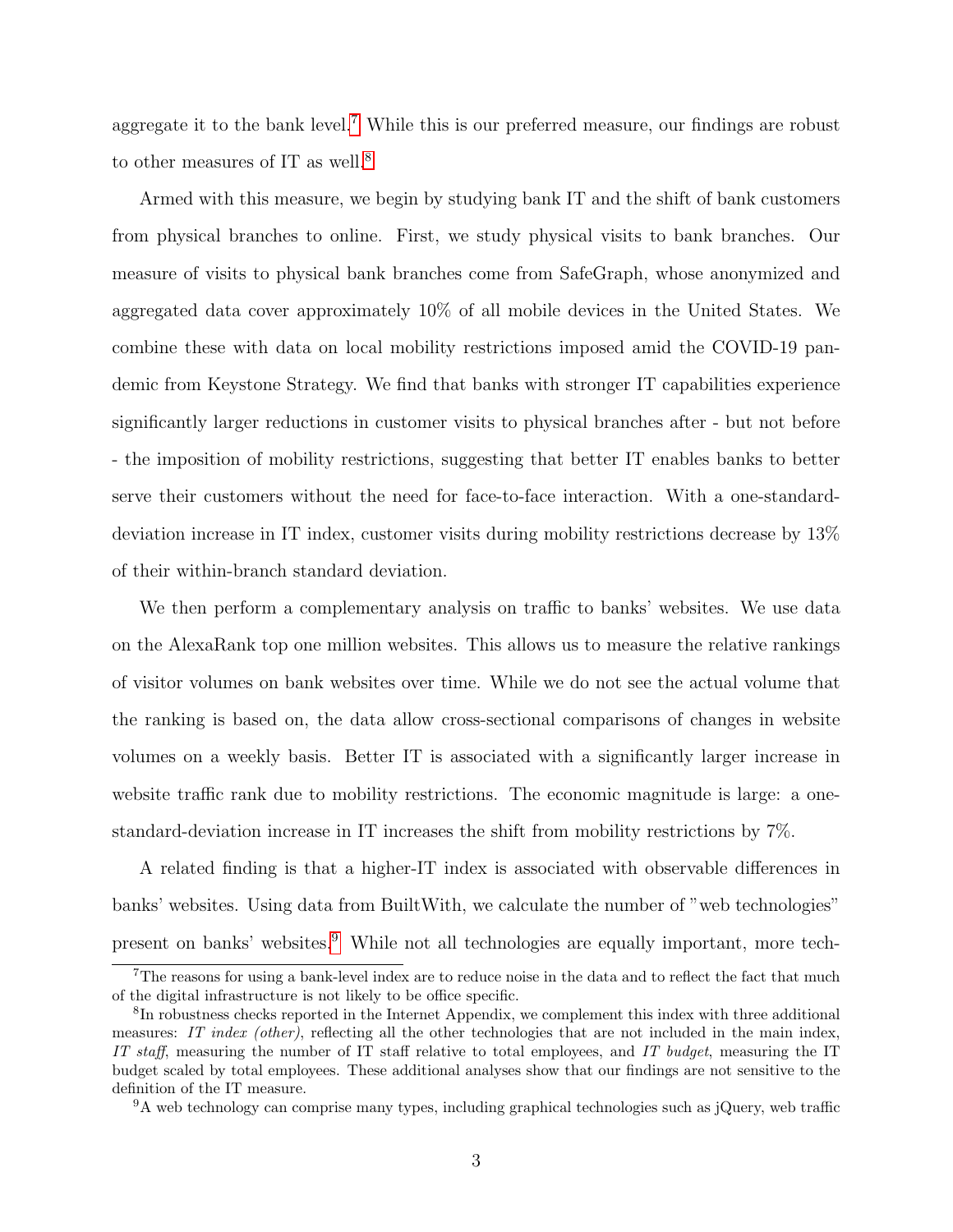nologies likely implies greater technological investment and sophistication. Our IT index is significantly positively correlated with website technologies. In addition, in response to the pandemic, BuiltWith data began identifying the first time that the bank website mentions the COVID-19 pandemic. We find that a one-standard-deviation increase in IT index is associated with 1-4 days reduction in reaction time, depending on model specification. This suggests banks with better IT have more sophisticated web servers and adapted faster to the pandemic.

One potential concern with the above analysis is that banks are different along other dimensions correlated with IT. To further mitigate such concerns, we perform an instrumental variables analysis using two different instruments for bank IT. First, we calculate the weighted average number of internet providers across the bank branch network in the year 2010, a decade before the pandemic. This instrument captures differences in incentives to invest in IT that are not related to its business model or customers. Second, we calculate the number of cyber attacks between 2010 and 2015 to (other) entities around the bank's physical footprint. As such events are likely to make cyber risks more salient, they can give banks greater incentives to improve their IT before the pandemic. Both instruments capture aspects of the bank's IT quality that are not directly related to its current business but rather dictated by the historical shocks across the locations where it operates. Our results are robust to using either of these two instruments. Taken together, these results suggest better bank IT significantly leads to greater substitution from offline to online activity due to mobility restrictions.

That better IT facilitates banking customers toward digital services is important unto itself for public health reasons. Moreover, it can also have real economic consequences. Next, we focus on banks' ability to serve small and medium enterprise (SME) borrowers by investigating loans originated under the SBA Paycheck Protection Program (PPP).[10](#page-4-0)

services such as content-delivery networks or the type of web server, security certificates, and much more.

<span id="page-4-0"></span><sup>&</sup>lt;sup>10</sup>The PPP programme is the US government's SME support program, structured as governmentguaranteed loans distributed through the banking system.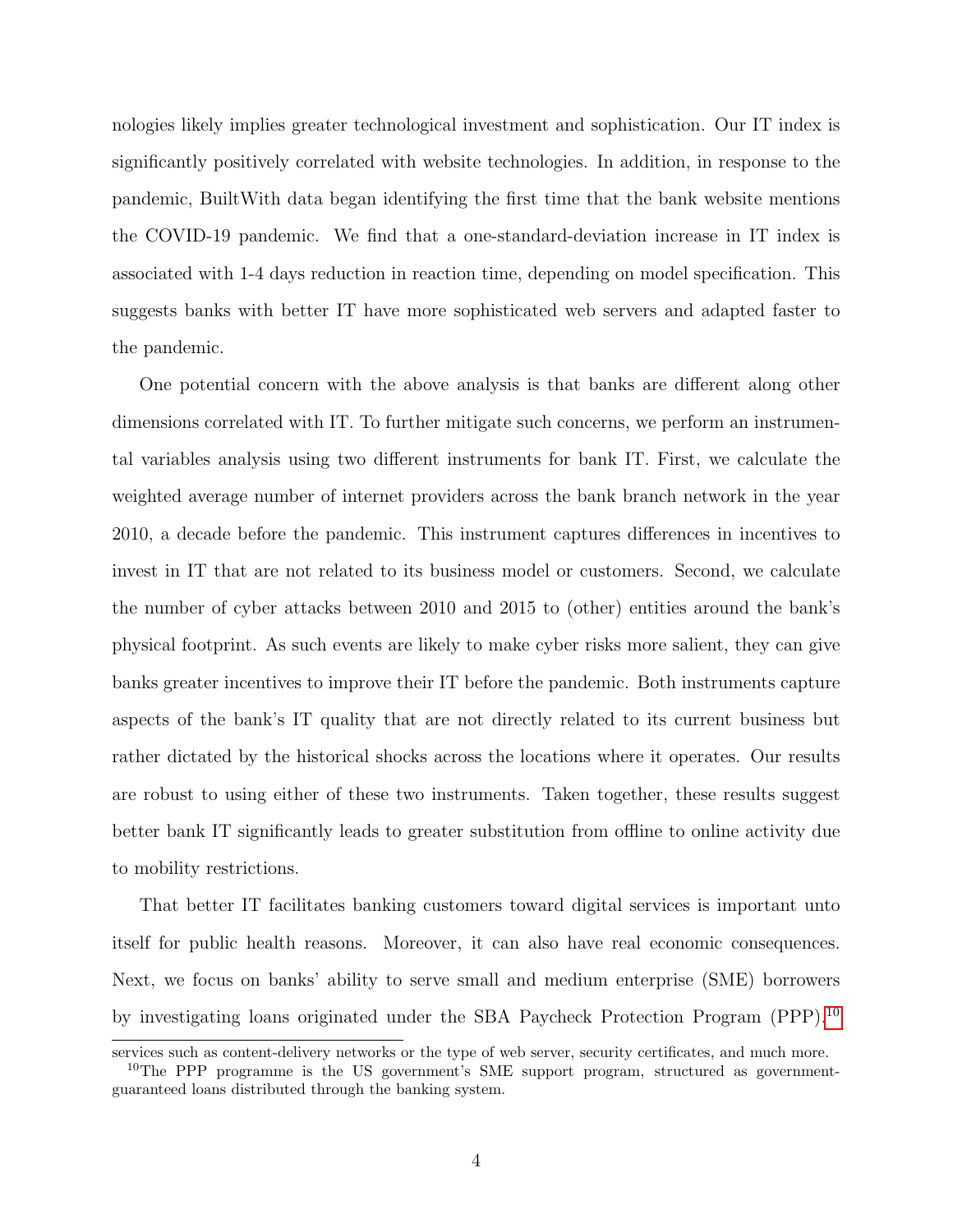We consider the PPP lending to be a good setting to test the role of IT on banks' retail business, since PPP loans are an unexpected new loan product that banks had to set up under substantial time pressure and during a period when staff were potentially unable to physically be in the office. These significant operational frictions may have impacted banking relationships: prior evidence shows that bank relationships remain important for obtaining PPP loans (e.g., [Li and Strahan, 2020\)](#page-33-3), as the pool of PPP funds was limited, and as banks prioritized larger borrowers, possibly at the expense of SMEs (e.g., [Balyuk, Prabhala, and](#page-30-0) [Puri, 2020\)](#page-30-0). Correspondingly, media articles suggest that many SME customers experienced poor service from their traditional banks and, at least in some cases, switched banks as a result. For example, The Wall Street Journal writes that "Of businesses that secured PPP funding, about 28% received their loan from a lender with whom they had no prior relationship or a bank that wasn't their primary one...".<sup>[11](#page-5-0)</sup>

We perform two analyses to test the hypothesis that bank IT leads to better performance in distributing PPP loans. On the extensive margin, we perform a bank-county-level analysis to examine how the amount of PPP loan origination varies by the bank's IT capability. On the intensive margin, we study how IT affects which bank is chosen by a small business borrower. Turning to our first analysis, we find that, within the same county, banks with better IT originate significantly larger amounts of PPP loans during the pandemic, controlling for bank characteristics as well as the bank's prior activities in the county. This effect of bank IT is both statistically significant and economically sizeable. A one-standard-deviation increase in IT index is associated with a 21% increase in PPP loan volumes generated. It is worth noting that these results are found when including county fixed effects, controlling for any unobserved factors that might affect local small business credit demand and quality, as well bank headquarter fixed effects.

<span id="page-5-0"></span>We also investigate the differential relation between IT and PPP performance across

 $11$ <sup>11</sup> The Wall Street Journal: When Their PPP Loans Didn't Come Through, These Businesses Broke Up With Their Banks, July 31, 2020. Available online: https://www.wsj.com/articles/when-their-ppp-loansdidnt-come-through-these-businesses-broke-up-with-their-banks-11596205736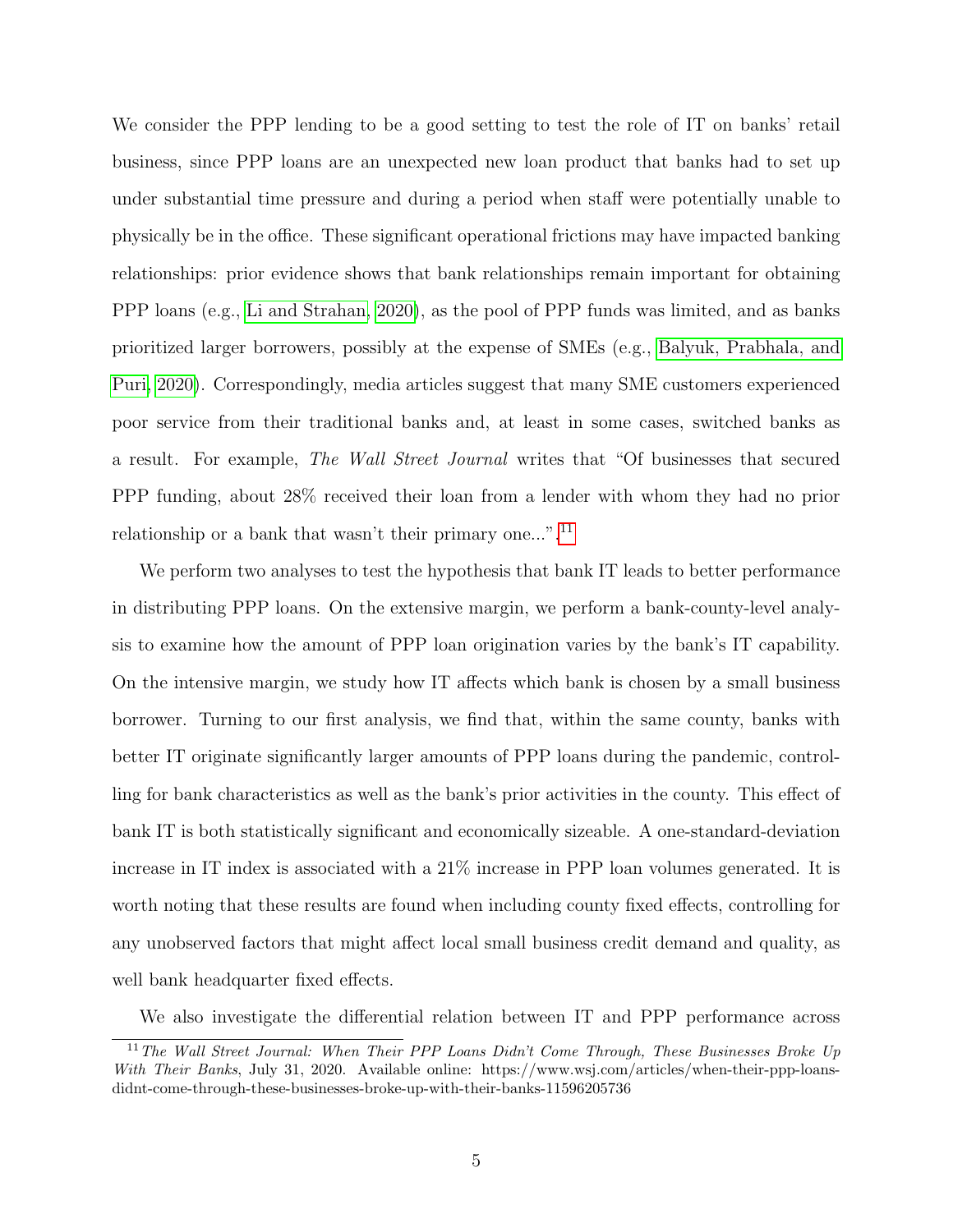counties with different characteristics. First, if our results are driven by the ability of banks with good-IT to better serve customers with digital banking demand during the COVID-19 outbreak, we would expect the estimated effect of IT on PPP loan volumes to be larger in areas that experienced worse outbreaks of the virus. The evidence confirms this prediction. Second, we find that the effect of bank IT is stronger in areas with greater high-speed internet penetration. This is intuitive, as customers in these areas are more likely to shift to digital banking than in areas with worse internet infrastructure. Third, we study the effect of local banking competition. We find that the effect of IT is larger in areas with greater bank competition, as measured by a lower Herfindahl–Hirschman Index (HHI) of SME loans. This suggests that a stronger IT capability can be particularly valuable to banks operating in a competitive market.

We now turn to our second PPP analysis on the intensive margin. If IT is a determinant of a bank's ability to help small businesses obtain PPP loans, we might expect firms with existing relationships with low-IT banks to be more likely to switch to higher-IT banks for PPP loans when they are exposed to the COVID-19. To test these predictions, we form a sample of PPP borrowers who were also regular SBA-loan borrowers prior to the pandemic.<sup>[12](#page-6-0)</sup> We find that that firms are more likely to switch to better-IT banks in areas harder hit by COVID-19, and in cases where their existing lender has worse IT. This suggests that customers prefer higher-IT banks over their previous banking relationship when COVID-19 cases - a proxy for the size of the demand shock - are greater.

A natural extension of the idea that high-IT banks gain customers during the pandemic is that such banks may also attract more deposit flows. Hence, we study the relationship between bank IT and deposit growth during the onset of the COVID-19 pandemic. [Levine,](#page-33-4) [Lin, Tai, and Xie](#page-33-4) [\(2021\)](#page-33-4) show that banks experience large deposit inflows during the first months of the pandemic. We find that banks with stronger IT capabilities experience significantly higher increases in deposits during the first two quarters of 2020. This suggests

<span id="page-6-0"></span> $12$ We caution that the PPP only names borrowers of a threshold size while SBA borrowers, by definition, are also small businesses. Still, we obtain sample of over 32,000 borrowers present in both datasets.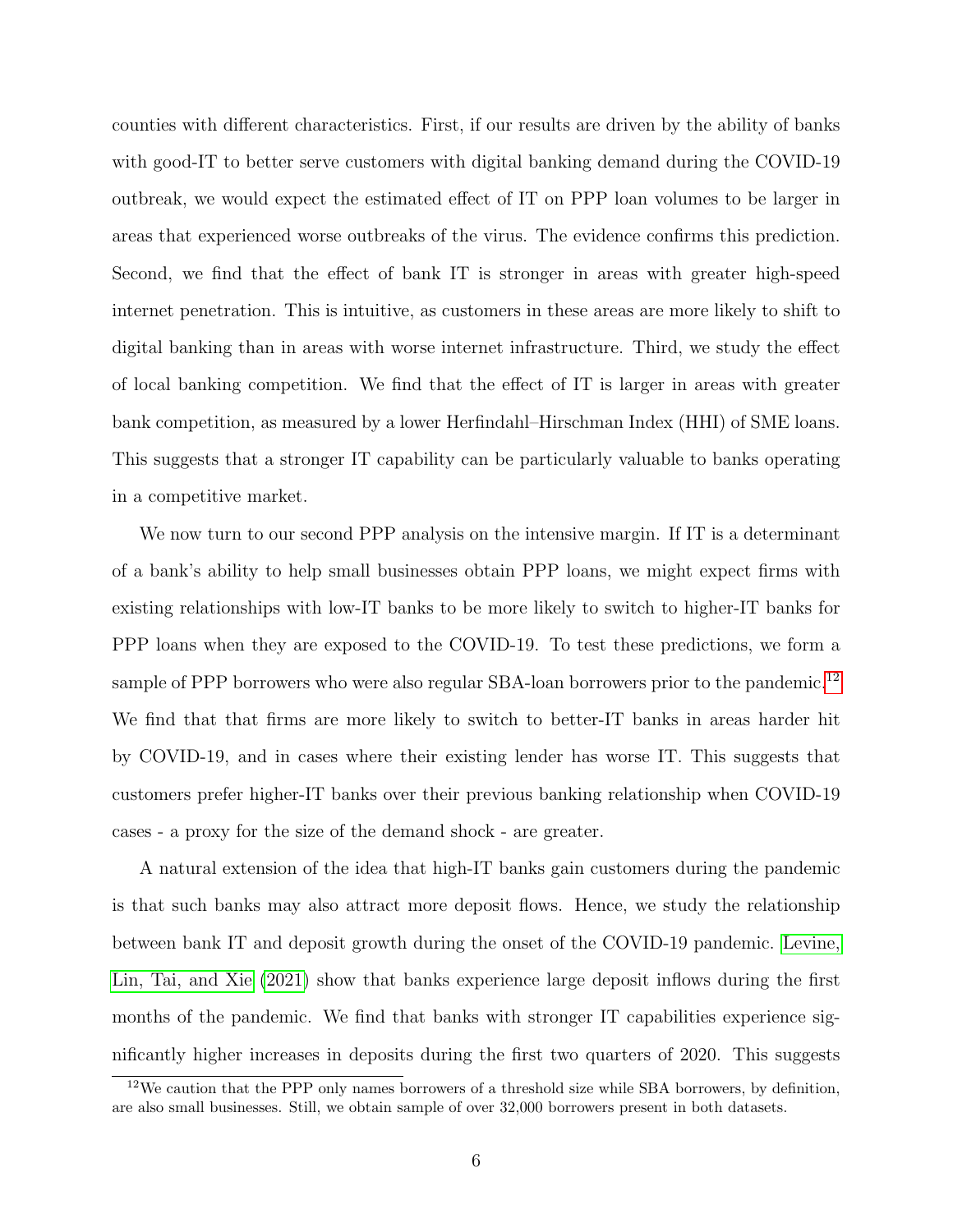that banks that are better able to serve customers during the pandemic also attract more deposits during the COVID-19 shock, consistent with customers switching their banking relationships.

Our results suggest banks with better IT capabilities ex ante exhibit better performance during the pandemic when demand for digital banking increases. We also examine two potential interpretations of these findings. First, the evidence might suggest that banks with better IT have a superior ability to operate and serve their customers during the pandemic. Alternatively, it could be that banks with better IT have more IT-savvy clienteles even before the pandemic. Thus, our results would reflect IT-savvy customers shifting their behavior to digital services during the pandemic rather than a supply side constraint. Both interpretations are interesting and may simultaneously be at play, but have different implications for policymakers. While we cannot rule out either interpretation conclusively, the evidence is not consistent with clientele-sorting. To investigate clientele effects, we examine the relationship between bank and customer firm IT before the pandemic and find no sig-nificant relationship between the two.<sup>[13](#page-7-0)</sup> Also, as noted before, we find firms *switched* from lower-IT banks to higher-IT banks. Thus, our results are unlikely to be explained by sorting between tech-savvy clienteles and high-IT banks that existed prior to the pandemic. Rather, it is more likely that IT served as a source of banks' competitive advantage in serving and acquiring customers.

We make several important contributions. First, we provide novel evidence of the impact of technology on bank outcomes. Our focus on a setting with an unexpected demand shock for digital banking services and this empirical design mitigates the identification challenge that both (1) consumer preferences technology evolve over a long time period, and (2) bank performance may lead to longer term investments in IT. Here, we hold fixed IT and observe exogenous demand for digitally-administered financial services. Other contemporaneous studies of the role of IT and bank operations include [Branzoli, Rainone, and Supino](#page-31-5)

<span id="page-7-0"></span><sup>&</sup>lt;sup>13</sup>For IT budget and IT staff, there is a *negative* relationship between bank and customer IT, which is the opposite of what we might expect if there was ex-ante matching of banks and customers based on IT.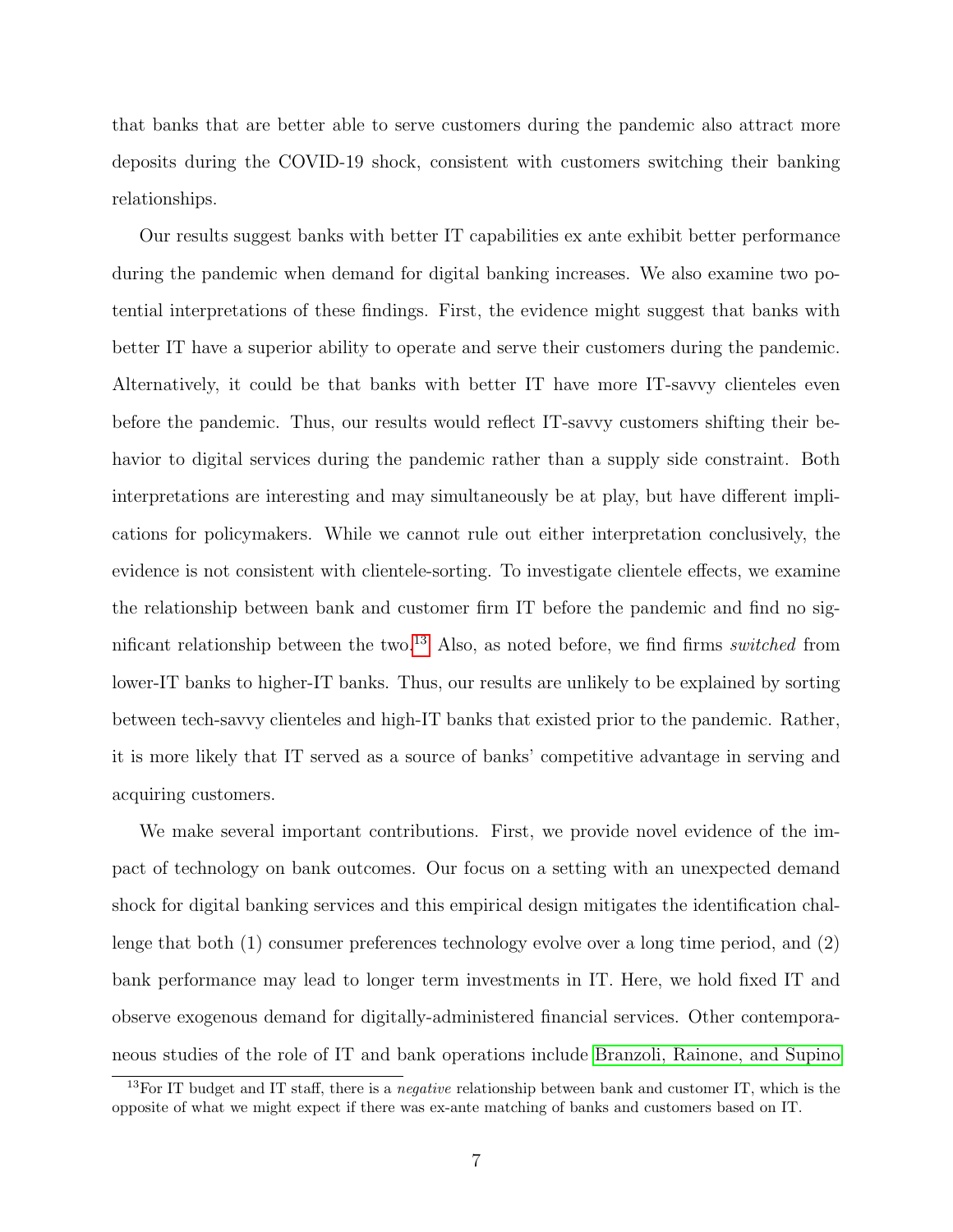[\(2021\)](#page-31-5) and [Core and De Marco](#page-32-1) [\(2021\)](#page-32-1), who focus on Italian data. Our focus is on the US, we measure IT more comprehensively, including technologies helpful to banks during the pandemic (as opposed to IT investments of other kind), and our of footfall and web traffic help to establish the mechanisms through which IT helps improve bank performance during the pandemic. Our results are also related to the study by [Pierri and Timmer](#page-34-4) [\(2020\)](#page-34-4), who find evidence that a higher pre-crisis PC adoption by banks is associated with lower levels of non-performing loans during the financial crisis of 2008 to 2009.

Second, our study is related to the literature on the interplay between between traditional banking and fintech services. Rather than estimating the levels of substitution between banks and fintech lenders, we examine the technological readiness of banks by looking at the substitution between banks depending on their digital capabilities. Given that banks are heavily regulated and play roles that alternative finance lenders may not be allowed to replace, this may represent a fruitful direction for future research as well.

Third, we add to the literature on the economic effects of the COVID-19 pandemic. Our findings suggest that banks differ in their capability to serve customers digitally and suggest that the banking system as a whole may not be fully prepared for the shift toward digital banking. This finding is important in assessing the economic costs of non-pharmaceutical restrictions, as greater fungibility between banks' online and offline services can reduce the economic impact of mobility restrictions. Our results have broader implications beyond banking to any business considering the costs and benefits of technology adoption versus expanding physical presence. Our findings highlight the importance of good-IT infrastructure in mitigating operational risks and increasing flexibility in unexpected situations.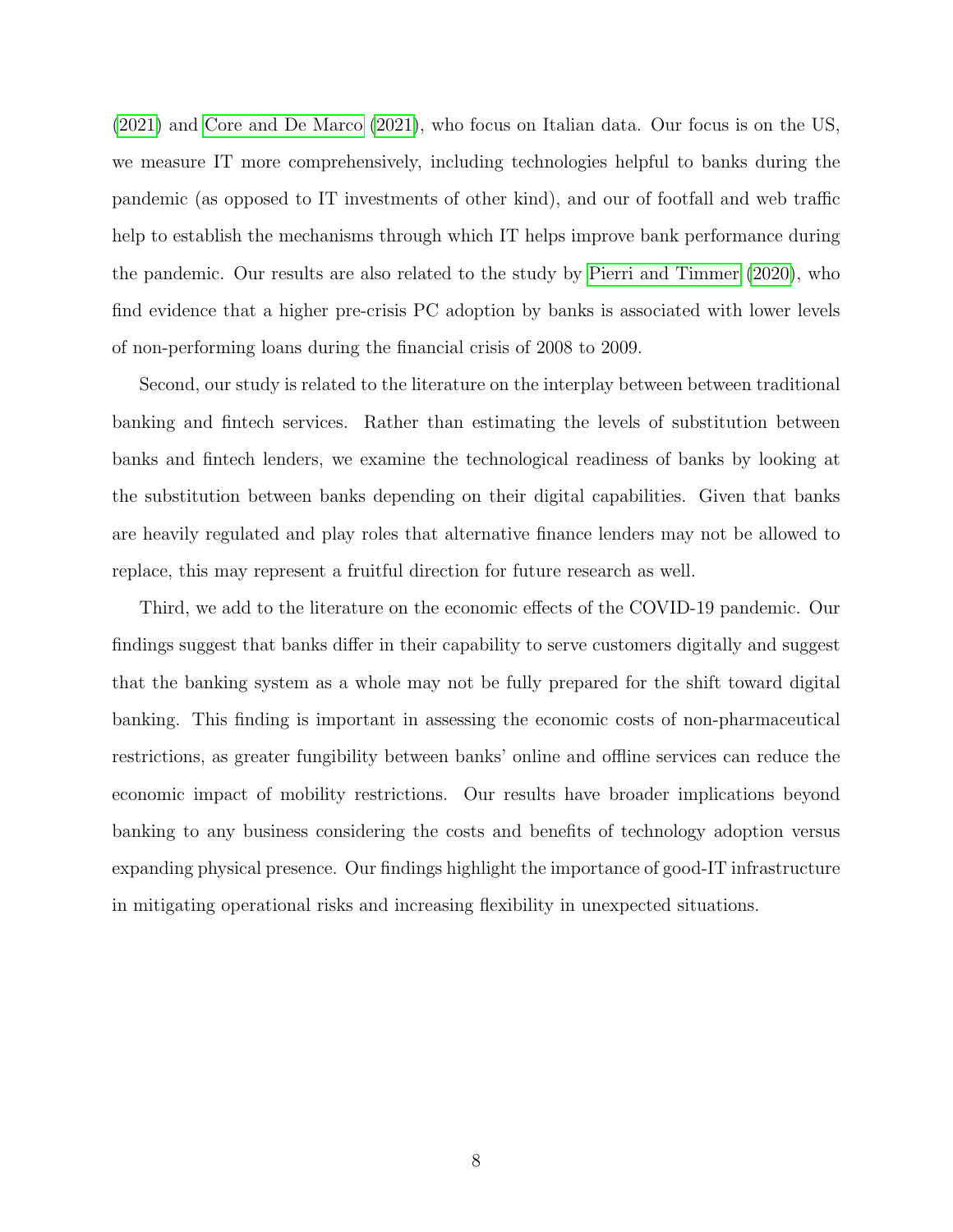## 2 Relevant literature

## 2.1 Banks, technology, and branches

A vast literature studies the implications of technological change on banking. A long-running trend has seen banks gradually decrease their reliance on physical branches and move services online, reducing the effect of distance on lending decisions and broadening the reach of banks. For example, [Petersen and Rajan](#page-34-1) [\(2002\)](#page-34-1) find evidence of technology facilitating small business lending to increasingly distant customers. [Keil and Ongena](#page-33-1) [\(2020\)](#page-33-1) find evidence of technological change as well as bank fragility and consolidation contributing to the decrease in branches. [Basten and Ongena](#page-31-6) [\(2020\)](#page-31-6) find evidence of banks using online platforms to increase geographic diversification. [D'Andrea and Limodio](#page-32-2) [\(2020\)](#page-32-2) find that the introduction of high-speed internet promoted private-sector lending by banks, and credit and sales firms. [Berger and DeYoung](#page-31-0) [\(2006\)](#page-31-0) find that technological progress has facilitated banks' geographic expansion further away from parent banks. [Daniel, Longbrake, and Murphy](#page-32-3) [\(1973\)](#page-32-3) find evidence of the use of computers facilitating economies of scale. Historically, [Lin, Ma, Sun,](#page-33-5) [and Xu](#page-33-5) [\(2020\)](#page-33-5) show that the telegraph enabled Chinese banks to significantly expand their branch networks in terms of both number and geographic scope in 1881-1936.

However, extant studies on the role of IT in bank productivity are somewhat mixed. [Berger](#page-31-1) [\(2003\)](#page-31-1) argues that technology in banking has led to improvements in cost efficiency and lending capacity, while [Beccalli](#page-31-2) [\(2007\)](#page-31-2) finds only weak evidence of a link between banks' IT investment and bank performance. [Koetter and Noth](#page-33-0) [\(2013\)](#page-33-0) calculate bank productivity estimates adjusting for IT expenditures and find evidence of an upward bias in bank productivity estimates when ignoring banks' IT expenditures. [Pierri and Timmer](#page-34-4) [\(2020\)](#page-34-4) find evidence that a higher pre-crisis PC adoption by banks is associated with lower levels of non-performing loans during the financial crisis of 2008-2009. Moreover, evidence suggests that branches and physical proximity still matter. [Degryse and Ongena](#page-32-4) [\(2005\)](#page-32-4) find evidence of spatial price discrimination in bank lending, with loan rates decreasing with the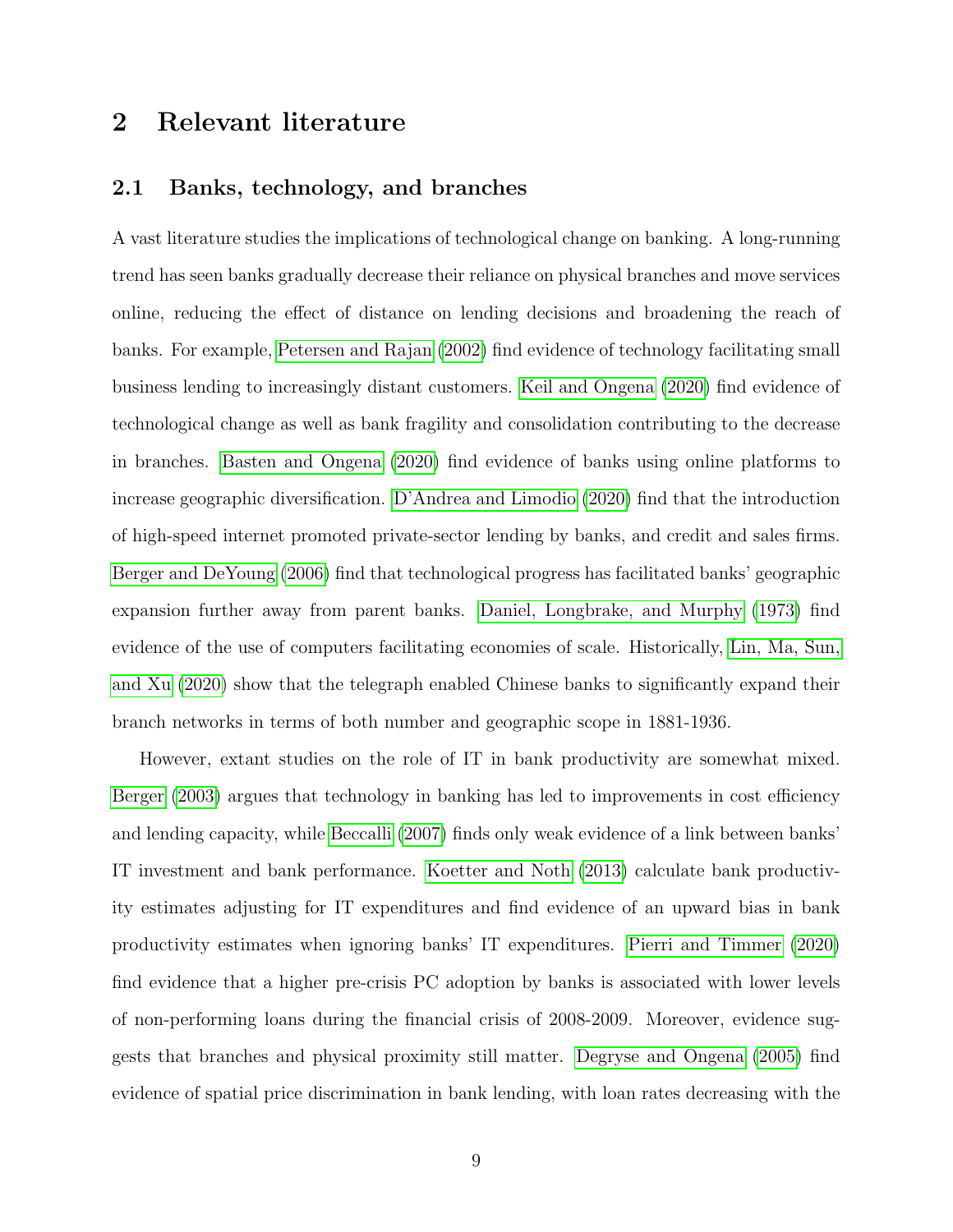distance between the firm and the lending bank and increasing with the distance between the firm and competing banks. They ascribe the observed price differences to transportation costs. [Nguyen](#page-34-2) [\(2019\)](#page-34-2) shows that branch closings lead to persistent declines in small business lending. [Garmaise and Moskowitz](#page-32-5) [\(2006\)](#page-32-5) study the consequences of bank presence and competition: neighborhoods that experience a reduction in bank competition via bank mergers are subject to higher interest rates, diminished local construction, lower prices, an influx of poorer households, and higher property crime in subsequent years. [Lin](#page-33-6) [\(2020\)](#page-33-6) finds that local stock ownership at bank branch locations affects a customer's propensity to withdraw deposits during stock market booms and affects bank lending.

Mixed evidence of IT on bank outcomes may reflect the endogeneity of how trends in bank performance affect banks choice of IT investments. Relative to this literature, our study reflects the first exogenous shock to demand for digital services, allowing us to isolate how IT affects variation in bank outcomes.

## 2.2 Fintech and sources of technological advantage

The rapid rise of fintech lenders and other technology-driven financial institutions has substantially increased the focus on the potential competitive advantage that technology can provide. [Berger and Black](#page-31-7) [\(2019\)](#page-31-7) contends technological changes can increase small business credit supply through the adoption of new hard-information-based lending technologies. [Berg et al.](#page-31-3) [\(2020\)](#page-31-3) show that technology and the use of easily accessible digital data can substantially improve credit analysis, while [Iyer, Khwaja, Luttmer, and Shue](#page-33-7) [\(2016\)](#page-33-7) find that peer screening facilitated by peer-to-peer (p2p) platforms does better than credit scores in predicting defaults. [Hertzberg, Liberman, and Paravisini](#page-33-8) [\(2018\)](#page-33-8) find that the choice of loan terms on online platforms can be used to screen borrowers based on their private information. [D'Acunto et al.](#page-32-0) [\(2019\)](#page-32-0) find that robo-advisers can help some clients make better investment decisions. [Fuster, Plosser, Schnabl, and Vickery](#page-32-6) [\(2019\)](#page-32-6) show that fintech lenders process mortgage applications faster and adjust supply more elastically than other lenders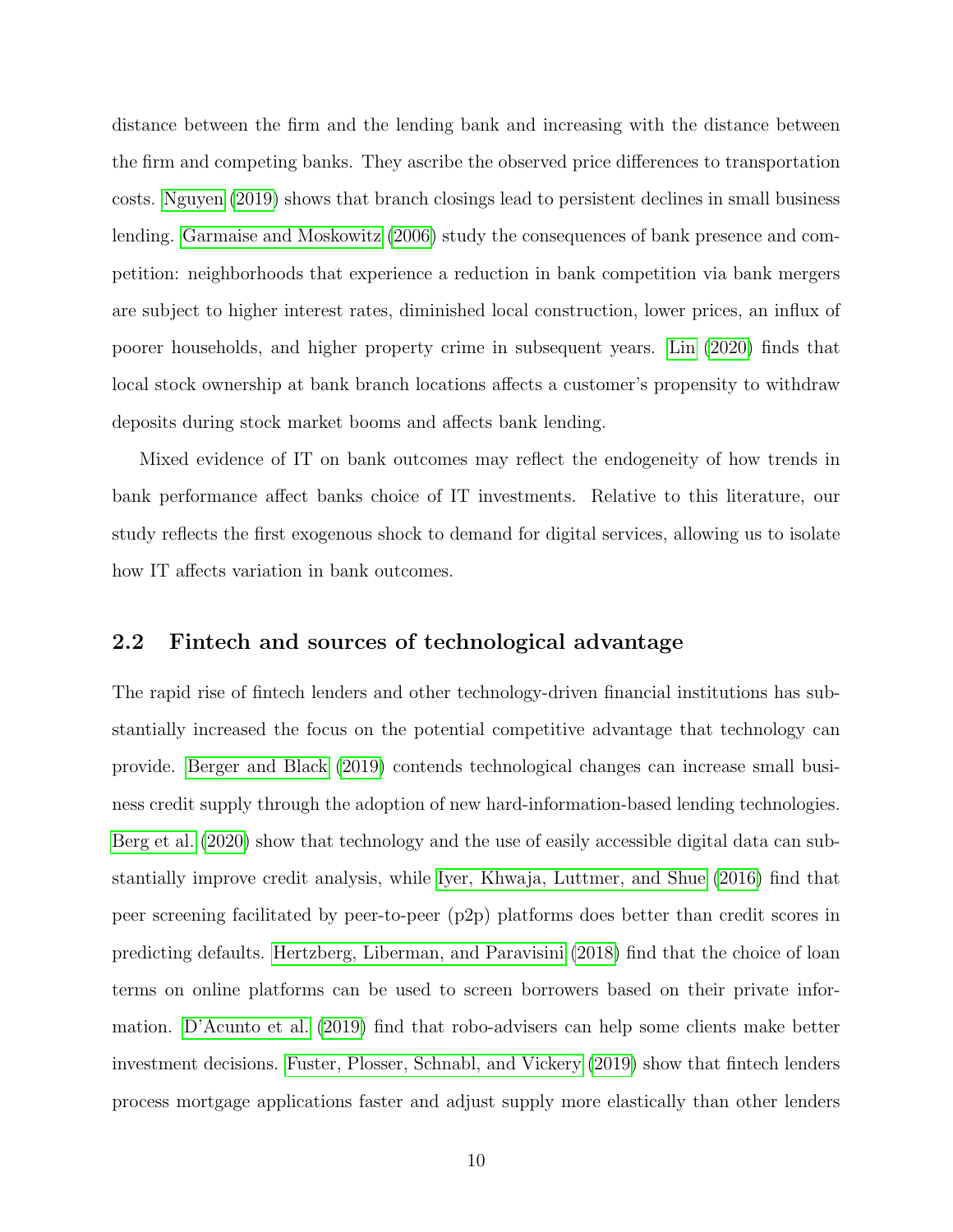without incurring higher default costs. Beyond technology, [Buchak, Matvos, Piskorski, and](#page-31-8) [Seru](#page-31-8) [\(2018\)](#page-31-8) also show a large factor in the rise of fintech lenders is regulatory arbitrage. They estimate that regulation accounts for roughly 60% of shadow bank growth in mortgage lending, while technology accounts for roughly 30%.

While it is commonly argued that fintech firms reach underserved clienteles, whether fintech firms and traditional financial institutions are complements or substitutes remains a debate. For example, [Tang](#page-34-0) [\(2019\)](#page-34-0) finds evidence that P2P lending is a substitute for bank lending in terms of serving infra-marginal bank borrowers but complements bank lending with respect to small loans. [Danisewicz and Elard](#page-32-7) [\(2019\)](#page-32-7) find that access to fintech credit reduces personal bankruptcies. There is also an ongoing debate on whether removing faceto-face interaction and moving to algorithm-based decision making increases or decreases bias and discrimination in credit decisions. [Bartlett, Morse, Stanton, and Wallace](#page-30-1) [\(2019\)](#page-30-1) find that fintech algorithms discriminate less against minority borrowers than face-to-face lenders. On the other hand, [Fuster, Goldsmith-Pinkham, Ramadorai, and Walther](#page-32-8) [\(2020\)](#page-32-8) find that Black and Hispanic borrowers are disproportionately less likely to gain from the introduction of machine learning into credit decisions.

Our study is unique from the fintech literature in that we focus extensively on the technological capabilities of incumbent banks rather than the fintech firms that aim to displace them. As our study is brought about by the pandemic, we deliver insights on the ability of banks to substitute online and offline activity and to operate digitally. Our results suggest less that substantial variation in IT readiness remains.

## 2.3 COVID-19, households, firms, and mobility restrictions

The COVID-19 pandemic has taken hundreds of thousands of lives, strained healthcare systems, and forced shutdowns of large parts of the global economy. In the United States, the rapid increase in local COVID-19 cases in early March sparked large-scale mobility restrictions across many states. These included school closures, bans on gatherings, social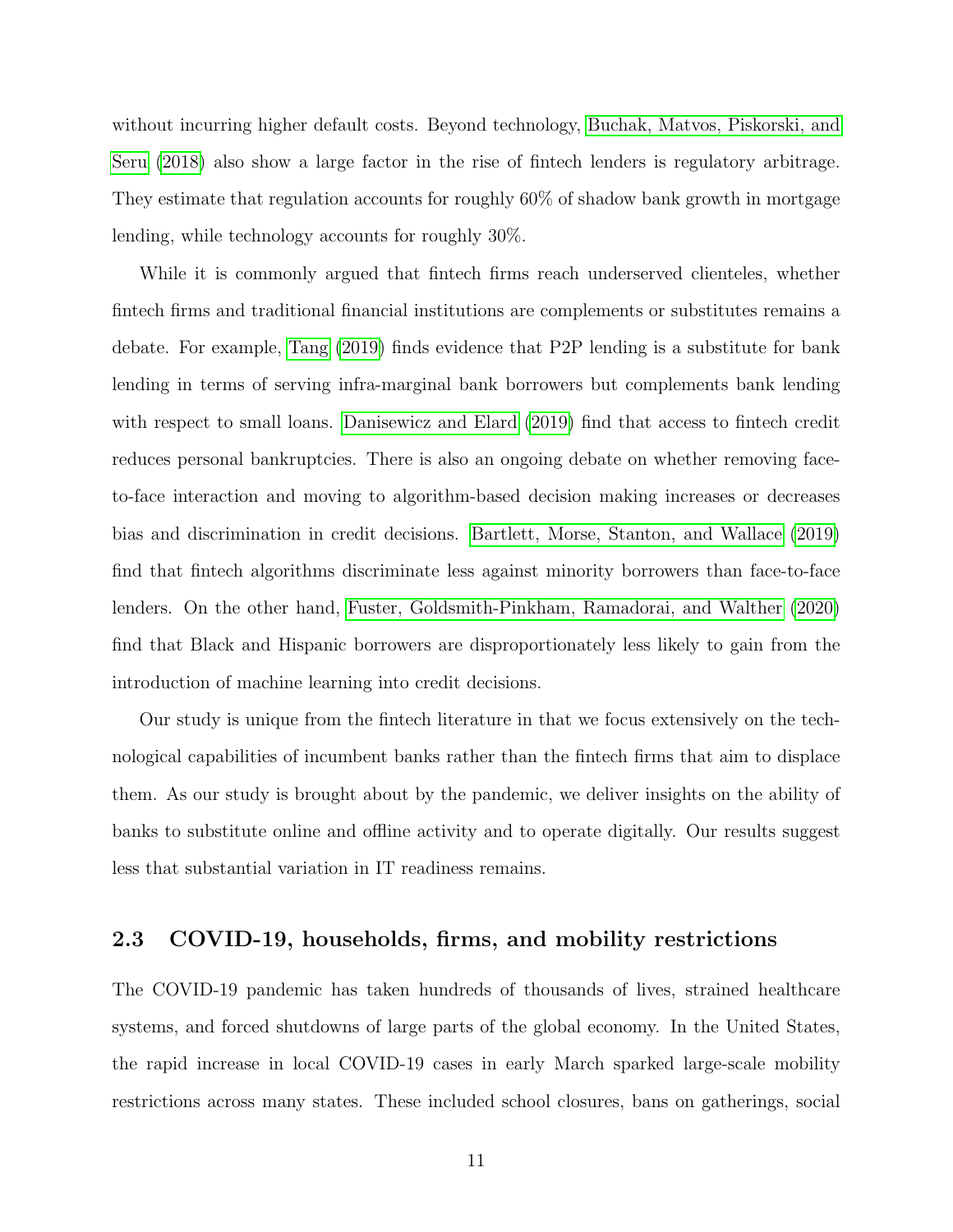distancing orders, and stay-at-home orders (e.g., [Adalja, Toner, and Inglesby, 2020\)](#page-30-2).

The onset of the pandemic represented a dramatic negative shock to household consumption (e.g., [Baker, Farrokhnia, Meyer, Pagel, and Yannelis, 2020;](#page-30-3) [Andersen, Hansen,](#page-30-4) [Johannesen, and Sheridan, 2020\)](#page-30-4) and the trading conditions of many businesses, resulting in unprecedented numbers of layoffs and business closures within a short time (e.g., [Bar](#page-30-5)[tik, Bertrand, Cullen, Glaeser, Luca, and Stanton, 2020;](#page-30-5) [Humphries, Neilson, and Ulyessea,](#page-33-9) [2020\)](#page-33-9). As a response to the crisis, the U.S. Congress passed the Coronavirus Aid, Relief, and Economic Security (CARES) Act, which included 350 billion dollars to fund the Paycheck Protection Program (PPP). The PPP was designed to support small businesses by extending forgivable loans. Similar schemes of government-guaranteed loans have been adopted in a number of other countries (see, e.g. [Alstadsæter, Bjørkheim, Kopczuk, and Økland, 2020;](#page-30-6) [Bennedsen, Larsen, Schmutte, and Scur, 2020;](#page-31-9) [Paaso, Pursiainen, and Torstila, 2020\)](#page-34-5). For larger listed firms, [Acharya and Steffen](#page-30-7) [\(2020\)](#page-30-7) show that the early stages of the pandemic were associated with extreme precaution, with firms generally drawing down existing bank credit lines and raising cash holdings. [Li, Strahan, and Zhang](#page-33-10) [\(2020\)](#page-33-10) also document this shock to liquidity demand on bank balance sheets.

There are a few recent studies focusing on the impact of the pandemic on banks and alternative lenders. [Fu and Mishra](#page-32-9) [\(2020\)](#page-32-9) find evidence of a significant increase in finance mobile application downloads globally. [Erel and Liebersohn](#page-32-10) [\(2020\)](#page-32-10) find evidence of fintech players originating more PPP loans in areas with fewer bank branches, lower incomes, and a larger minority share of the population, as well as in industries with little ex-ante smallbusiness lending.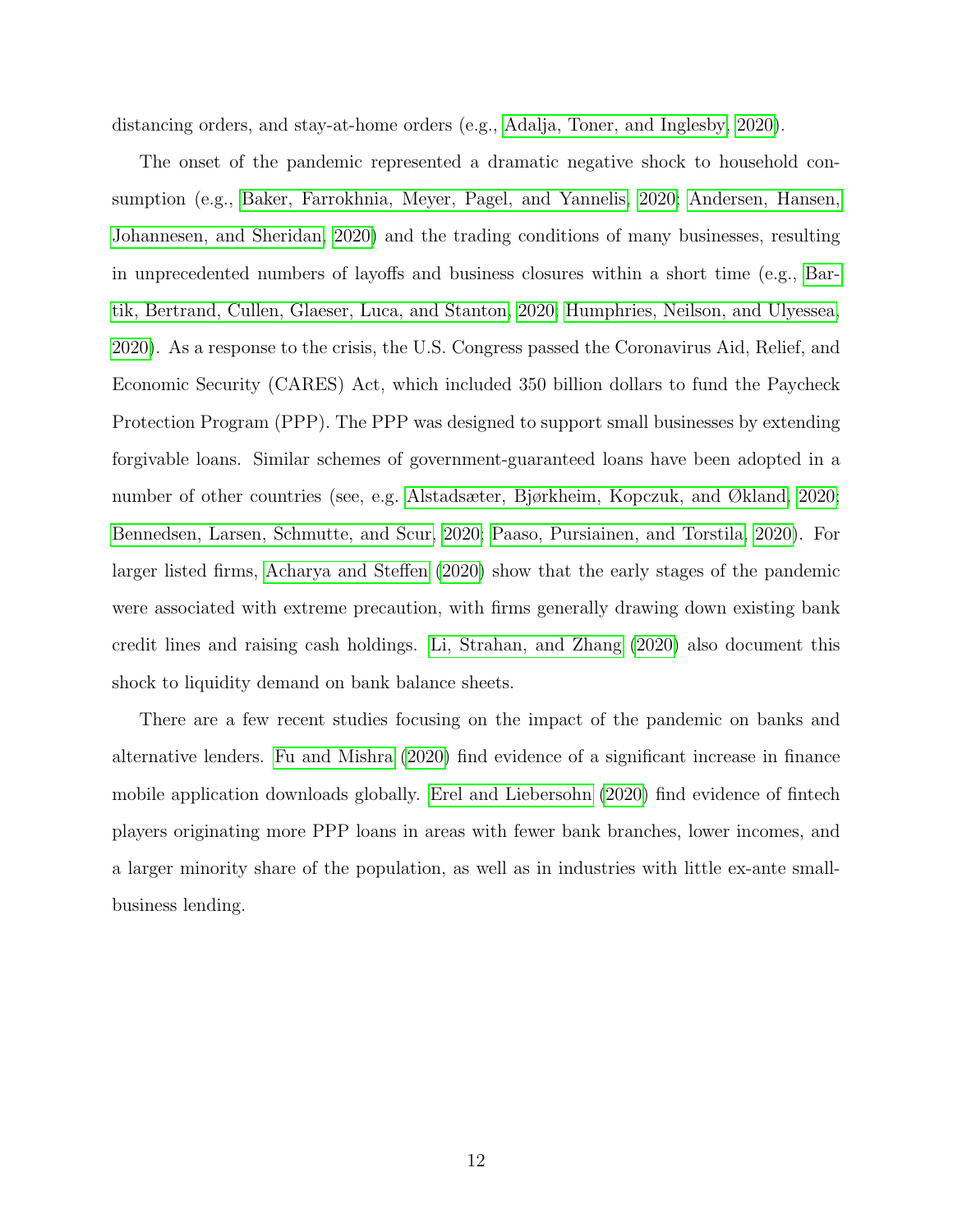## 3 Data and methodology

## 3.1 Measuring IT capability

To measure banks' IT capabilities, we use data from Aberdeen's Computer Intelligence Technology Database. In 2019, the database covered roughly 3.2 million establishments in the United States, including about 85% of all establishments with employment headcount over 10 and the vast majority of US corporations. We use the Competitive Installs file which identifies 63 major lines of technology installed at each establishment. Out of these technologies, we manually identify 14 that we consider likely to be useful for virtual, automated or remote work, falling into the following categories: VPN and remote access, document management, collaborative software, customer relationship management software, video conference and internet phone software, database software and server virtualization. Our IT index is calculated as the sum of 14 dummies indicating the presence of each of the technologies. We interpret the presence of these technologies as the bank having that technology capability and the absence thereof as an absence of that capability. We aggregate the index to a bank-level measure by employee-weighting our office-level IT measure.

While we think our choice of technologies relevant to remote work is reasonable, one might be concerned about the possibility of cherry-picking. To mitigate such concerns, we show in the Internet Appendix that our analysis is robust to using alternative IT measures. First, we construct IT index (other), calculated analogously to our main index, but including only the technologies excluded from the main measure. Examples of the remainder of the 63 categories include technologies such as workstations, phone provider, internet providers and generic business categories. This allows us to also test whether remote IT technologies  $(IT\ index)$  are generally more strongly linked to economic outcomes than IT index (other). Second, we measure IT staff, calculated as the number of IT staff, divided by total employees, for each bank. We note that our measure of IT staff is not fully precise, as Aberdeen reports ranges of employees rather than exact counts (e.g. 1-4 employees, 250-499), which we impute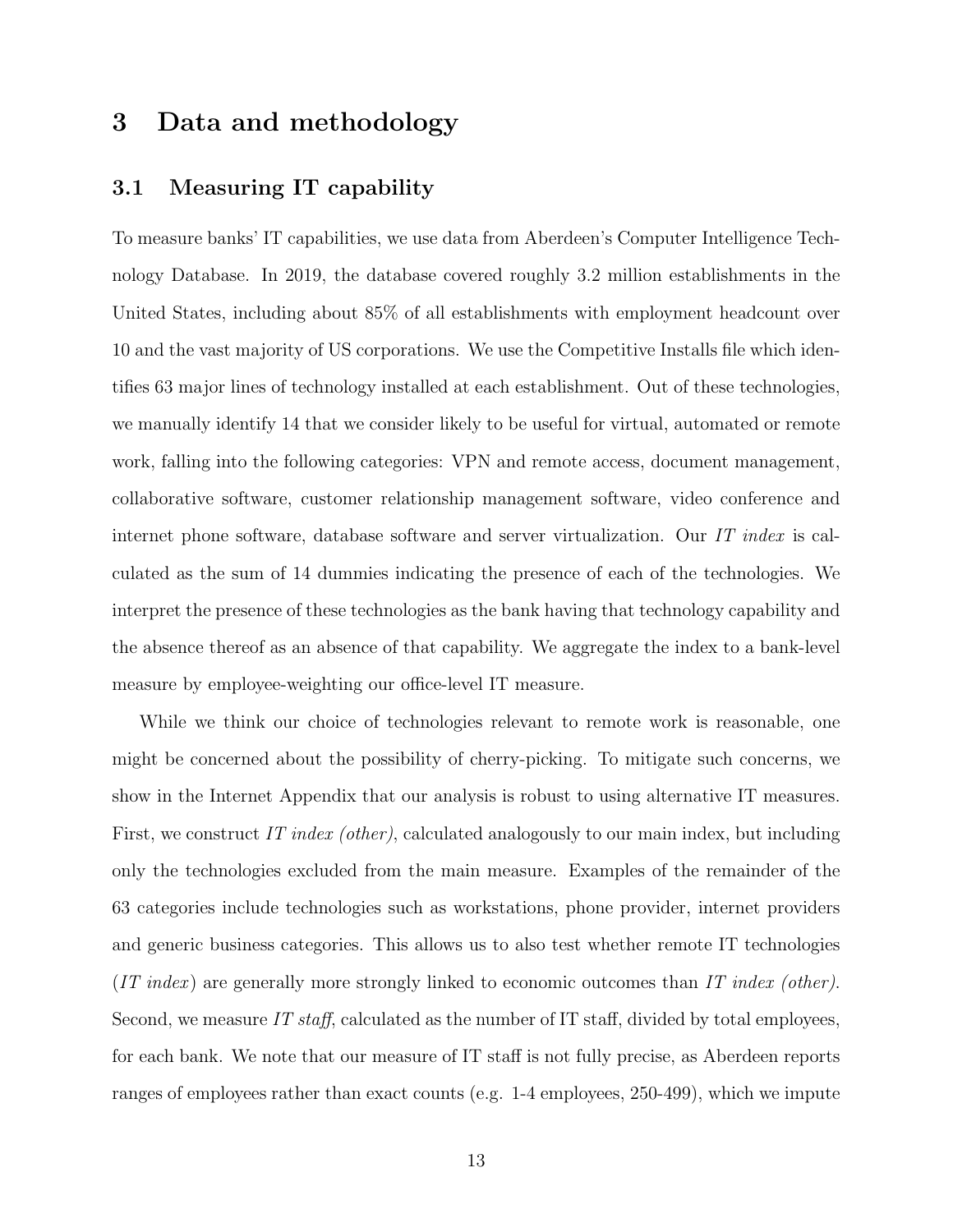at the midpoint. Third, we measure IT budget, calculated as the natural logarithm of total IT budget divided by total employees, for each bank.

While these last two measures provide valuable robustness checks, we believe our simple count-based measures are preferable because they allow us to isolate technology investments that are particularly useful for remote work. Moreover, we argue that the breadth of capabilities should be more relevant than the amount spent for adapting business processes in a remote context. For example, a very expensive VPN is less useful than a suite of software services such as VPN, internet phones and video conferencing software.

## 3.2 Measuring physical branch visits

To measure customer visits to bank branches, we use aggregated mobile phone data from SafeGraph, a company producing anonymized mobile phone location statistics covering 10% of U.S. mobile devices. The data include the monthly number of visits at points-of-interest identified by SafeGraph, including bank branches. We perform a name-based matching of SafeGraph data to FDIC Summary of Deposits (SOD) dataset to obtain branch details and to aggregate branches at bank level. We are able to match 56,242 branches out of the total 86,367 branches in the SOD data. Matching this further to Aberdeen data yields a sample of 32,146 branches for which we can study IT and footfall. We then construct a weekly panel dataset of physical branch visits at the branch level.

SafeGraph observes 18.75 million devices, approximately 5.6% of the U.S. population and about 10% of mobile devices. According to its analysis of user characteristics, SafeGraph posits that its sample is representative of the U.S. population based on income characteristics, age, and demographics of its users. The data are widely used in studies of social distancing during the COVID-19 pandemic (see, e.g., [Charoenwong, Kwan, and Pursiainen, 2020;](#page-31-10) [Weill,](#page-34-6) [Stigler, Deschenes, and Springborn, 2020\)](#page-34-6).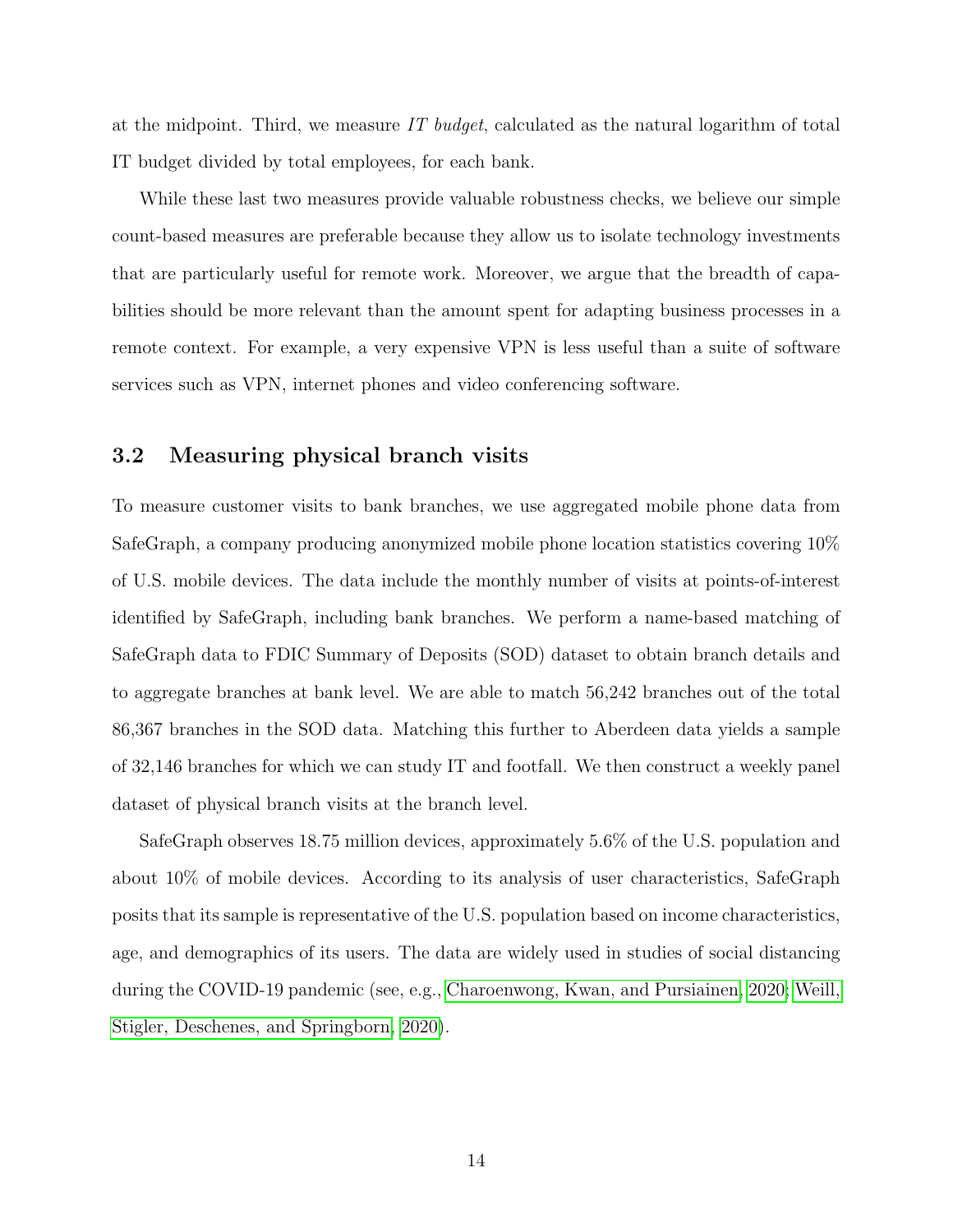## 3.3 Measuring online traffic to banks

To measure online traffic on bank websites, we obtain data from Censys, a cybersecurity firm that monitors the AlexaRank top 1 million websites. Each observation is a company-week in which Censys gathered data about a particular website. We have 451 websites in the AlexaRank top 1 million in our sample for at least different 5 weeks from January to April 2020. For each observation from Censys, we have the AlexaRank, which captures the relative rankings of banks' websites at each point in time, which means that we cannot observe the actual underlying website traffic volumes, but we can observe changes in relative rankings and hence infer the relative changes in volumes. Based on these rankings, we define a variable *Online Traffic* which is defined as  $log(10^6 - AlexaRank)$ , so that higher values imply higher web traffic volumes.

#### 3.4 Bank website composition and reaction times

We obtain data on the *historical* composition of firms' websites through BuiltWith, which indexes site technologies over time. We obtain data from their Domains API, which provides technologies for every subdomain observed on a site. For example, they can measure the existence of jQuery, which is a technology used to implement modern, advanced functionality and user layouts for web pages. IIS, Nginx and Apache are competing types of web servers. Importantly for our purposes, BuiltWith provides a database of the mentions of COVID-19 throughout different websites over time. This allows us to measure different banks' reaction time to the COVID-19 pandemic on their websites. However small or large, we interpret an earlier website mention of COVID-19 as a response of the organization through its website.

## 3.5 Small business lending

To measure banks' small business lending during the COVID-19 pandemic, we obtain loan level data from the SBA Paycheck Protection Program. This program, established by the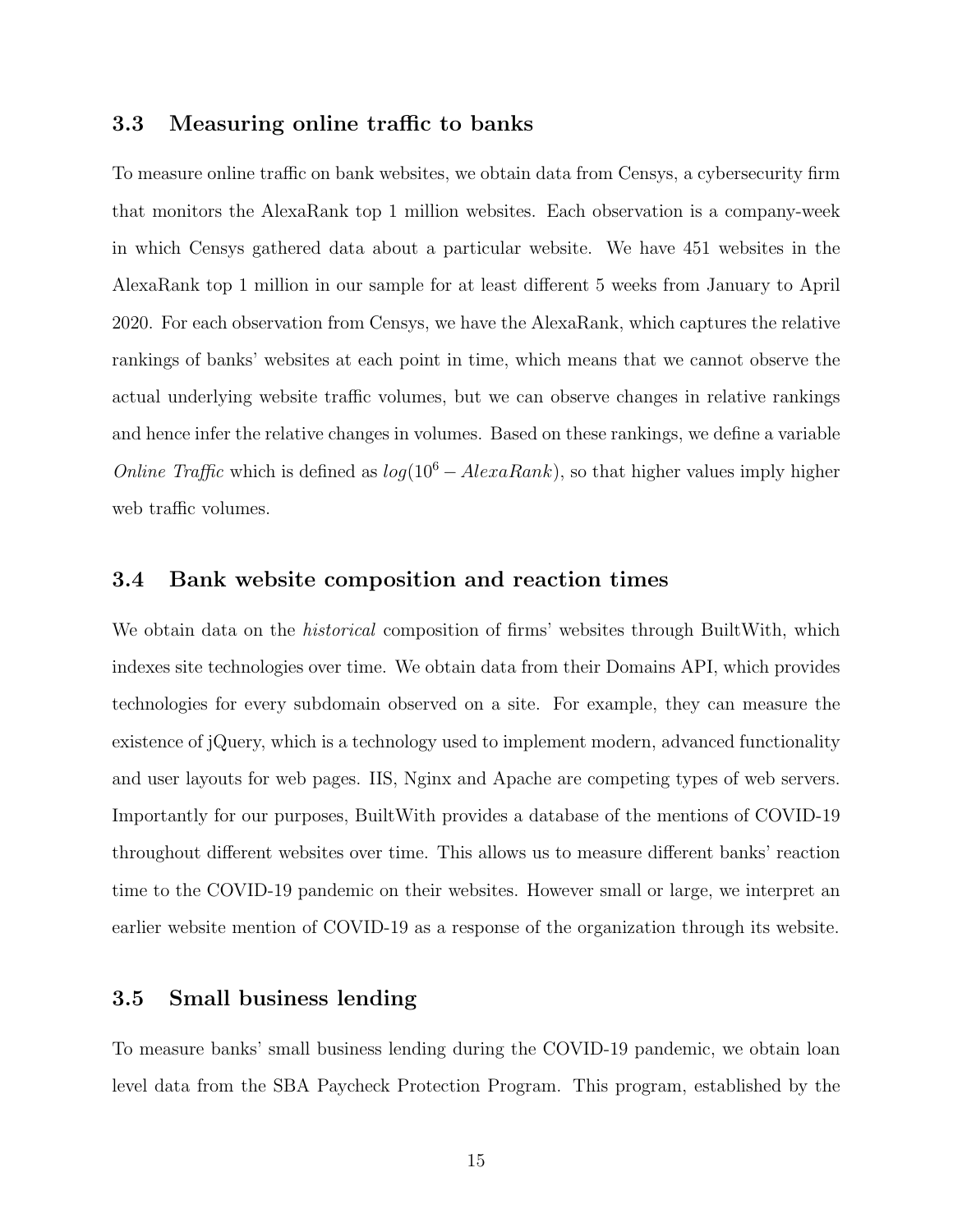CARES Act, is implemented by the Small Business Administration with support from the Department of the Treasury. It provides small businesses with funds to pay up to 8 weeks of payroll costs including benefits. Funds can also be used to pay interest on mortgages, rent, and utilities. The program was launched in April 3, 2020 and closed on August 8, 2020.

Our dataset covers the period from the beginning of the program through the end of June, which is the original deadline of the program and the time by which the program was effectively over. By June, banks had conducted over 99% of the total PPP lending. We construct a bank-county level dataset of PPP loans during this period. To assess the volume of PPP loans relative to the SME lending done by the bank in normal times, we also obtain the ex-ante SME lending volume measured as the total CRA small business lending by the same bank to the same county in 2018.<sup>[14](#page-16-0)</sup>

## 3.6 Bank controls

Across different analyses, we measure bank financial characteristics using FDIC call report data, including bank deposits, size (measured by total assets), capitalisation (measured by both equity/asset ratio and tier-1 capital ratio), profitability (measured by return on equity and cost/income ratio), funding cost, personnel costs, and the number of states where the bank operates. At the timing of writing, we had data available through the second quarter of 2020.

## 3.7 Mobility restrictions due to COVID-19

We obtain county-level data on mobility restrictions from Keystone Strategy, available via GitHub. This set of non-pharmaceutical interventions (NPIs) data is collected by hand with reference to government health websites and local news media reports. NPIs are classified into eight different types: closing of public venues, ban on gatherings, lockdowns, nonessential services closures, school closures, shelter-in-place orders, social distancing orders,

<span id="page-16-0"></span><sup>&</sup>lt;sup>14</sup>This is the latest year of which the CRA data is available at the time of our analysis.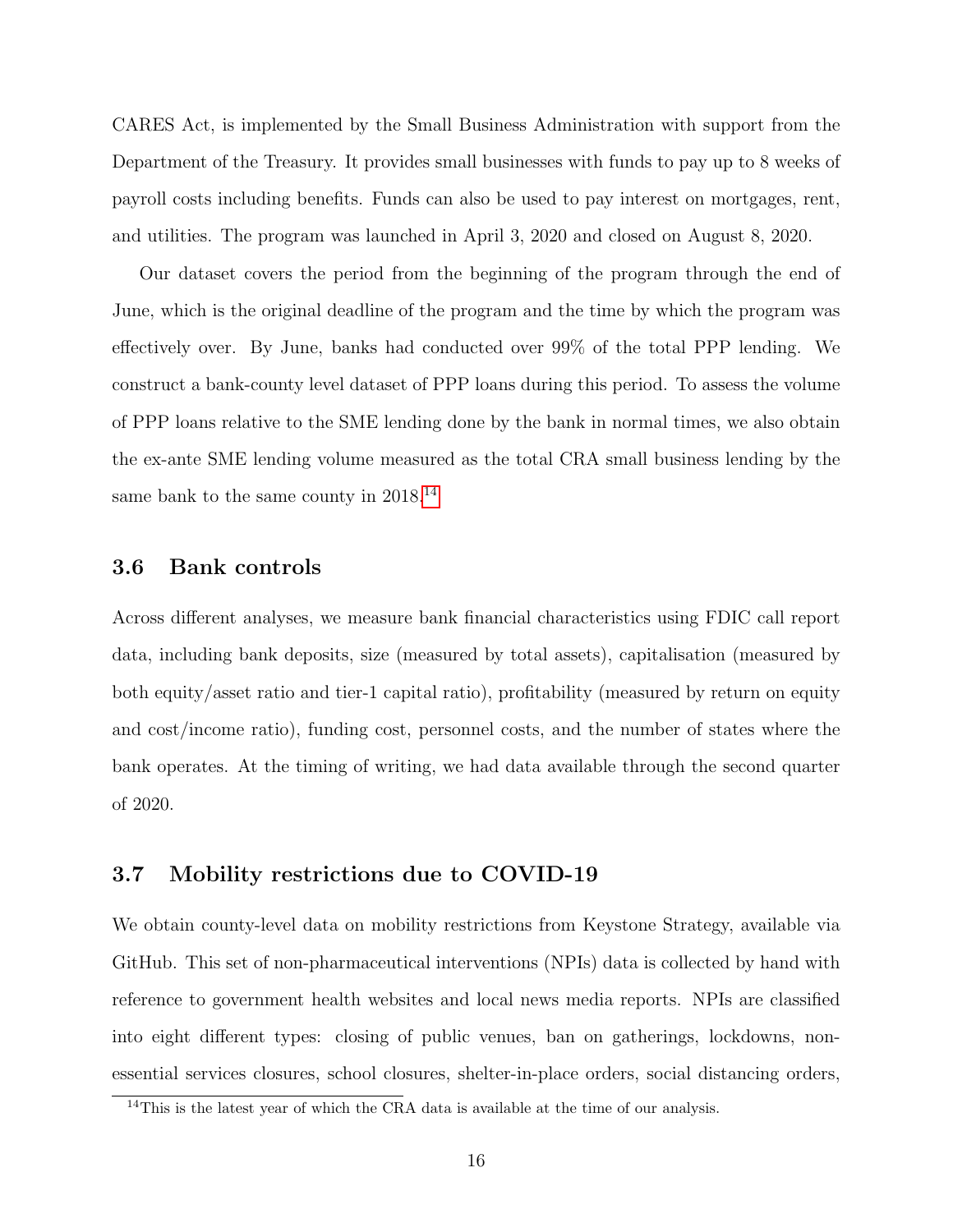and other restrictions. To obtain an aggregate measure of the level of restrictions in place at each location, we calculate an index variable Num. Restr. by summing up the number of restriction types currently in force. The possible variable values range from zero (no restrictions) to eight (all restriction types in force).

## 3.8 Instrumental variables analysis

One possible concern with our study is that bank IT might be endogenous to other bank characteristics. For example, for our PPP analysis, one might wonder whether banks that anticipate larger volumes of SME loan demand may choose to invest more in IT to meet such demand. This concern is mitigated by i) the fact that the COVID-19 shock was, by definition, not anticipated by the banks; ii) our analysis is designed in a manner that attempts to account for these challenges to identification.[15](#page-17-0)

To further mitigate such concerns, we perform an instrumental variables analysis using two different instruments for bank IT, including i) the weighted-average number of internet providers in 2010 across the bank's branch network and ii) the number of cyber attacks that organizations around the bank's physical presence are exposed to. The idea with the first is that banks in areas with better network infrastructure early on may have more incentives to invest in IT infrastructure, independent of the bank's business model and customer base. With the second instrument, cyber attacks around bank locations are likely to make IT infrastructure issues more salient to the bank's management and hence spur investment in IT capability. The exclusion restriction in our case means that the instruments should not affect bank activities through channels other than IT. The vast majority of cyberattacks in our sample target medical establishments, and hence are plausibly disconnected from IT problems at the bank.

<span id="page-17-0"></span><sup>15</sup>At least for our outcome SME lending outcome variable, our comparison across lending by different banks within the same county, such that all observed and unobserved economic fundamentals that influence local credit demand is pinned down. Moreover, our ability to control for the pre-pandemic SME loan volumes at the bank-county level and a vector of bank characteristics that are typically considered to determine bank financial status and lending activities.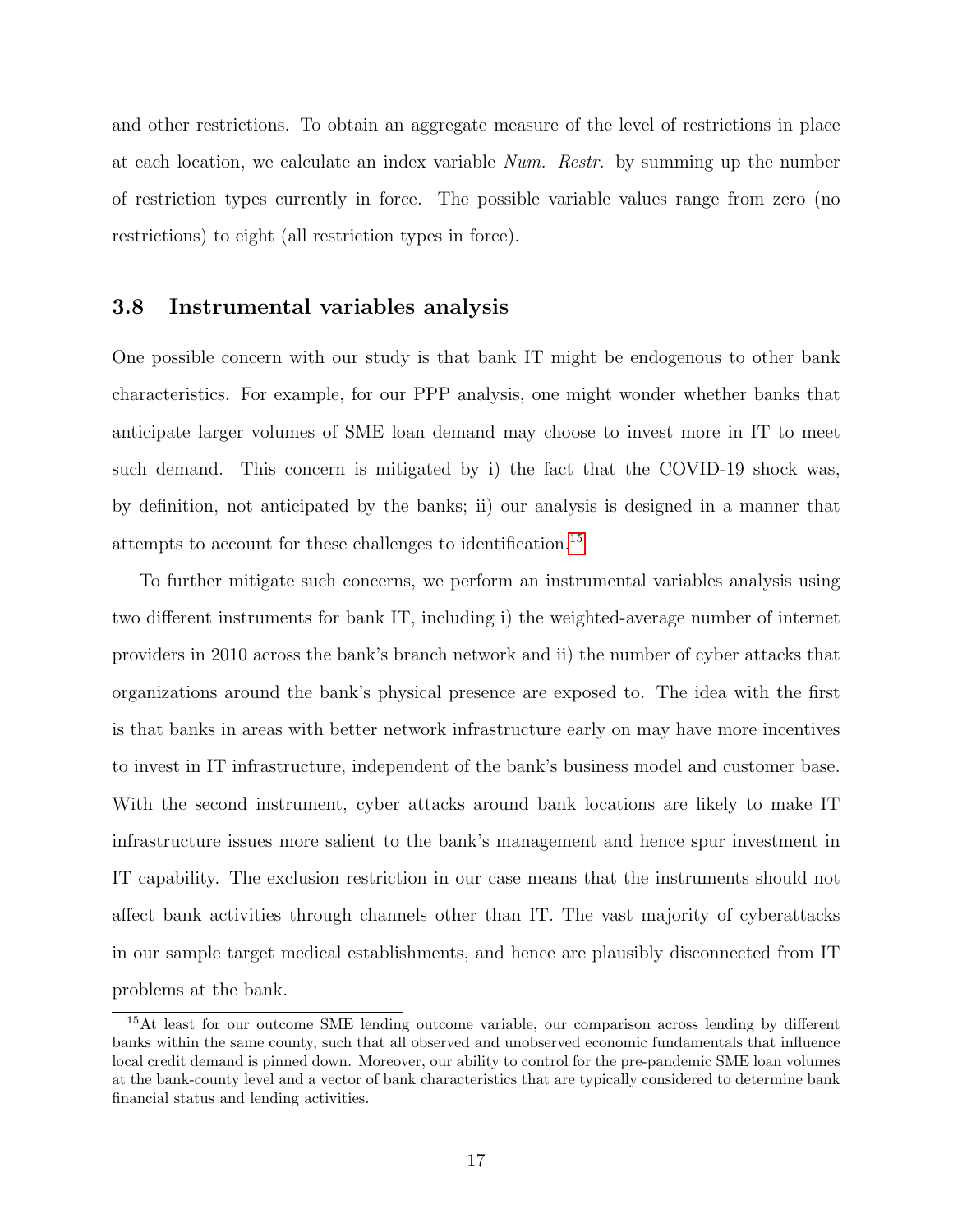To measure the number of internet providers, we use data from the Federal Communications Commission for each zip code of banks' branches and calculate a deposit-weighted average for each bank. To measure banks' exposure to cyber attacks, we use data from Privacy Rights Clearinghouse. We first count in each zip code the number of data breach incidents (experienced by any organization, not only banks) during 2010 to 2015. Then for each bank, we compute the average number of data breaches across zip codes where the bank has branches, weighted by the bank's deposits in each corresponding zip code. The natural logarithm of this weighted average data breach count is then used as an instrumental variable in our analysis.

While our IV analysis will conform to the unit of observation in each of our analyses, we conduct a bank-level first-stage regression analysis. The results are reported in Table [A.1](#page-45-0) in the Internet Appendix. They show that, controlling for other bank characteristics, both instruments strongly explain the cross-bank variation of IT. In particular, banks more exposed to cyber attacks and whose branches are exposed to better internet have better IT index values.

## 4 Main results

## 4.1 Branch visits, mobility restrictions, and bank IT

We start by studying the relationship between bank IT and visits to physical branches during the COVID-19 pandemic. In Figure [1,](#page-35-0) we plot the average weekly number of visits to bank branches for banks with high, medium and low IT index values over time. Our sample period is February 1 to April 30, focusing on a narrow window before and after the onset of the pandemic in the United States.[16](#page-18-0) Following the introduction of mobility restrictions, there is a clear divergence between high-IT and low-IT banks, with branch visits decreasing

<span id="page-18-0"></span><sup>&</sup>lt;sup>16</sup>Extending the window yields qualitatively similar results, but we are less confident that the Keystone Strategy list comprehensively captures loosening of mobility restrictions. There may also be additional confounding events after the initial onset of the pandemic. Therefore, we keep this window relatively short.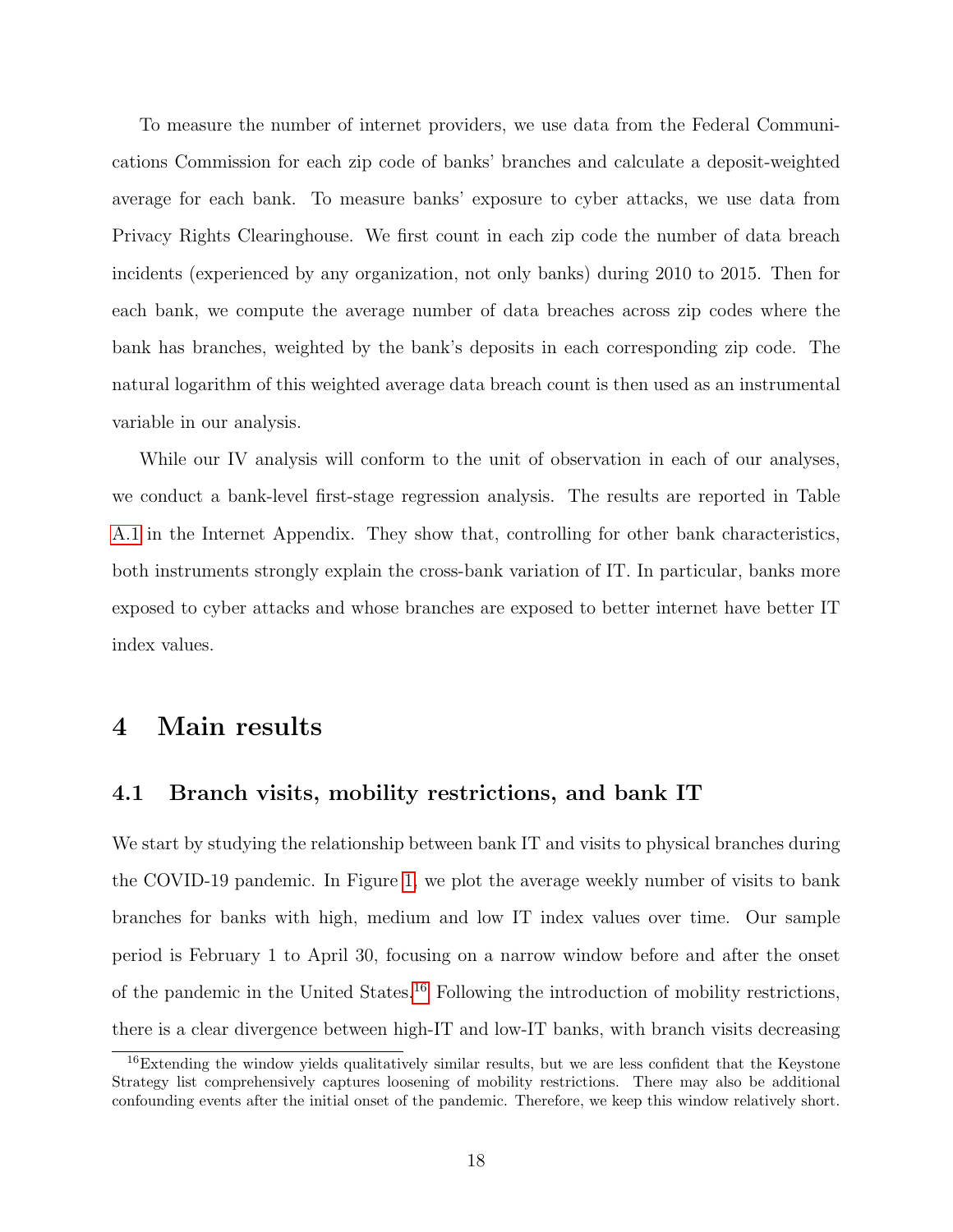substantially more for the high-IT banks. This is consistent with the notion that banks with better technology are better able to serve their customers remotely, without requiring face-to-face interaction.

To more formally test for the impact of mobility restrictions on branch visits, conditional on bank IT, we perform a regression analysis of the following form:

$$
ln(Branch\ visits)_{i,t} = \alpha_i + \beta NumRestr_{c,t} \times IT\ index_j + \gamma NumRestr_{c,t} + \phi X_{i,t} + \epsilon_{i,t} \tag{1}
$$

where *Branch visits* is the weekly number of visits at branch i. Num Restr. is a count of restrictions which tally the number of mobility restrictions currently in place in county c where the branch is located, at week t. IT index measures the IT capabilities of bank j that owns the branch, and X is a vector of controls. We include branch fixed effects  $(\alpha_{0,i})$ and, depending on specification, also week fixed effects and state-week fixed effects. We also perform the same analysis using the number of different restriction types, taking values from zero to eight, to measure the level of mobility restrictions.

The results are shown in Table [2.](#page-37-0) Banks with higher-IT index values experience significantly larger reductions in branch visits following the introduction of mobility restrictions by local governments. In Column 1, the economic magnitude is such that a standard deviation increase in IT Index is associated with an 7% larger reduction in branch visits relative to the residual standard deviation (coefficient of -0.0042 x standard deviation of 6.23 of ( IT Indexx NumRestr.)  $\left( 0.376 \right)$  7.1%) conditional on mobility restrictions. This result is statistically significant and robust to various model specifications. Supplementing the graphical analysis, we also test the parallel trends assumption formally. Our analysis suggests that IT facilitates the move from physical branch banking when mobility restrictions arrive. This suggests that we should expect to find a null result the week before the restrictions. Column 2 is consistent with this prediction prediction. Column 3 re-runs Column 1 with county-week fixed effects, which show that *within-county* that the banks with better IT see a bigger drop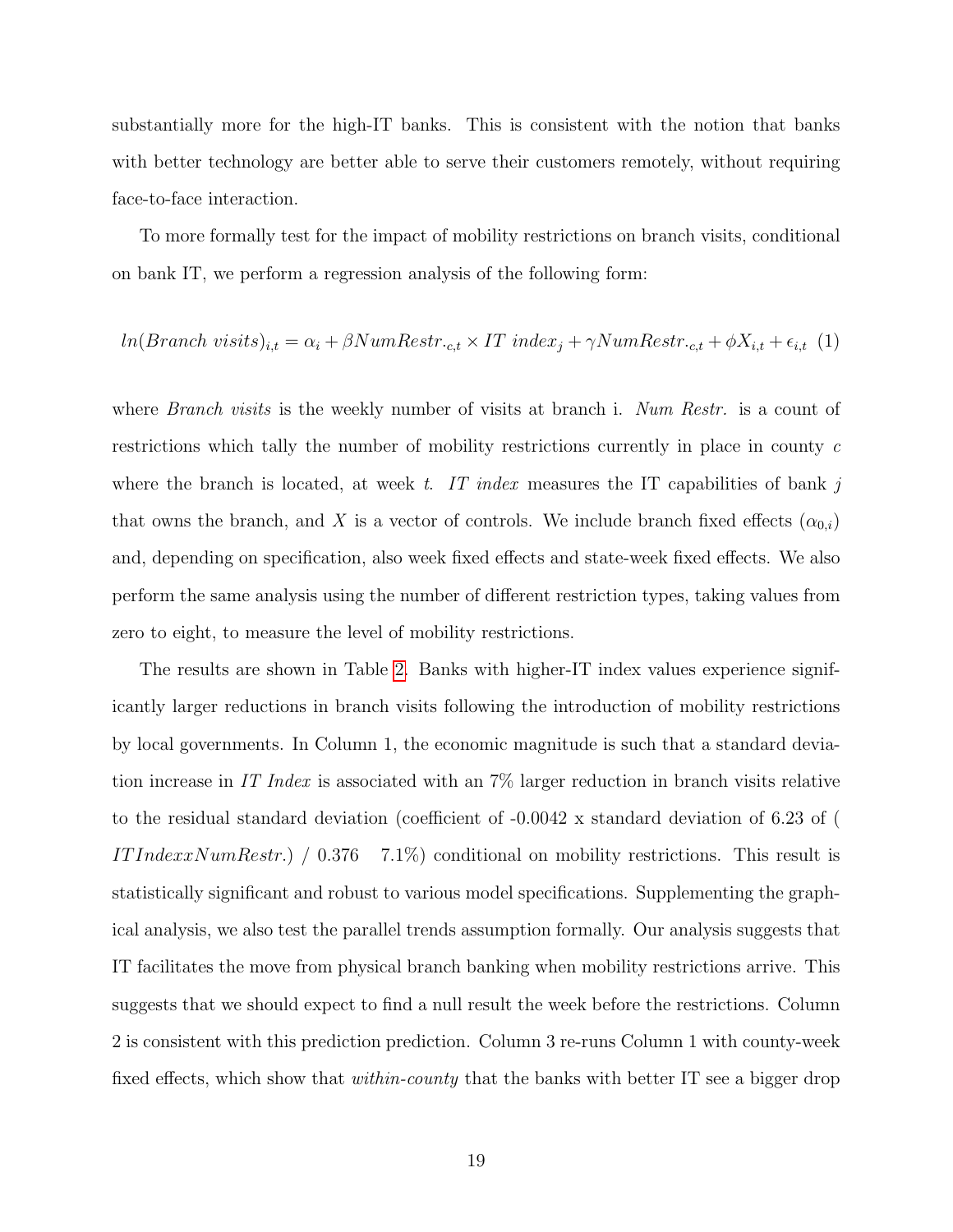in footfall than those banks with weaker IT.

Columns 4 and 5 conduct our instrumental variable analyses on the interaction of IT with the number of restrictions. Both of our instrumental variables register significant first stage F-statistics (21.52 and 98.76 respectively). The corresponding second stage coefficients register with F-statistics above 5 and our coefficients are similar in size to our reduced form estimates.

## 4.2 Website traffic and COVID-19

We next perform an complementary analysis comprised of studying the visits to the bank's website. We use Censys data on the website traffic volumes of the AlexaRank top one million websites. This allows us to measure the relative rankings of visitor volumes on bank websites over time. While we do not see the actual volume that the ranking is based on, the data allow cross-sectional comparisons of changes in website volumes over time. AlexaRank does not include daily counts of web traffic for firms falling below a threshold, even if the website is in the AlexaRank top 1 million.. We have 451 websites in the AlexaRank top 1 million in our sample for at least different 5 weeks from January to April 2020. Any lapse in coverage not a problem for our analysis as long as mobility restrictions are not correlated with coverage by Censys' automated processes in AlexaRank. We believe that it is implausible for mobility restrictions and AlexaRank to be correlated. For mobility restrictions, we again use the number of restrictions. As a bank may have multiple establishments in multiple counties, we aggregate to the website level weighting each establishment based on the employment numbers Aberdeen reports for its locations.

The results, shown in Table [3,](#page-38-0) mirror those on branch visits. After mobility restrictions come into place, banks with better IT exhibit significantly larger increases in website traffic relative to banks with weaker IT. This suggests that when the demand for online services increases, banks with high quality IT gain on a relative basis. Column 1 reveals that a standard deviation movement in IT index increases the economic magnitude of mobility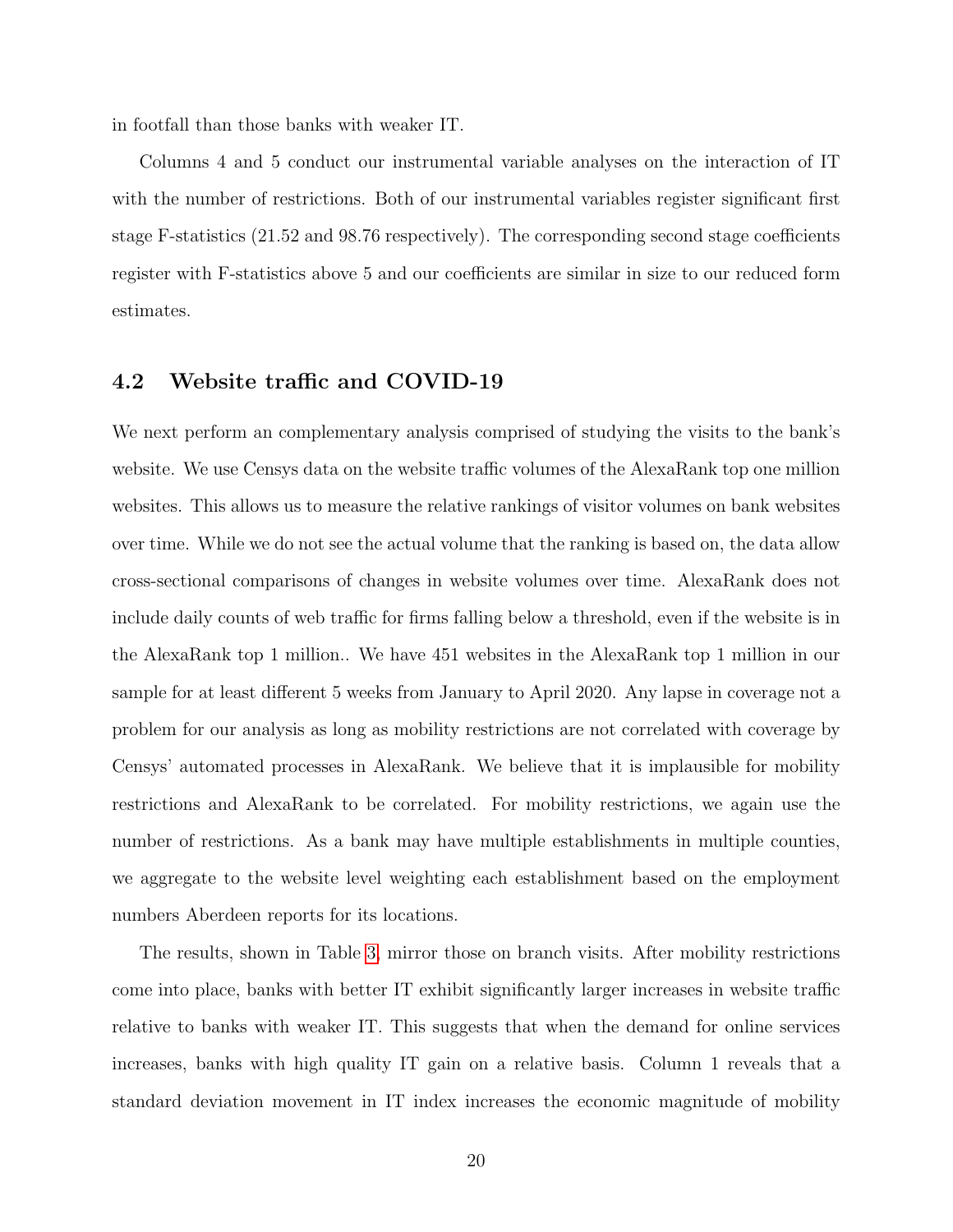restrictions of roughly 12.7% of a residual standard deviation (0.067 x 4.032/2.12). Column 2 tests the parallel trends assumption, again finding evidence of an improvement that coincides with the onset of restrictions, but not before. Columns 3 and 4 repeat our instrumental variables exercises. In this sample, our instrumental variable again register significant first stage F-statistics.

To rationalize the above findings, we next check whether our IT index is correlated with characteristics of bank websites, which likely played a large role in digital provision of financial services. Using data from BuiltWith, we calculate the number of 'web technologies' present on banks' websites. A web technology can comprise many types, including graphical technologies such as jQuery, web traffic services such as content-delivery networks or the type of web server, security certificates, and much more. While not all technologies are equally important or useful, a greater number of such technologies implies greater technological investment and sophistication, and thus should be characteristic of banks with better IT.

In Columns 1 and 2 of Table [4,](#page-39-0) we perform a cross-sectional regression analysis of the number of website technologies conditional on the bank's IT index. Our IT index is significantly positively correlated with website technologies, even though we do not directly measure these technologies in the index. This suggests that the index captures broader digital capabilities than the relatively narrow set of technologies used to calculate the index values.

Interestingly, one technology BuiltWith tracks is when websites mention the COVID-19 pandemic. We define a response time variable as the number of days between the first US COVID-19 case and the first time the bank website mentions the pandemic. Columns 3 and 4 of Table [4](#page-39-0) show the results of a regression analysis of the response time to COVID-19 as implied by bank websites. We find that banks with better IT react significantly faster to the pandemic on their websites. A one-standard-deviation increase in IT index is associated with 1-4 days reduction in reaction time, depending on model specification. This suggests that firms which have better IT are able to respond more quickly to the pandemic.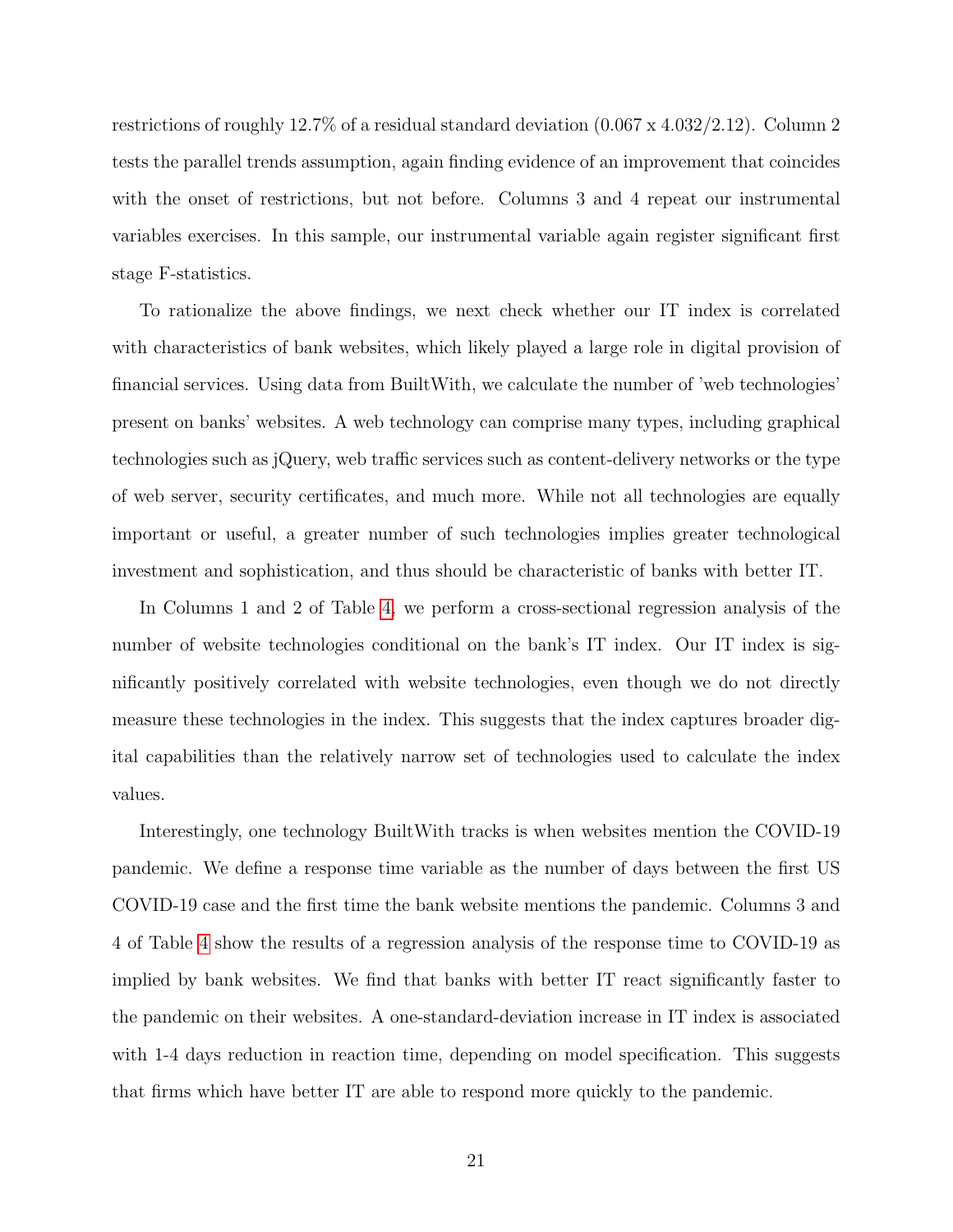## 4.3 Bank IT and PPP lending

#### 4.3.1 PPP loan volumes

Next, we focus on the amount of small business loans originated under the SBA Paycheck Protection Program (PPP). This can be viewed as the extensive margin of PPP lending we later examine the intensive margin in [4.3.3.](#page-24-0) We calculate the total volume of PPP loans originated in each county by each bank. To test for the effect of bank IT on PPP loan origination volume, we first perform the following regression analysis:

$$
PPP_{i,c} = \alpha_c + \gamma_{hq} + \beta IT \ index_i + \phi X_{i,c} + \delta X_i + \epsilon_{i,c}
$$
\n<sup>(2)</sup>

where  $PPP_{i,c}$  is the natural logarithm of the volume of PPP loans originated by bank i in county c.  $X_{i,c}$  is a vector of pre-pandemic bank-county level controls, including the log amount of CRA small business lending by the same bank in the same county and the log level of deposits to branches of the same banks in the same county before the pandemic.  $X_i$  is a vector of bank characteristics, including bank size (measured by total assets), capitalisation (measured by both equity/asset ratio and tier 1 capital ratio), profitability (measured by return on equity and cost/income ratio), funding cost, personnel costs, and the number of states the bank operates in.  $\alpha_c$  refers to the county fixed effects, and  $\gamma_{hq}$  refers to the fixed effects of the bank headquarter states. It should be noted that by controlling for county fixed effects, we are comparing PPP lending by strong- and weak-IT banks within the same location. This empirical strategy effectively controls for the potential demand effects driven by local economic or pandemic conditions, allowing us to focus on the supply side.

The results are shown in Panel A of Table [5.](#page-40-0) Across all the specifications, a stronger bank IT, as measured by a higher-IT Index, is related to a significantly larger amount of PPP lending during the pandemic. This result is robust to controlling for the ex-ante SME lending as well as deposits of the same bank to the same county. It is also robust to controlling for county fixed effects (which pin down all unobserved variations in local credit demand and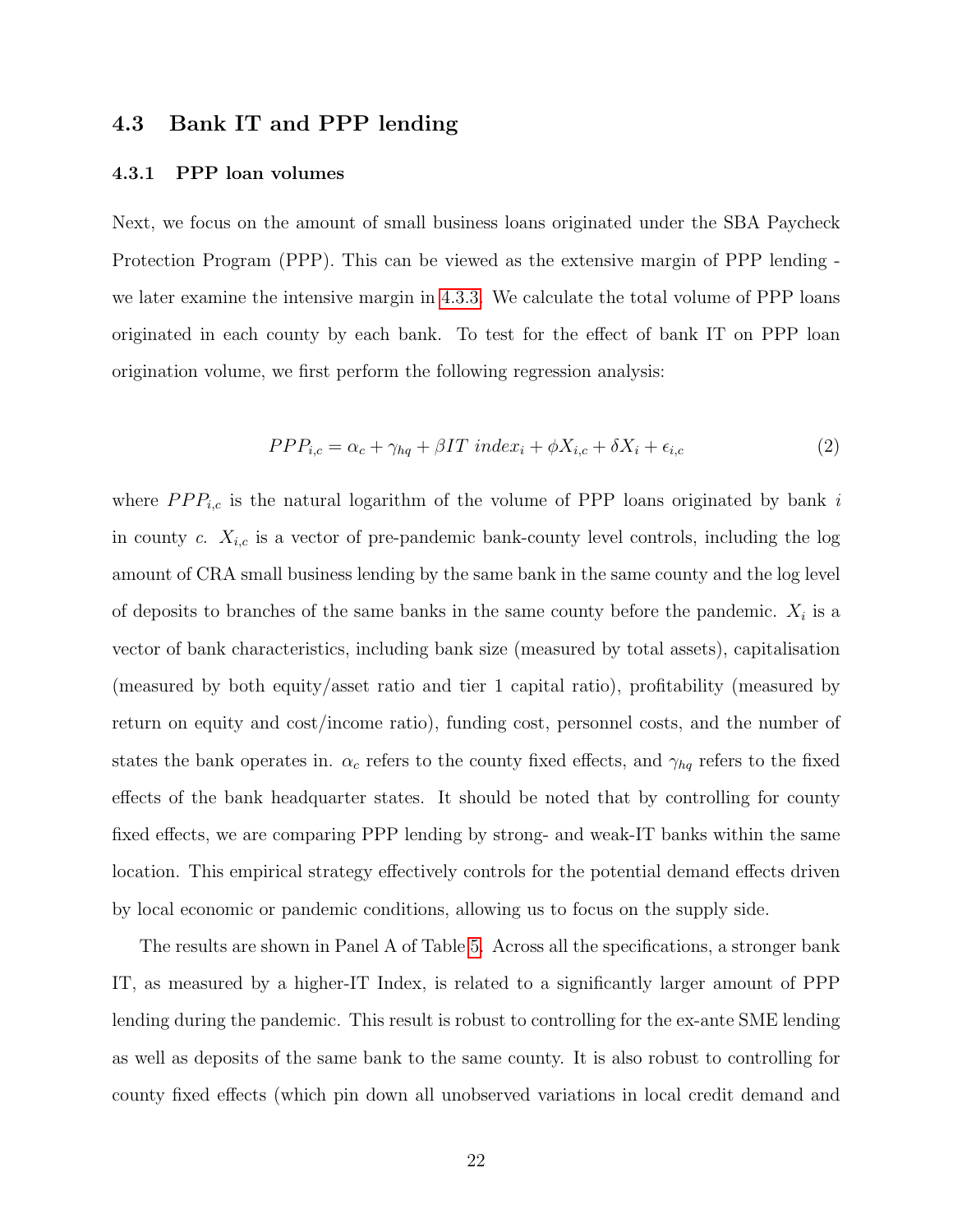quality) as well as bank headquarter fixed effects. The effect is also economically significant: according to the point estimate in Column 4, a one-standard-deviation increase in bank IT leads to a 21% increase in PPP lending to small businesses.

Columns 5 and 6 of Table [5](#page-40-0) report the second stage IV regression results. Column 5 uses the weighted-average number of internet providers in 2010 across the bank's branch network to capture the exogeneous variations of bank IT capacity, while Column 6 uses the number of cyber attacks that organizations around the bank's physical presence are exposed to. The positive effect of bank IT on PPP lending to SMEs during the pandemic remains robust when estimated based on the more exogenous variation in bank IT as captured by each of these two instruments.

#### 4.3.2 Differential effects of IT across counties

If our results are driven by the ability of banks with good-IT to better serve customers digitally during the COVID-19 outbreak, we might expect the estimated effect of IT on PPP loan volumes to be larger in areas that experienced worse outbreaks of the virus. To test this prediction, we study the impact of bank IT conditional on the severity of the likely demand shock caused by the outbreak. We perform a regression analysis including an interaction between the IT index and the number of confirmed COVID-19 cases in the county. The results are shown in the first two columns of Panel B of Table [5.](#page-40-0) According to the estimates in Column 1, if the number of confirmed COVID-19 cases doubles, the estimated effect of bank IT is about 20% higher compared to the average effect.

We then explore the importance of local market characteristics in the role of bank IT. We first study the level of internet use, measured by the share of households with access to broadband internet, as a proxy for customers' propensity to use, and differentiate between, banks' online services. The results, shown in columns 3 and 4 of Panel B of Table [5,](#page-40-0) suggest that bank IT matters more when the customer base has better internet infrastructure. This is intuitive, as customers in these areas are more likely to shift to digital banking than in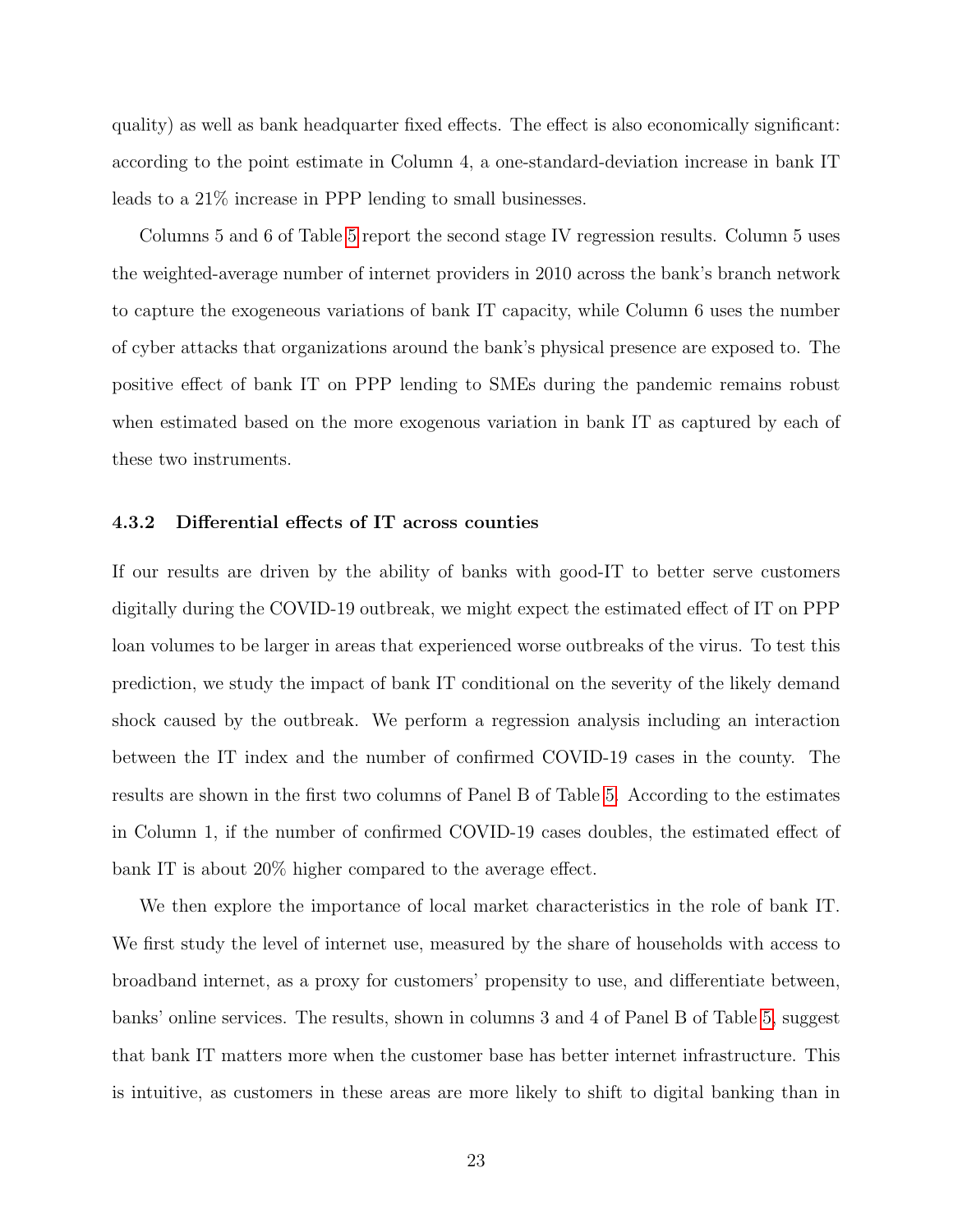areas with low internet use.

Finally, we study how the role of bank IT varies across locations with different levels of banking competition. As a measure of market concentration, we calculate the Herfindahl–Hirschman Index (HHI) of SME loans in the county before the pandemic. columns 5 and 6 show that the effect of IT index on PPP loan volumes is higher when the market concentration is lower (as measured by a lower HHI index), suggesting that a strong IT capability is more valuable to a bank when it faces greater competition in a local market.

It is worth noting that all these differential effects are qualitatively and quantitatively similar when we make the comparisons within the same county and bank: controlling for both the county and bank fixed effects, we find that, even for the same bank, a stronger IT capability can have a stronger effect on PPP lending in counties with greater demand shock, with better internet, and with greater banking competition or weaker competitor IT. These within-bank comparisons also help us further rule out the concern that our results are driven by unobserved bank characteristics that are correlated with bank IT.

#### <span id="page-24-0"></span>4.3.3 Likelihood of switching banks

If weak IT results in poor service to customers during the pandemic, we might expect customers to switch to banks with better IT. This can be viewed as the intensive margin of PPP lending. Furthermore, we might expect such bank switching to be related to both the IT capability of the existing bank as well as to the severity of the COVID-19 impact at the location of the customer. We can empirically test these predictions for SME customers that are present in both SBA 7a programs and the PPP program. We match borrowers across these two datasets and form a panel of 33,424 firms that are borrowers in both whose borrowing occurred between 2017 and 2019.[17](#page-24-1)

We define an outcome variable identifying bank switches conditional on the change in the bank IT index. This outcome variable is a dummy taking the value one if the firm changes

<span id="page-24-1"></span><sup>&</sup>lt;sup>17</sup>The PPP only names borrowers with borrowing amounts above \$150,000, while normal SBA loans target relatively smaller borrowers. Thus, the intersection of the two sets of firms a fraction of the total.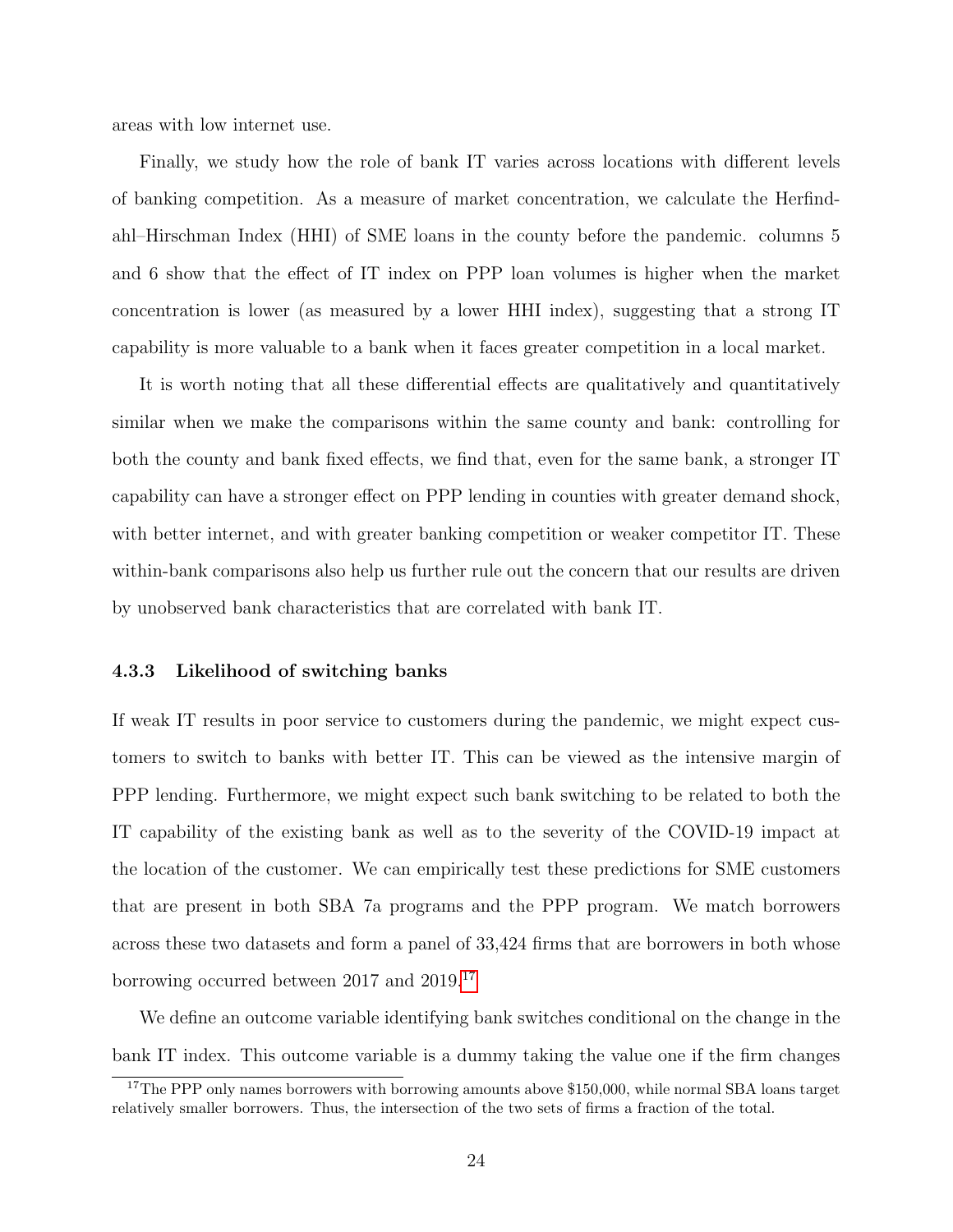lenders to a bank with a higher-IT index than its pre-COVID lender had. Our hypothesis is that a firm facing more COVID-19 exposure should be more likely to switch to a lender that has a higher-IT score than their pre-COVID lender.

Our results are shown in Table [6.](#page-42-0) Consistent with the prediction, we find that a borrower is more likely to switch to a bank with better IT if it is in a county more affected by the pandemic. Column 2 shows that a higher pre-existing level of IT is negatively related to the probability of a bank switch toward a bank with higher-IT. Importantly, Column 3 shows that the effect of prior bank IT is larger in areas more severely affected by COVID-19. Taken together, the results suggest that a stronger demand shock (e.g. more COVID-19 cases) leads to a greater probability of switching to a bank with better IT.

## 4.4 Bank IT and deposit growth

We also look into the dynamic growth of bank deposits over the first two quarters of 2020 as another measure of a bank's ability to serve its customers during the crisis. Using quarterly bank-level data from call reports, we run the following panel analysis to estimate the role of bank IT in their ability to attract deposits:

$$
\Delta ln(Deposits)_{i,t} = \alpha_i + \gamma_t + \beta IT \ index_i \times Year \ 2020+
$$
  

$$
\theta IT \ index_i \times Q4 \ 2019 + \phi X_{i,t-1} + \epsilon_{i,t}
$$
  
(3)

where  $\Delta ln(Deposits)$  is the change in the deposits of bank i in a logarithmic form, measuring a relative change.  $\alpha_i$  and  $\gamma_t$  are bank and quarter fixed effects. Year 2020 is a dummy variable that equals one for the first two quarters in 2020 (where the pandemic is going on) and 0 otherwise. Q4 2019 is a dummy variable that equals one for 2019Q4 and 0 otherwise, which controls for the potential pre-shock trending effects.  $X_{i,t-1}$  is a vector of lagged controls, including bank size (measured by total assets), capitalisation (measured by both equity/asset ratio and tier-1 capital ratio), profitability (measured by return on equity and cost/income ratio), funding cost, and personnel costs.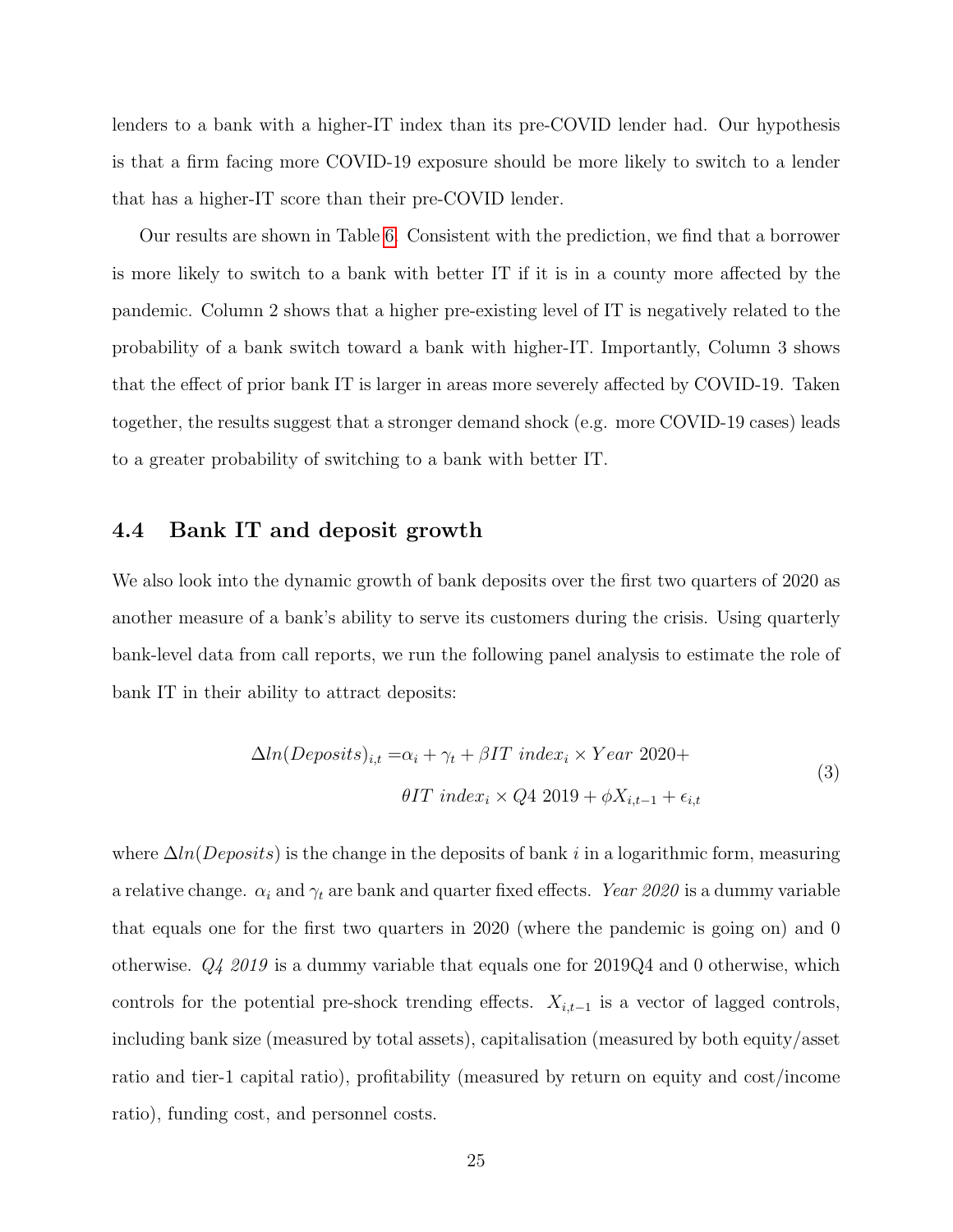The results are shown in Table [7.](#page-43-0) Better bank IT is associated with significantly higher deposit growth during the onset of the pandemic, and this effect is robust to controlling for other bank characteristics as well as the pre-pandemic trend. During the first two quarters of 2020, a one-standard-deviation higher bank IT can generate about 0.7% higher deposit flows, which is about 24% of the average deposit growth during the sample period. Moreover, banks with stronger IT also see a higher deposit sensitivity to COVID across the bank market network. Also, we confirm that our results are robust under the instrumental variable analyses.

## 5 Additional analysis and robustness checks

## 5.1 Discussion of alternative interpretations

In totality, our results suggest banks with better IT capabilities before the pandemic had better performance. Lastly, we examine the two potential interpretations of these findings. First, the evidence might suggest that banks with better IT had superior ability to operate during the pandemic. Alternatively, good-IT banks drew in IT-savvy clienteles prior to the pandemic. The IT-savvy customers shifted their behavior digitally in response to the pandemic. Both are interesting, but the first interpretation suggests that it is important for policymakers to focus on bank capabilities while the second suggests that the effect of IT operates through consumer preferences. In our view, the evidence is likely consistent with the first and not the second channel, although we cannot rule out either conclusively.

To help distinguish these views, we test whether we see clients with better IT prefer banks with better IT. To test this, we use the Small Business Administration (SBA) loan data to identify pre-pandemic lending relationships. We calculate the same IT measures as we use for banks for the SME borrowers in the SBA data and perform a regression analysis of the relationship between bank and firm IT.

The results are shown in Table [8.](#page-44-0) We report four specifications varying in the fixed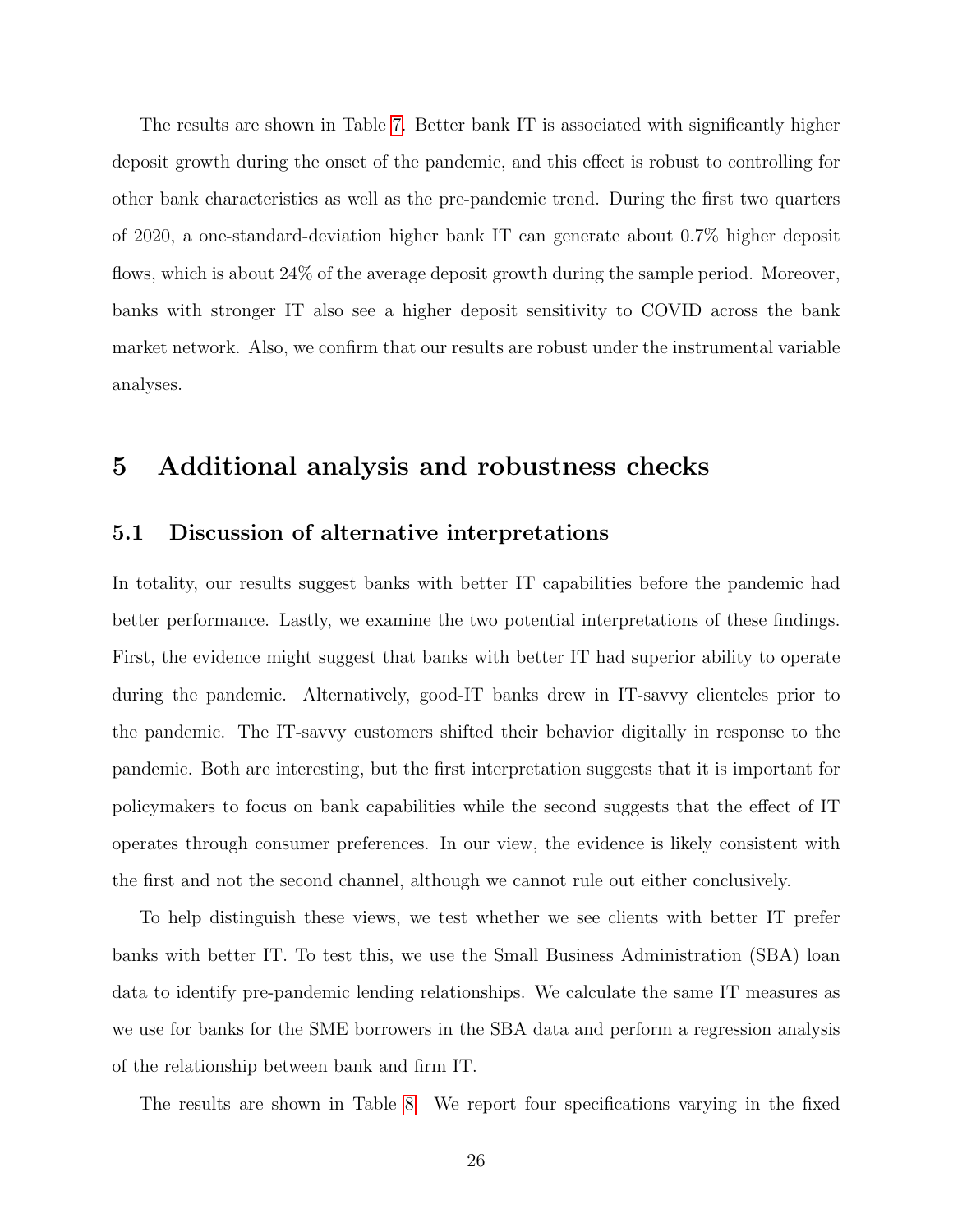effects accounting for the location and industry of the borrowing firm. We do not find a positive relationship between customer IT and bank IT in any of our regressions. In fact, the relationship is marginally negative, but insignificant. This suggests it is unlikely that high-IT banks' customers would be more likely to adopt digital banking services than other banks' customers prior to the pandemic. Hence, our findings regarding PPP are not likely driven by different clienteles' familiarity with digital technology. Our previous analysis on customers switching to better IT banks can also be seen as evidence that that IT-savvy customers did not sort with IT-savvy banks before the pandemic.

Also, as noted before, we find that firms *switched* from lower-IT banks to higher-IT banks, suggesting that existing clienteles of good-IT banks did not drive our findings entirely. Thus, while Covid-19 possibly spurred consumers to develop preferences for banking technology, the bank outcomes we observed are likely not solely explained by sorting between tech-savvy clienteles and high-IT banks that existed prior to the pandemic. Rather, it seems like IT served as a source of competitive advantage.

One potential concern is that we might not be capturing the impact of IT but rather of a characteristic that IT is highly correlated with. Technological sophistication may be only one component of a bank's response to COVID-19, which might also include other operational aspects, human resource practices, corporate governance, or other features. But it is hard to imagine a characteristic that would be so highly correlated with technological sophistication that it would render technological sophistication itself wholly irrelevant. Technological capabilities should be paramount when human interactions are restricted, and particularly when considering website traffic as the outcome variable. Such a characteristic would have to match the timing of mobility restrictions in a county in its effect on physical branch banking and on website traffic. It would also have to explain the bank's ability to respond to COVID-19 on its website. Given we are controlling for county and bank fixed effects, such a characteristic would also have to explain the bank's ability to lend in high-internet counties, be correlated with information and internet technology, but not be IT itself. Finally, in light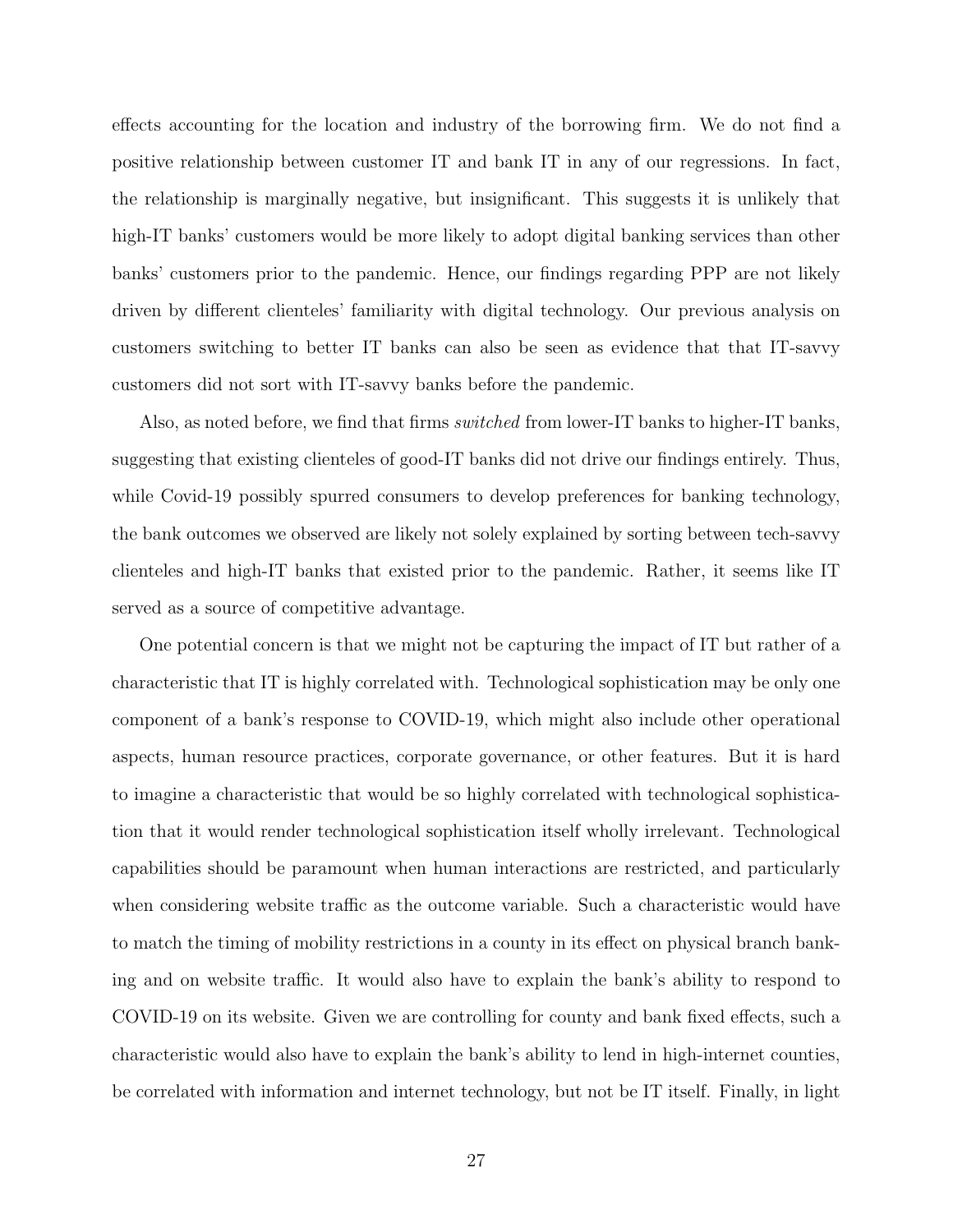of our instrumental variables analysis, such a characteristic would also have to be correlated with local internet infrastructure and the number of cyber attacks.

## 5.2 Alternative IT measures

Next, we study whether our results are sensitive to the way we defined our IT index. In Internet Appendix Section [A.2,](#page-46-0) we present our main analyses employing three alternative measures of bank IT. First, our results remain robust when we measure bank IT using all the other technologies (IT index (other)) that are not included in the main IT measure. However, it should be noted that when both the main IT measure and this alternative measure of other technologies are simultaneously included in the regression analyses, our main measure is stronger in nearly all analyses, which further corroborates that our main IT index reflects the technologies that are most relevant to serving customers remotely. Second, our results remain similar when we measure bank IT using IT staff, the number of IT staff relative to the total number of employment, which reflects a bank's stock of technology labor force. Finally, our results are also robust to measuring bank IT using IT budget, the log amount of IT budget per employee, which reflects a bank's financial investment in technology.

## 6 Conclusion

We find that banks' IT capabilities affect their ability to serve customers during the demand shock for digital banking services generated by the COVID-19 pandemic. Better bank IT is associated with both a larger shift from offline to online as well as better ability to serve retail customers. In the areas harder hit by the pandemic, customers are more likely to switch to banks with better IT. While the COVID-19 outbreak represents an unprecedented shock for digital banking services, our findings have broader implications beyond the pandemic, as they suggest a general negative relationship between technology and reliance on physical branches.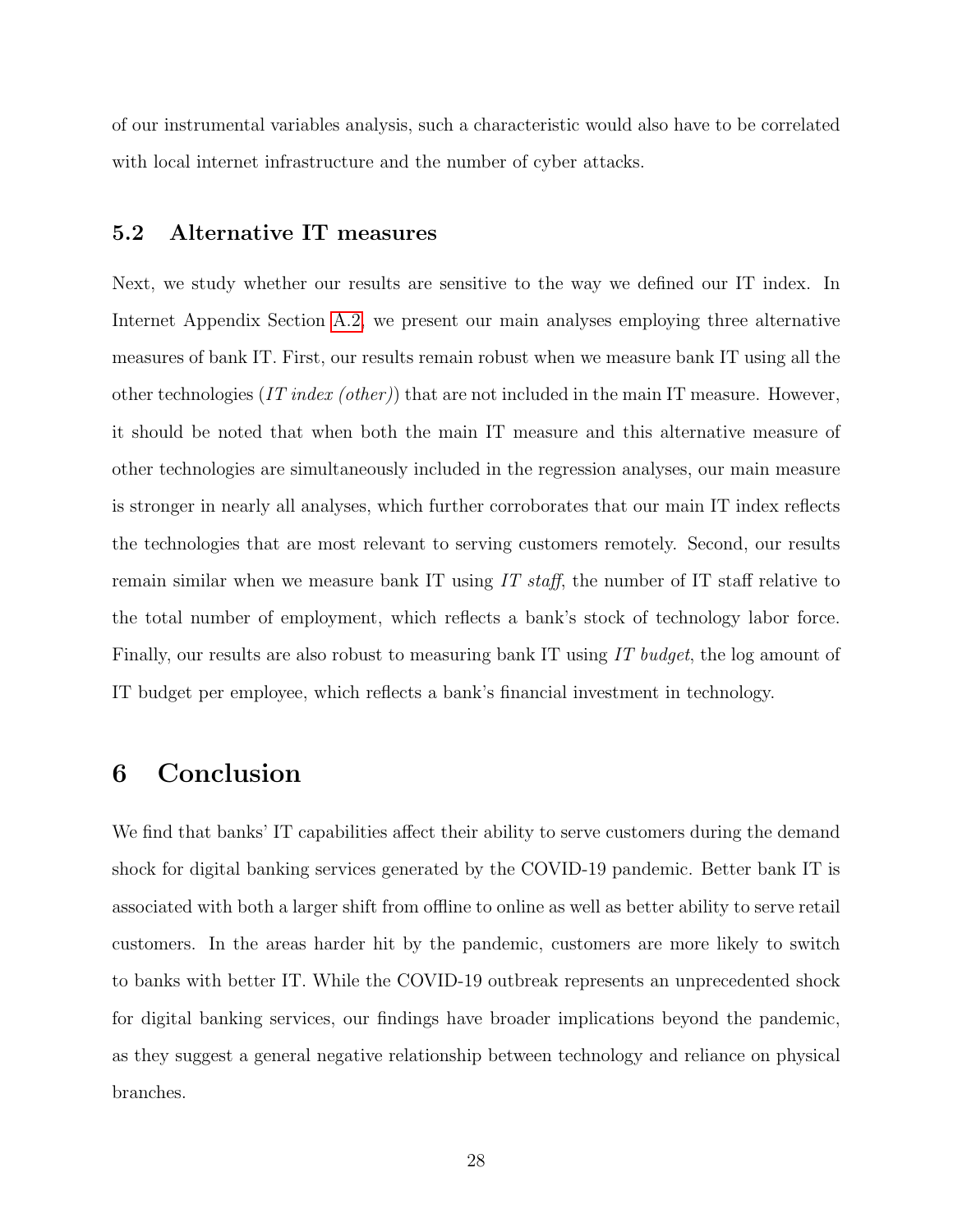It is not yet clear to what extent the demand for physical branch banking will return once the threat of Covid-19 decreases. Given there was already a long-running trend toward reduced reliance on branches and increasingly digital banking services, it seems likely that investment in improving IT capabilities may help to both better position banks for the future, as well as to reduce their vulnerability to extreme shocks such as the COVID-19 pandemic. The latter point might also have important implications for the stability of the financial system more broadly. That a relationship between IT and banking activity exists today suggests variation among banks in the ability to provision credit digitally – and less than complete readiness in the U.S. banking sector.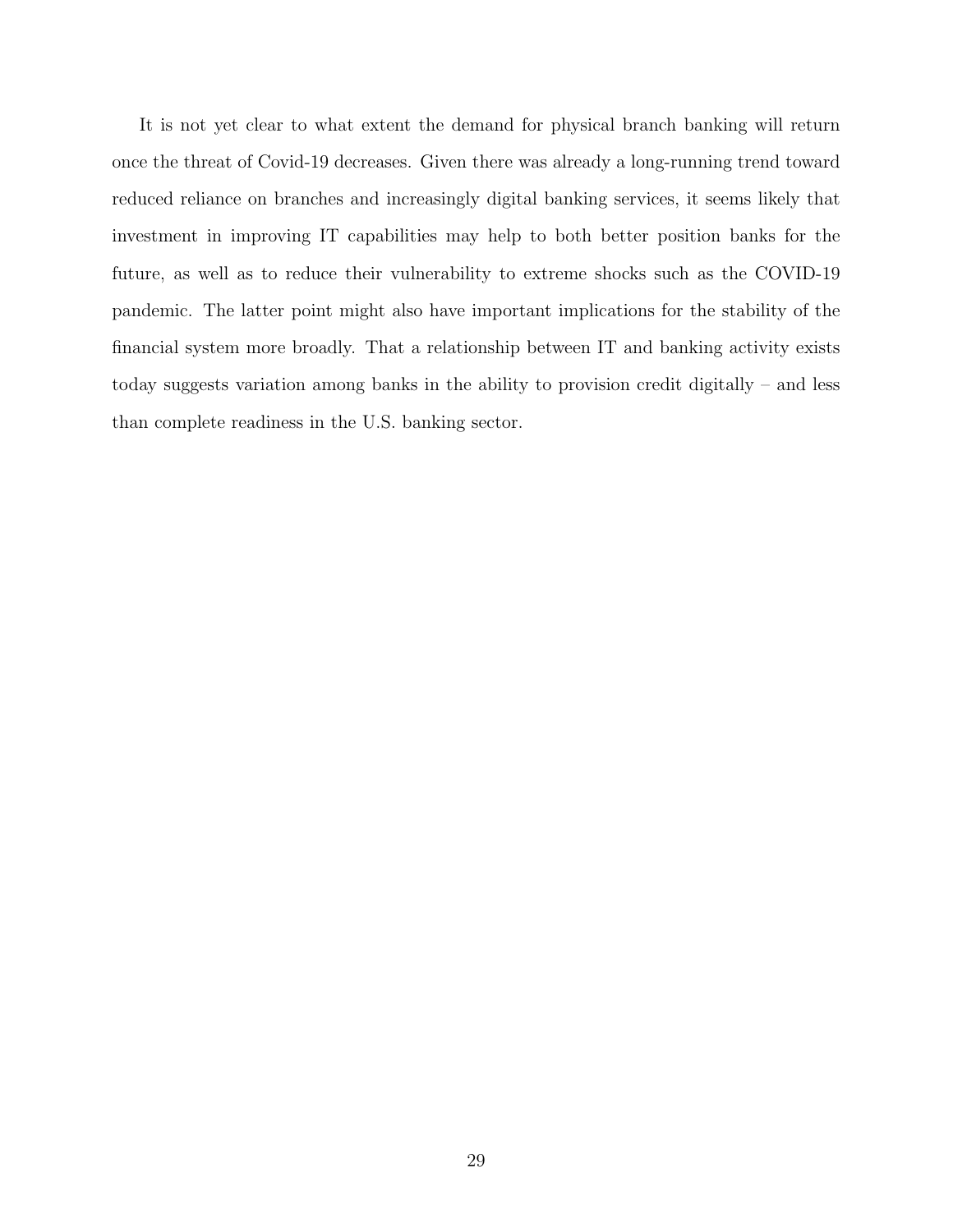## References

- <span id="page-30-7"></span>Acharya, Viral V., and Sascha Steffen, 2020, The risk of being a fallen angel and the corporate dash for cash in the midst of COVID, Review of Corporate Finance Studies Forthcoming.
- <span id="page-30-2"></span>Adalja, Amesh A., Eric Toner, and Thomas V. Inglesby, 2020, Priorities for the US Health Community Responding to COVID-19, JAMA - Journal of the American Medical Association 21202, 2019–2020.
- <span id="page-30-6"></span>Alstadsæter, Annette, Julie Brun Bjørkheim, Wojciech Kopczuk, and Andreas Økland, 2020, Norwegian and US policies alleviate business vulnerability due to the Covid-19 shock equally well, NBER Working Paper No. 27637 .
- <span id="page-30-4"></span>Andersen, Asger Lau, Emil Toft Hansen, Niels Johannesen, and Adam Sheridan, 2020, Consumer responses to the covid-19 crisis: Evidence from bank account transaction data, Working paper .
- <span id="page-30-3"></span>Baker, Scott R., Robert A. Farrokhnia, Steffen Meyer, Michaela Pagel, and Constantine Yannelis, 2020, How does household spending respond to an epidemic? consumption during the 2020 COVID-19 pandemic, Technical report, National Bureau of Economic Research.
- <span id="page-30-0"></span>Balyuk, Tetyana, Nagpurnanand Prabhala, and Manju Puri, 2020, Indirect costs of government aid and intermediary supply effects: Lessons from the Paycheck Protection Program, NBER Working Paper .
- <span id="page-30-5"></span>Bartik, Alexander W., Marianne Bertrand, Zoe Cullen, Edward L. Glaeser, Michael Luca, and Christopher Stanton, 2020, The impact of covid-19 on small business outcomes and expectations, Proceedings of the National Academy of Sciences 117, 17656–17666.
- <span id="page-30-1"></span>Bartlett, Robert, Adair Morse, Richard Stanton, and Nancy Wallace, 2019, Consumerlending discrimination in the fintech era, *NBER Working Paper No. 25943*.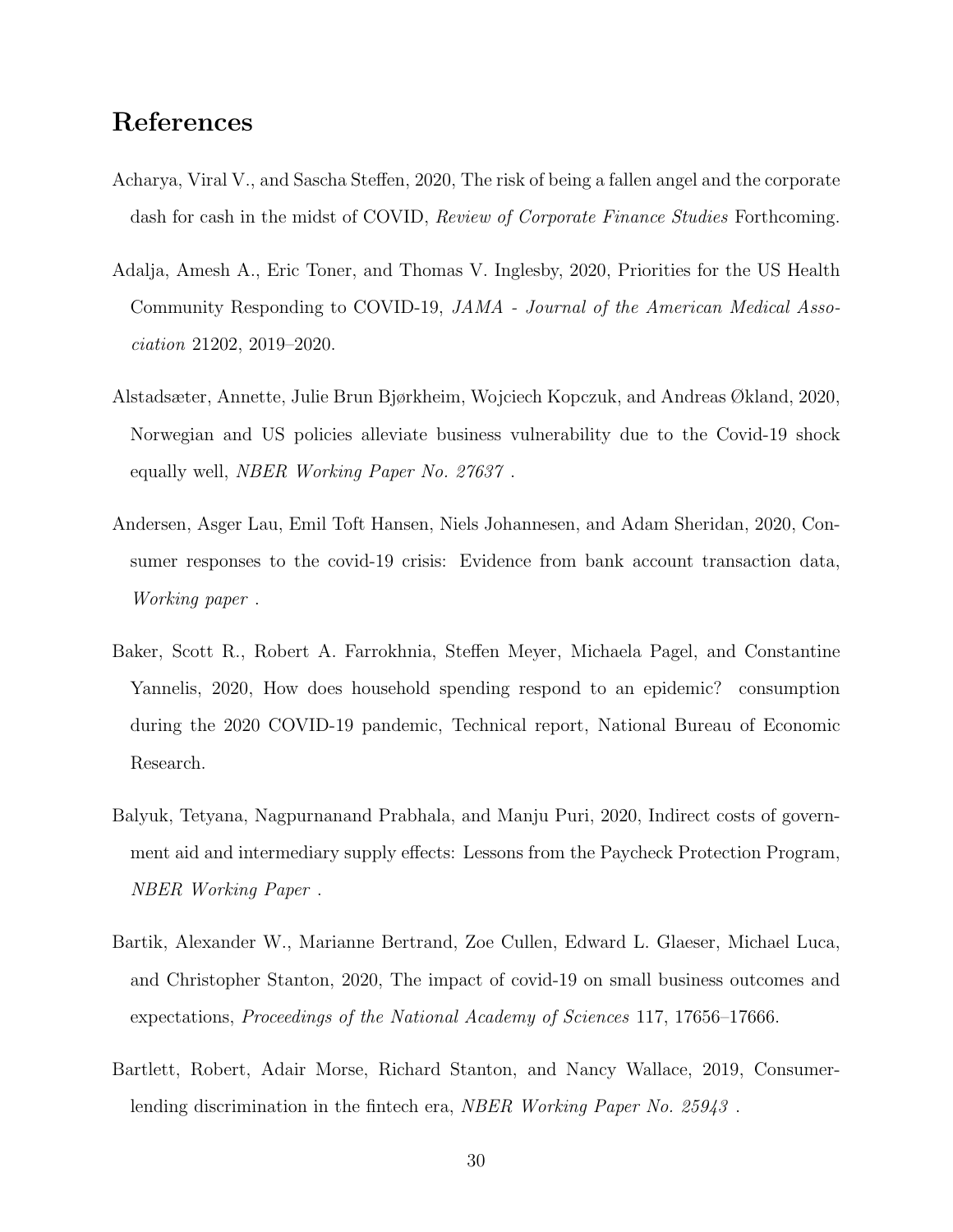- <span id="page-31-6"></span>Basten, Christoph, and Steven Ongena, 2020, The geography of mortgage lending in times of fintech, Working paper .
- <span id="page-31-2"></span>Beccalli, Elena, 2007, Does it investment improve bank performance? evidence from europe, Journal of Banking  $\mathcal B$  Finance 31, 2205–2230.
- <span id="page-31-9"></span>Bennedsen, Morten, Birthe Larsen, Ian Schmutte, and Daniela Scur, 2020, Preserving job matches during the COVID-19 pandemic: Firm-level evidence on the role of government aid, Covid Economics 27.
- <span id="page-31-3"></span>Berg, Tobias, Valentin Burg, Ana Gombović, and Manju Puri, 2020, On the rise of fintechs: Credit scoring using digital footprints, Review of Financial Studies 33, 2845–2897.
- <span id="page-31-1"></span>Berger, Allen N., 2003, The economic effects of technological progress: Evidence from the banking industry, Journal of Money, Credit and Banking 35, 141–176.
- <span id="page-31-7"></span>Berger, Allen N., and Lamont K. Black, 2019, The Oxford Handbook of Banking, chapter Small Business Lending: The Roles of Technology and Regulation from Pre-crisis to Crisis to Recovery, 431–469 (Oxford University Press).
- <span id="page-31-0"></span>Berger, Allen N., and Robert DeYoung, 2006, Technological progress and the geographic expansion of the banking industry, Journal of Money, Credit and Banking 38, 1483–1513.
- <span id="page-31-4"></span>Bonfim, Diana, Gil Nogueira, and Steven Ongena, 2020, "sorry, we're closed" bank branch closures, loan pricing, and information asymmetries, Review of Finance Forthcoming.
- <span id="page-31-5"></span>Branzoli, Nicola, Edoardo Rainone, and Ilaria Supino, 2021, The role of banks' technology adoption in credit markets during the pandemic, Working paper .
- <span id="page-31-8"></span>Buchak, Greg, Gregor Matvos, Tomasz Piskorski, and Amit Seru, 2018, Fintech, regulatory arbitrage, and the rise of shadow banks, Journal of Financial Economics 130, 453–483.
- <span id="page-31-10"></span>Charoenwong, Ben, Alan Kwan, and Vesa Pursiainen, 2020, Social connections with COVID-19–affected areas increase compliance with mobility restrictions, Science Advances 6.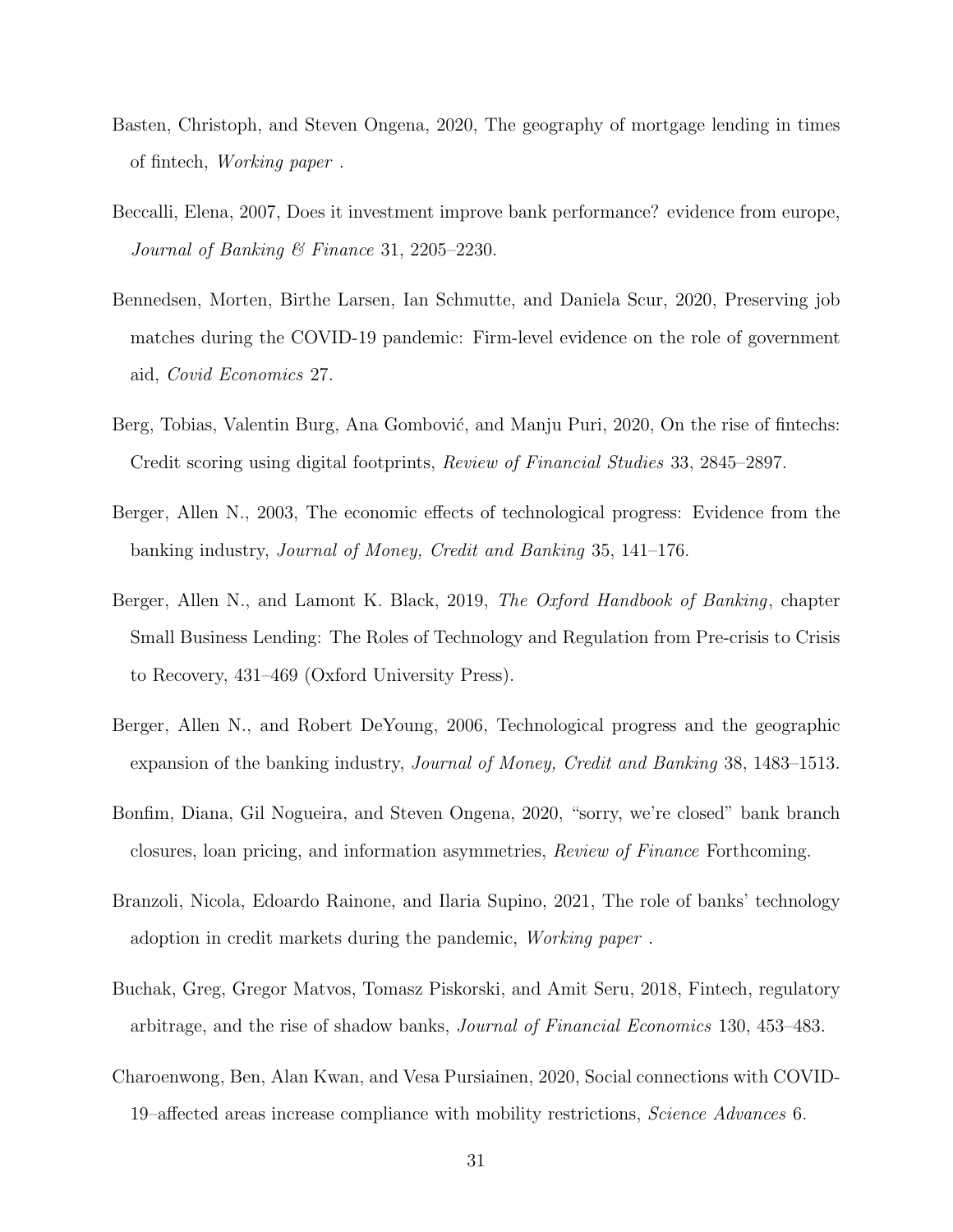- <span id="page-32-1"></span>Core, Fabrizio, and Filippo De Marco, 2021, Public guarantees for small businesses in italy during covid-19, Working paper .
- <span id="page-32-0"></span>D'Acunto, Francesco, Nagpurnanand Prabhala, and Alberto G. Rossi, 2019, The promises and pitfalls of robo-advising, Review of Financial Studies 32, 1983–2020.
- <span id="page-32-2"></span>D'Andrea, Angelo, and Nicola Limodio, 2020, High-speed internet, financial technology and banking in africa, Working paper .
- <span id="page-32-3"></span>Daniel, Donnie L., William A. Longbrake, and Neil B. Murphy, 1973, The effect of technology on bank economies of scale for demand deposits, Journal of Finance 28, 131–146.
- <span id="page-32-7"></span>Danisewicz, Piotr, and Ilaf Elard, 2019, The real effects of financial technology: Marketplace lending and personal bankruptcy, Working paper .
- <span id="page-32-4"></span>Degryse, Hans, and Steven Ongena, 2005, Distance, lending relationships, and competition, Journal of Finance 60, 231–266.
- <span id="page-32-10"></span>Erel, Isil, and Jack Liebersohn, 2020, Does fintech substitute for banks? evidence from the paycheck protection program, Working paper .
- <span id="page-32-9"></span>Fu, Jonathan, and Mrinal Mishra, 2020, The global impact of covid-19 on fintech adoption, Working paper .
- <span id="page-32-8"></span>Fuster, Andreas, Paul Goldsmith-Pinkham, Tarun Ramadorai, and Ansgar Walther, 2020, Predictably unequal? the effects of machine learning on credit markets, *Working paper*.
- <span id="page-32-6"></span>Fuster, Andreas, Matthew Plosser, Philipp Schnabl, and James Vickery, 2019, The role of technology in mortgage lending, Review of Financial Studies 32, 1854–1899.
- <span id="page-32-5"></span>Garmaise, Mark J., and Tobias J. Moskowitz, 2006, Bank mergers and crime: The real and social effects of credit market competition, Journal of Finance 61, 495–538.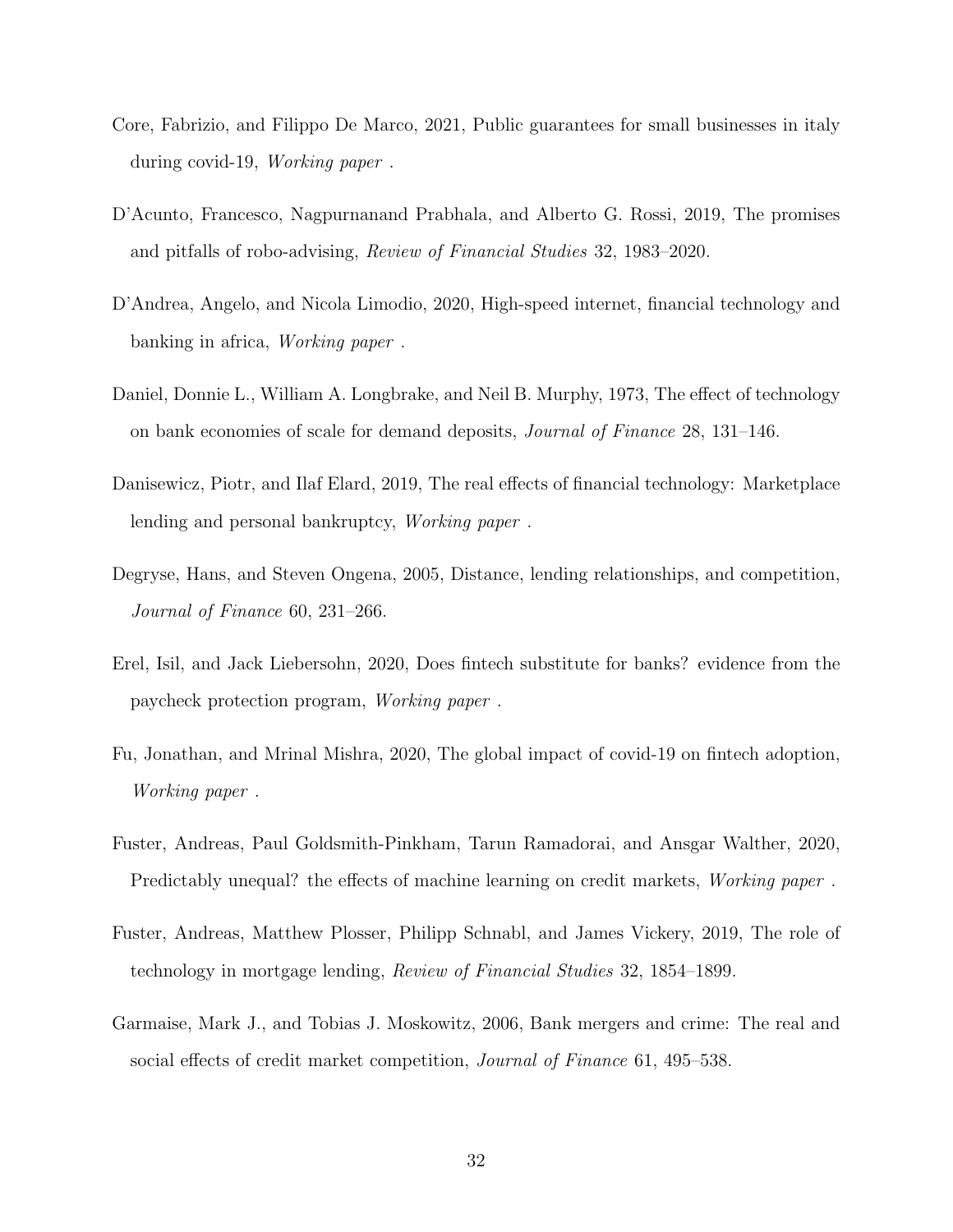- <span id="page-33-2"></span>Herpfer, Christoph, Aksel Mjøs, and Cornelius Schmidt, 2021, The causal impact of distance on bank lending, Working paper .
- <span id="page-33-8"></span>Hertzberg, Andrew, Andres Liberman, and Daniel Paravisini, 2018, Screening on loan terms: Evidence from maturity choice in consumer credit, Review of Financial Studies 31, 3532– 3567.
- <span id="page-33-9"></span>Humphries, John Eric, Christopher Neilson, and Gabriel Ulyessea, 2020, The evolving impacts of covid-19 on small businesses since the cares act, Working paper .
- <span id="page-33-7"></span>Iyer, Rajkamal, Asim Ijaz Khwaja, Erzo F. P. Luttmer, and Kelly Shue, 2016, Screening peers softly: Inferring the quality of small borrowers, Management Science 62, 1554–1577.
- <span id="page-33-1"></span>Keil, Jan, and Steven Ongena, 2020, "it's the end of bank branching as we know it (and we feel fine)", Swiss Finance Institute Research Paper No. 20-83 .
- <span id="page-33-0"></span>Koetter, Michael, and Felix Noth, 2013, It use, productivity, and market power in banking, Journal of Financial Stability 9, 695–704.
- <span id="page-33-4"></span>Levine, Ross, Chen Lin, Mingzhu Tai, and Wensi Xie, 2021, How did depositors respond to COVID-19?, Review of Financial Studies Forthcoming.
- <span id="page-33-3"></span>Li, Lei, and Philip E. Strahan, 2020, Who supplies ppp loans (and does it matter)? banks, relationships and the covid crisis, Working paper .
- <span id="page-33-10"></span>Li, Lei, Philip E. Strahan, and Song Zhang, 2020, Banks as lenders of first resort: Evidence from the COVID-19 crisis, Review of Corporate Finance Studies Forthcoming.
- <span id="page-33-5"></span>Lin, Chen, Chicheng Ma, Yuchen Sun, and Yuchen Xu, 2020, The telegraph and modern banking development, 1881-1936, Journal of Financial Economics Forthcoming.
- <span id="page-33-6"></span>Lin, Leming, 2020, Bank deposits and the stock market, Review of Financial Studies 33, 2622–2658.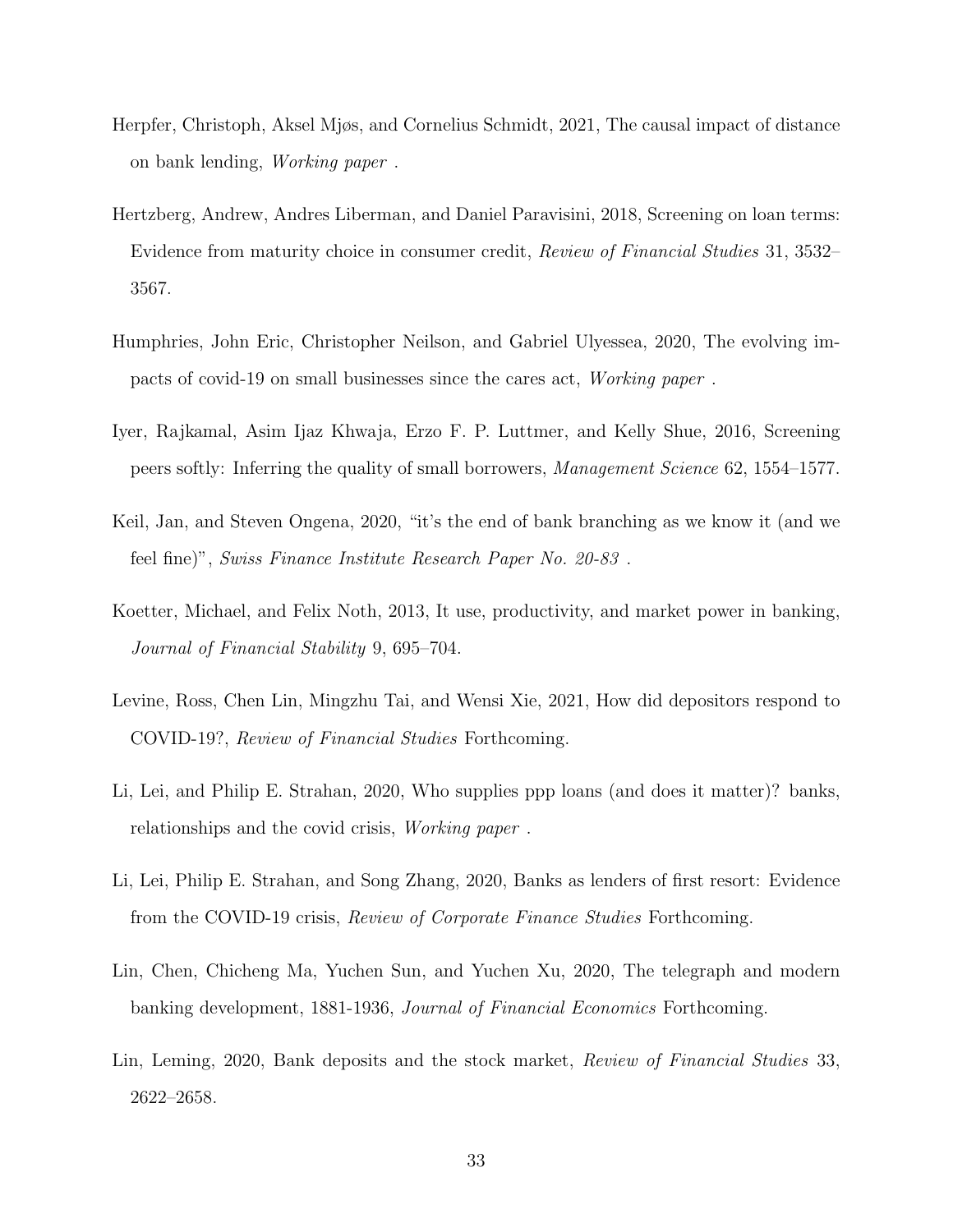- <span id="page-34-2"></span>Nguyen, Hoai-Luu Q., 2019, Are credit markets still local? evidence from bank branch closings, American Economic Journal: Applied Economics 11, 1–32.
- <span id="page-34-5"></span>Paaso, Mikael, Vesa Pursiainen, and Sami Torstila, 2020, Entrepreneur debt aversion and financing decisions: Evidence from covid-19 support programs, Working paper .
- <span id="page-34-1"></span>Petersen, Mitchell A., and Raghuram G. Rajan, 2002, Does distance still matter? the information revolution in small business lending, Journal of Finance 57, 2533–2570.
- <span id="page-34-4"></span>Pierri, Nicola, and Yannick Timmer, 2020, The importance of technology in banking during a crisis, Working paper .
- <span id="page-34-0"></span>Tang, Huan, 2019, Peer-to-peer lenders versus banks: Substitutes or complements?, Review of Financial Studies 32, 1900–1938.
- <span id="page-34-3"></span>The Economist, 2020, How the digital surge will reshape finance, The Economist Oct 8th 2020.
- <span id="page-34-6"></span>Weill, Joakim A., Matthieu Stigler, Olivier Deschenes, and Michael R. Springborn, 2020, Social distancing responses to COVID-19 emergency declarations strongly differentiated by income, Proceedings of the National Academy of Sciences 117, 19658–19660.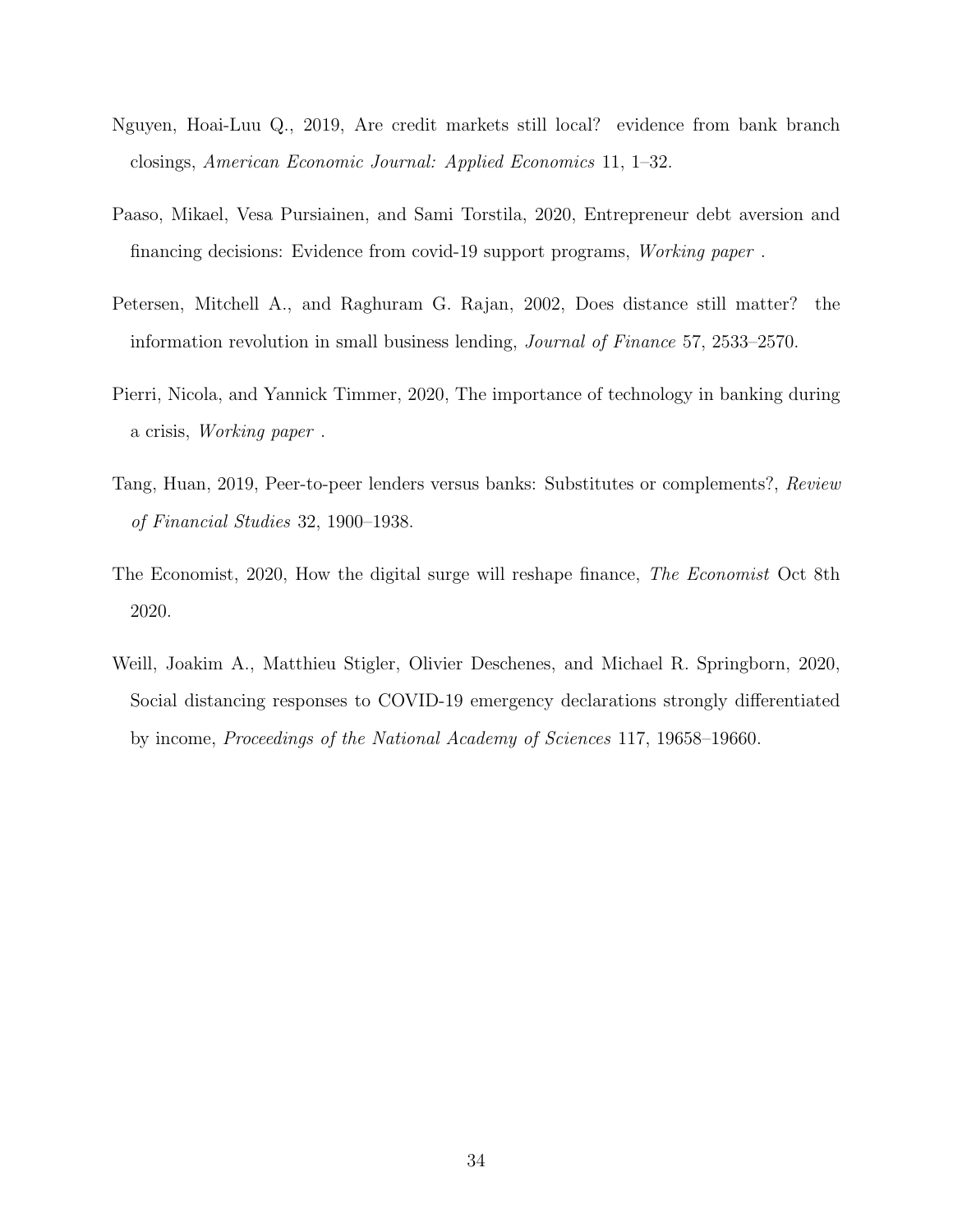

<span id="page-35-0"></span>Average weekly number of customer visits to physical bank branches, divided into banks with high vs. low IT index.

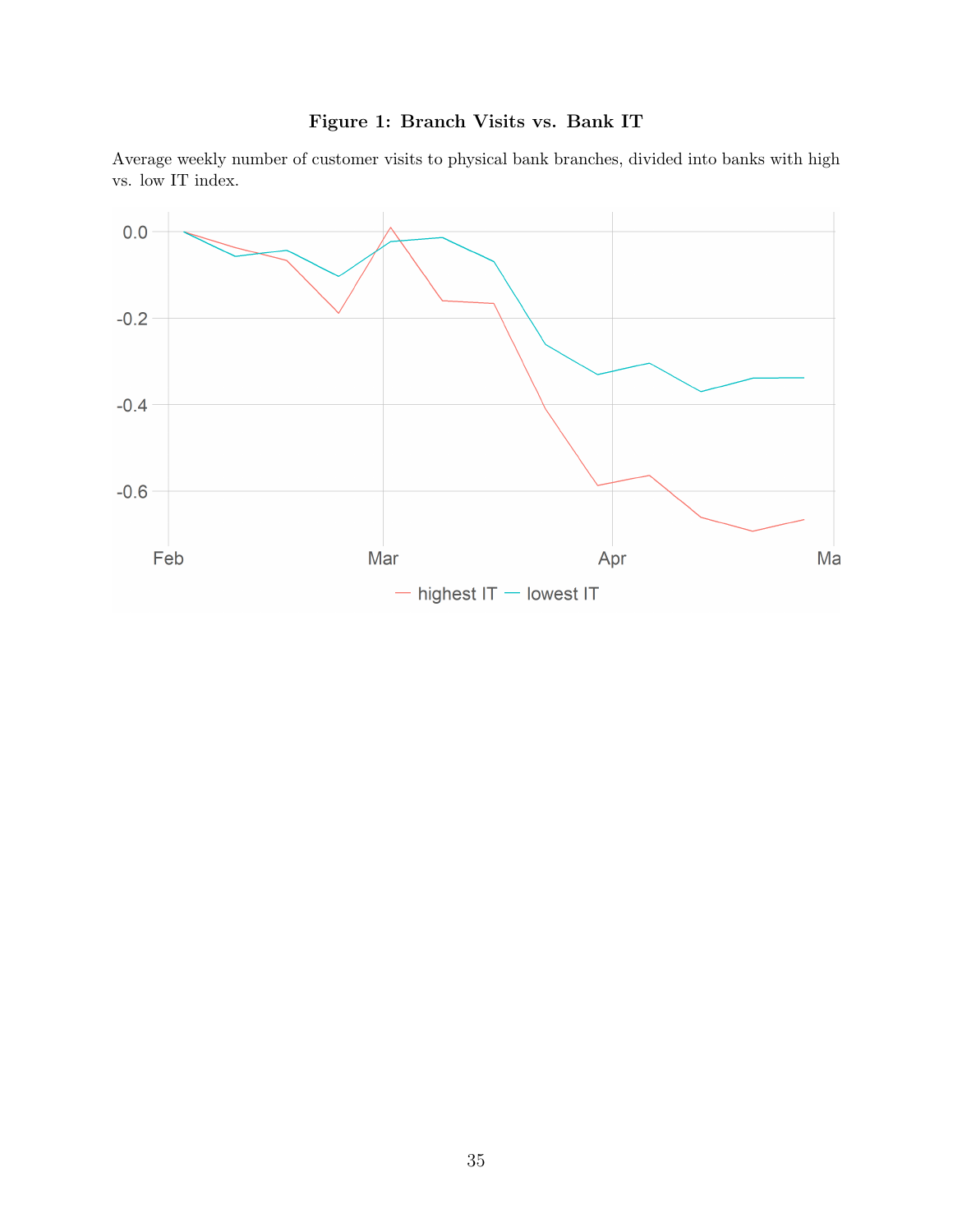## Table 1 Summary Statistics

This table reports the summary statistics of our samples for different analyses.

|                          | N       | Mean   | Std      | p25      | p50    | p75    |
|--------------------------|---------|--------|----------|----------|--------|--------|
| <b>Bank level</b>        |         |        |          |          |        |        |
| IT index                 | 3,198   | 2.418  | 1.946    | 1.000    | 2.000  | 3.000  |
| IT index (other)         | 3,163   | 8.998  | 5.074    | 6.000    | 8.000  | 10.264 |
| $ln(IT$ budget)          | 3,185   | 12.399 | 0.716    | 12.019   | 12.355 | 12.751 |
| IT staff                 | 3,187   | 0.137  | 0.070    | 0.089    | 0.133  | 0.178  |
| Bank-Quarter level       |         |        |          |          |        |        |
| $\Delta$ ln(Deposits)    | 28,328  | 0.029  | 0.080    | $-0.007$ | 0.018  | 0.052  |
| ln(Total assets)         | 28,329  | 12.647 | 1.457    | 11.691   | 12.455 | 13.344 |
| Equity/Assets            | 28,329  | 12.139 | 5.197    | 9.816    | 11.196 | 13.088 |
| Tier 1 ratio             | 25,098  | 18.182 | 17.405   | 12.538   | 14.914 | 19.027 |
| RoE                      | 28,329  | 0.048  | 0.078    | 0.022    | 0.040  | 0.070  |
| Cost/Income              | 28,320  | 68.916 | 23.501   | 58.617   | 67.294 | 76.475 |
| Funding cost             | 28,329  | 0.462  | 0.356    | 0.207    | 0.354  | 0.625  |
| Personnel costs          | 28,320  | 39.167 | 11.602   | 33.453   | 38.531 | 44.059 |
| N states                 | 28,329  | 1.315  | 1.509    | 1.000    | 1.000  | 1.000  |
| <b>Bank-Week level</b>   |         |        |          |          |        |        |
| Online traffic           | 4,026   | 13.552 | 0.242    | 13.451   | 13.602 | 13.726 |
| <b>Branch-Week level</b> |         |        |          |          |        |        |
| Branch visits            | 392,897 | 14.841 | 33.903   | 3.000    | 8.000  | 18.000 |
| <b>Bank-County level</b> |         |        |          |          |        |        |
| PPP loans (USDm)         | 111,135 | 3.760  | 23.182   | 0.036    | 0.170  | 1.007  |
| CRA loans (USDm)         | 191,235 | 1.266  | 10.366   | 0.000    | 0.011  | 0.250  |
| Deposits (USDm)          | 191,235 | 67.000 | 2016.594 | 0.000    | 0.000  | 0.000  |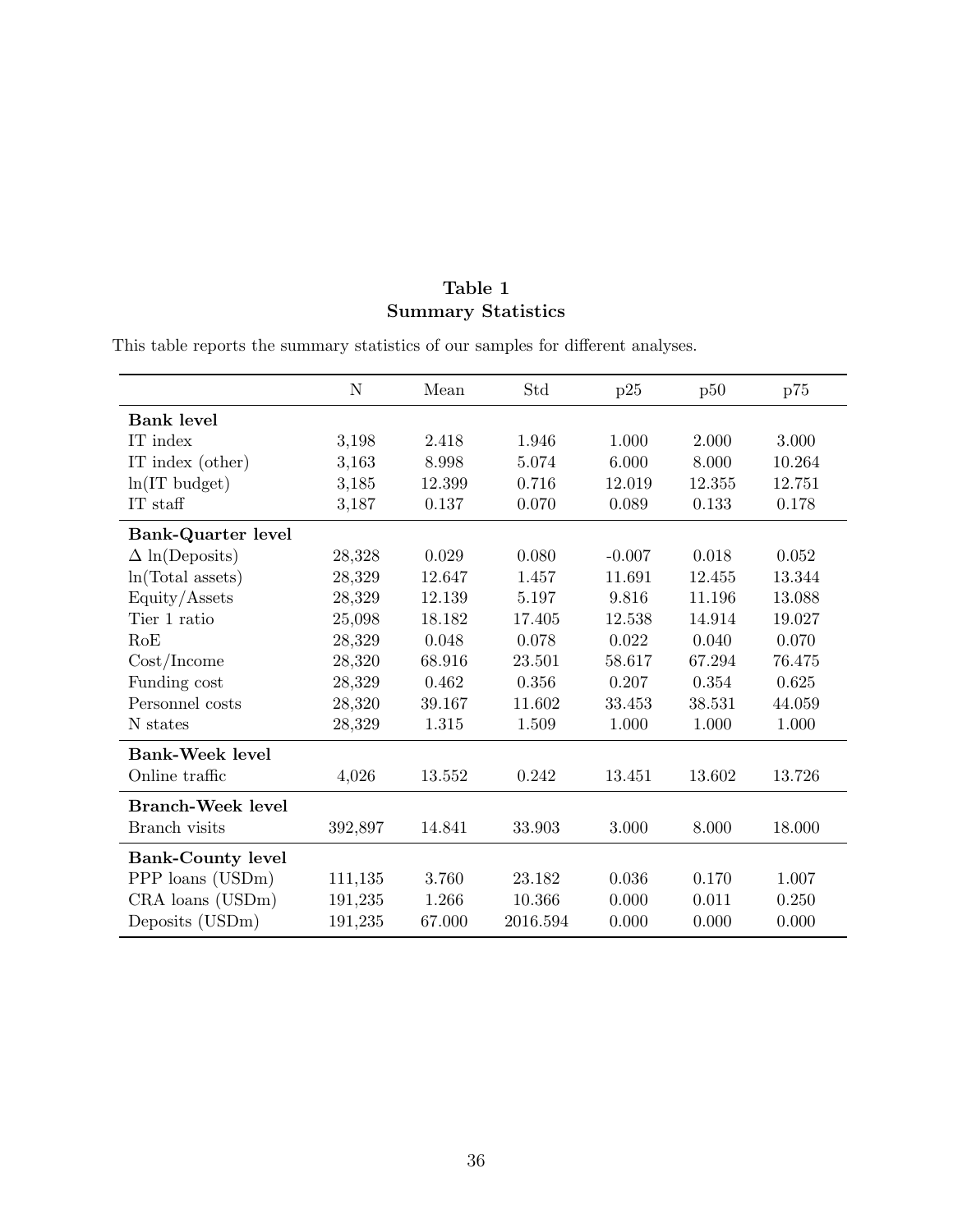## <span id="page-37-0"></span>Table 2Branch Visits During Mobility Restrictions

This table tests the impact of mobility restrictions on branch visits for banks during the COVID-19 pandemic. The unit of observationis a branch-week. The dependent variable,  $ln(Branch \text{ } visits)$  is the number of visits recorded in Safegraph's Places of Interest file. Num. Restr. is an index counting the number of mobility restrictions in place at the county-level, taking values from zero (no restrictions) to eight (all restrictrion types in place). Num. Restr.  $(t+1)$  assigns the same restriction number to the period before the actual restriction policy takes <sup>p</sup>lace. This variable captures the potential pre-trend. The sample period is February 1, 2020 to April 30, 2020. Columns(4) and (5) are instrumental variable analysis using two alternative instruments for IT index: N internet providers, the deposit-weighted number of internet providers in 2010 across the bank's branch network that year, and N data breaches, the average number of data breaches by (other) entities across the zipcodes where the bank is present. First-stage results are reported in the Internet Appendix.Heteroskedasticity-robust standard errors clustered by county and bank are reported in parentheses.

|                                 |                   | <b>OLS</b>     |                |                | $IV-2$         |
|---------------------------------|-------------------|----------------|----------------|----------------|----------------|
|                                 | $\left( 1\right)$ | (2)            | (3)            | (4)            | (5)            |
| IT index x Num Restr.           | $-0.0042***$      | $-0.0034***$   | $-0.0011**$    | $-0.0078***$   | $-0.0043***$   |
|                                 | (0.0006)          | (0.0007)       | (0.0005)       | (0.0006)       | (0.0008)       |
| IT index $x$ Num Restr. $(t+1)$ |                   | $-0.0008$      |                |                |                |
|                                 |                   | (0.0006)       |                |                |                |
| Num Restr.                      | $-0.0076***$      | $-0.0092***$   |                | $-0.0062*$     | $-0.0075***$   |
|                                 | (0.0026)          | (0.0022)       |                | (0.0033)       | (0.0026)       |
| Num Restr. $(t+1)$              |                   | 0.0021         |                |                |                |
|                                 |                   | (0.0024)       |                |                |                |
| Branch FE                       | Yes               | Yes            | Yes            | Yes            | Yes            |
| County-Week FE                  | N <sub>o</sub>    | N <sub>o</sub> | Yes            | N <sub>o</sub> | N <sub>o</sub> |
| Week FE                         | Yes               | Yes            | N <sub>o</sub> | Yes            | Yes            |
| F statistic (1st stage)         |                   |                |                | 21.52          | 98.76          |
| N                               | 386,223           | 386,223        | 386,223        | 385,940        | 386,044        |
| $\mathrm{R}^2$                  | 0.8657            | 0.8657         | 0.8796         | 0.8652         | 0.8657         |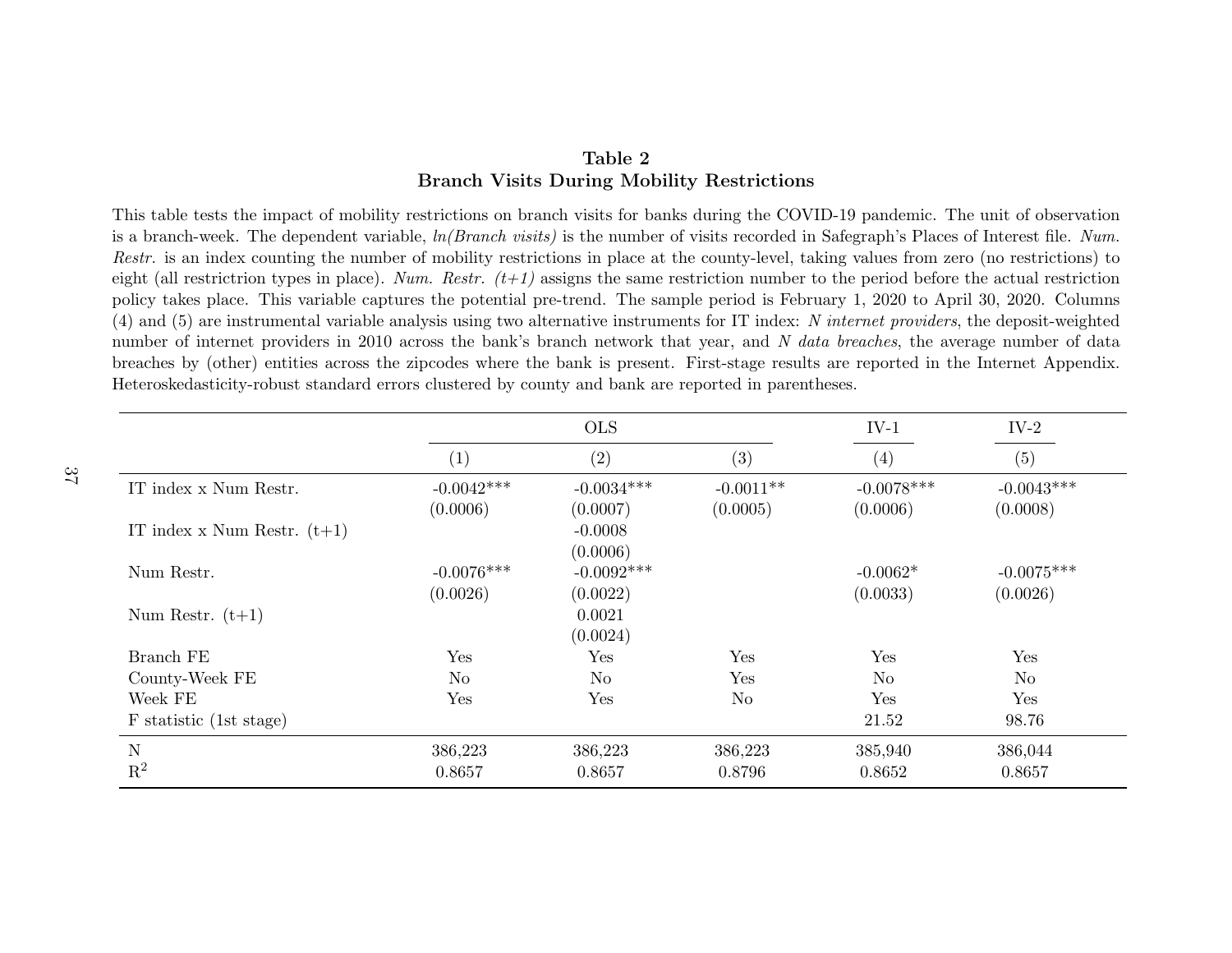## Table 3 Website Traffic During Mobility Restrictions

<span id="page-38-0"></span>This table tests the impact of mobility restrictions on a firm's AlexaRank, a proxy for website visitations, for banks during the COVID-19 pandemic. The unit of observation is a firm-week. The dependent variable is *Online Traffic*, which is defined as  $log(10^6 - Alexander)$ , scaled so higher values equal higher web traffic. AlexaRank is the website's weekly Alexarank recorded in Censys, a cybersecurity dataset. Num. Restr. is an index counting the number of mobility restrictions in place at the county-level, taking values from zero (no restrictions) to eight (all restriction types in place). Num. Restr.  $(t+1)$  assigns the same restriction number to the period before the actual restriction policy takes place. This variable captures the potential pre-trend. The sample period is February 1, 2020 to April 30, 2020. Columns (3) and (4) are instrumental variable analyses using two alternative instruments for IT index: N internet providers, the deposit-weighted number of internet providers in 2010 across the bank's branch network that year, and N data breaches, the average number of data breaches of (other) entities across the zipcodes where the bank is present. Heteroskedasticity-robust standard errors clustered by bank are reported in parentheses.

|                               | <b>OLS</b>            |                                  | $IV-1$                | $IV-2$                |
|-------------------------------|-----------------------|----------------------------------|-----------------------|-----------------------|
|                               | (1)                   | $\left( 2\right)$                | (3)                   | (4)                   |
| IT index x Num Restr.         | $0.067***$<br>(0.009) | $0.068***$<br>(0.017)            | $0.126***$<br>(0.029) | $0.141***$<br>(0.025) |
| IT index x Num Restr. $(t+1)$ |                       | $-0.013$<br>(0.015)              |                       |                       |
| Num Restr.                    | 0.092                 | 0.012                            | 0.099                 | 0.101                 |
| Num Restr. $(t+1)$            | (0.118)               | (0.121)<br>$0.192***$<br>(0.070) | (0.121)               | (0.123)               |
| Bank FE                       | Yes                   | Yes                              | Yes                   | Yes                   |
| Week FE                       | Yes                   | Yes                              | Yes                   | Yes                   |
| F statistic (1st stage)       |                       |                                  | 19.76                 | 16.27                 |
| N                             | 3,247                 | 3,247                            | 3,238                 | 3,238                 |
| $\mathbf{R}^2$                | 0.550                 | 0.552                            | 0.546                 | 0.544                 |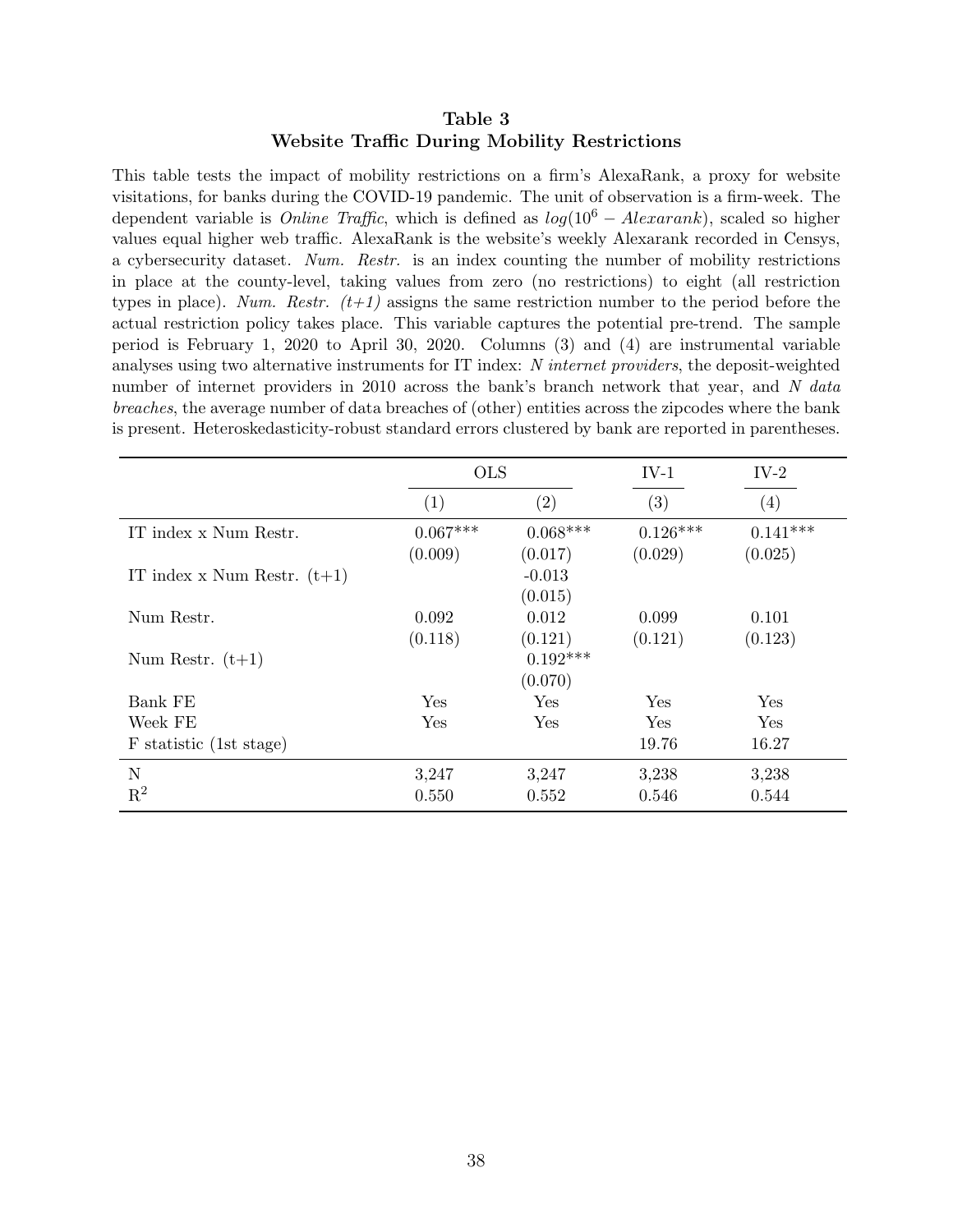## Table 4 Website Characteristics and COVID-19 Response Time

<span id="page-39-0"></span>This table characterizes the relation between our measure of IT index and website characteristics. The dependent variable is shown above each column. Website Techs is the number of observed BuiltWith technologies by February 2020. Response time is the number of days from the first US COVID-19 case that it took for the bank to mention COVID-19 on its website. Negative coefficients imply earlier responses. We control for bank characteristics including size (measured by total assets), capitalisation (measured by both equity/asset ratio and tier-1 capital ratio), profitability (measured by return on equity and cost/income ratio), funding cost, and personnel costs. Heteroskedasticity-robust standard errors clustered by bank are reported in parentheses.

|                      |                         | $ln(1+Website \text{ Techs})$ |                          | Response time          |
|----------------------|-------------------------|-------------------------------|--------------------------|------------------------|
|                      | $\left( 1\right)$       | $^{\prime}2)$                 | (3)                      | $\vert 4 \vert$        |
| IT index             | $0.2333***$<br>(0.0079) | $0.1598***$<br>(0.0058)       | $-1.9472***$<br>(0.2304) | $-0.5299*$<br>(0.2991) |
| <b>Bank Controls</b> | N <sub>o</sub>          | Yes                           | No                       | Yes                    |
| State FE             | Yes                     | $\operatorname{Yes}$          | Yes                      | Yes                    |
| N<br>$R^2$           | 3,196<br>0.5073         | 3,162<br>0.5827               | 3,196<br>0.0679          | 3,162<br>0.1022        |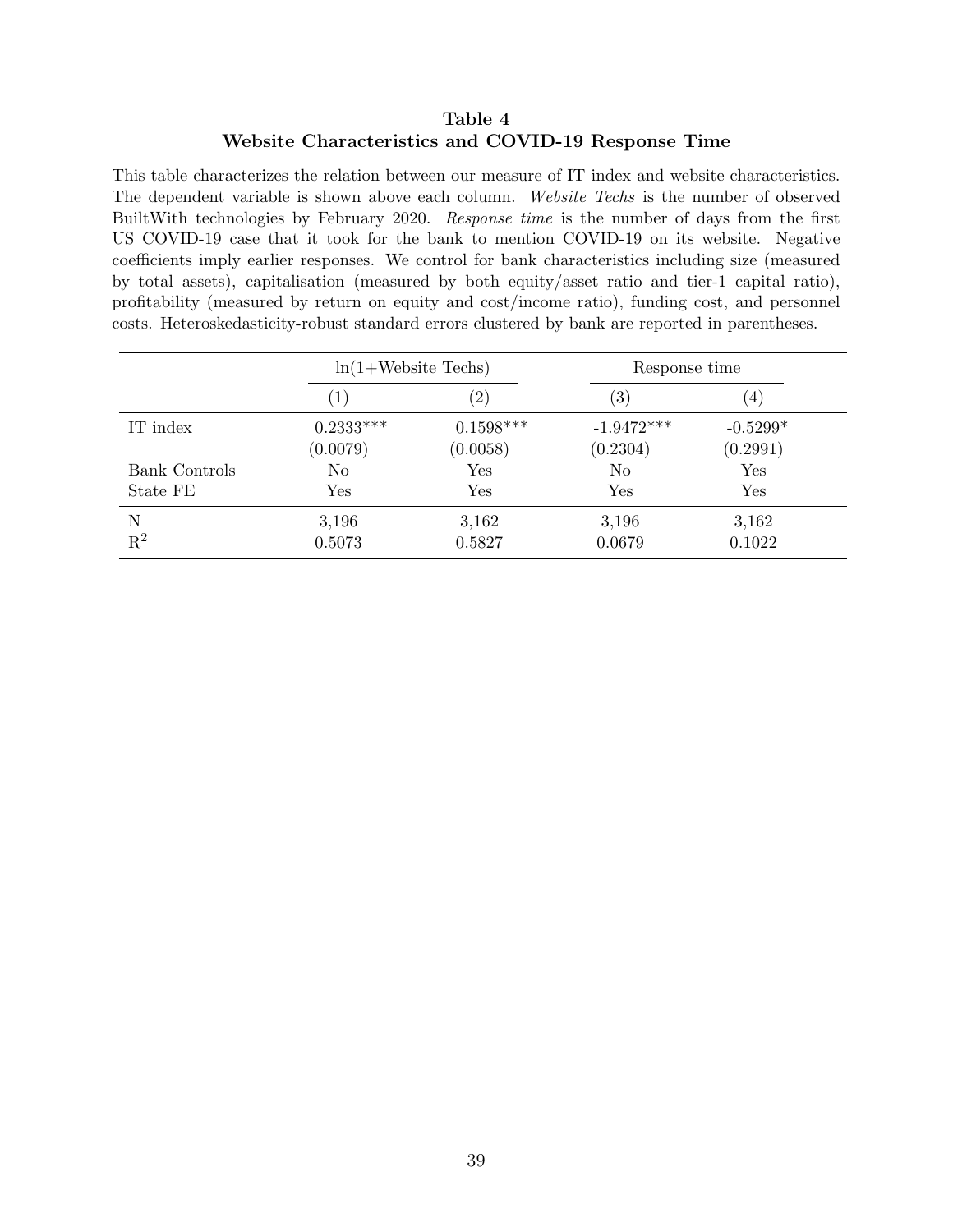## Table 5 PPP Lending During the Pandemic

<span id="page-40-0"></span>This table estimates the effect of bank IT on PPP lending to small businesses. The dependent varible is  $ln(PPP$  loans), the bank-county level log amount of PPP loans originated.  $ln(CRA)$ loans) is the natural logarithm of the pre-pandemic amount of CRA small business lending by the same bank to the same county.  $ln(Deposits)$  is the natural logarithm of pre-pandemic deposits to the same bank from the same county as reported in the SOD data. Columns (5) and (6) present the second stage results of an instrumental variable analysis using two alternative instruments for IT index: N internet providers, the deposit-weighted number of internet providers in 2010 across the bank's branch network that year (Column 5), and N data breaches, the average number of data breaches of (other) entities across the zipcodes where the bank is present (Column 6). In Panel B,  $ln(COVID)$  is the natural logarithm of the number of total confirmed COVID-19 cases per 1,000 people in the county until June 30, 2020. Internet use is the percentage of households having access to high-speed internet. HHI is the Herfindahl-Hirshman Index of SME lending across banks in the county. We control for bank characteristics including size (measured by total assets), capitalisation (measured by both equity/asset ratio and tier-1 capital ratio), profitability (measured by return on equity and cost/income ratio), funding cost, personnel costs, and the number of states where the bank operates. Heteroskedasticity-robust standard errors clustered by county and bank are reported in parentheses.

|                         |                   | <b>OLS</b>        |                   |                   |             | $IV-2$      |
|-------------------------|-------------------|-------------------|-------------------|-------------------|-------------|-------------|
|                         | $\left( 1\right)$ | $\left( 2\right)$ | $\left( 3\right)$ | $\left( 4\right)$ | (5)         | (6)         |
| IT index                | $0.0910**$        | $0.1311***$       | $0.1040***$       | $0.1059***$       | $0.3484***$ | $0.6543***$ |
|                         | (0.0390)          | (0.0428)          | (0.0324)          | (0.0277)          | (0.1282)    | (0.2243)    |
| $ln(CRA \cdot loans)$   |                   | $0.5283***$       | $0.4009***$       | $0.4332***$       | $0.4404***$ | $0.4498***$ |
|                         |                   | (0.0189)          | (0.0262)          | (0.0189)          | (0.0196)    | (0.0234)    |
| ln(Deposits)            |                   | $0.3944***$       | $0.4292***$       | $0.4090***$       | $0.4094***$ | $0.4092***$ |
|                         |                   | (0.0133)          | (0.0152)          | (0.0130)          | (0.0131)    | (0.0141)    |
| Bank controls           | Yes               | Yes               | Yes               | Yes               | Yes         | Yes         |
| County FE               | No                | No                | Yes               | Yes               | Yes         | Yes         |
| HQ State FE             | No                | N <sub>o</sub>    | No                | Yes               | Yes         | Yes         |
| N                       | 28,145            | 28,145            | 27,873            | 27,873            | 27,765      | 27,769      |
| $R^2$                   | 0.047             | 0.584             | 0.661             | 0.682             | 0.560       | 0.499       |
| F statistic (1st stage) |                   |                   |                   |                   | 17.3        | 9.4         |

Panel A: PPP Lending During the Pandemic and Bank IT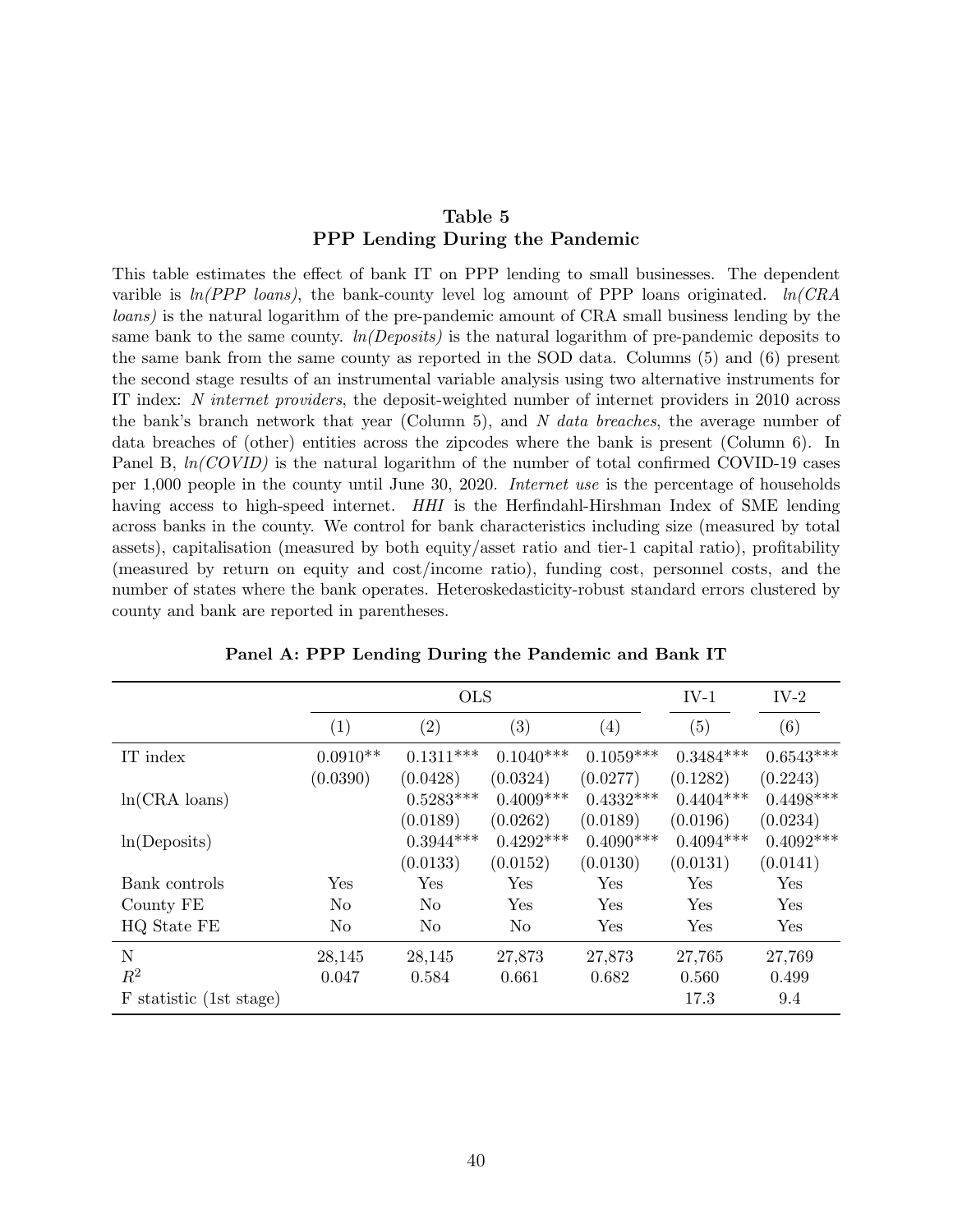|                         | (1)         | $\left( 2\right)$ | (3)                  | (4)         | (5)            | $\left( 6\right)$ |
|-------------------------|-------------|-------------------|----------------------|-------------|----------------|-------------------|
| IT index $x \ln(COVID)$ | $0.0216***$ | $0.0137**$        |                      |             |                |                   |
|                         | (0.0068)    | (0.0067)          |                      |             |                |                   |
| IT index x Internet use |             |                   | $0.2110***$          | $0.1534***$ |                |                   |
|                         |             |                   | (0.0452)             | (0.0423)    |                |                   |
| IT index x HHI          |             |                   |                      |             | $-0.3280***$   | $-0.2431***$      |
|                         |             |                   |                      |             | (0.0673)       | (0.0619)          |
| IT index                | $0.1040***$ |                   | $0.1057***$          |             | $0.1000***$    |                   |
|                         | (0.0275)    |                   | (0.0267)             |             | (0.0270)       |                   |
| Bank controls           | Yes         | No                | $\operatorname{Yes}$ | No.         | Yes            | N <sub>o</sub>    |
| Bank-county controls    | Yes         | Yes               | Yes                  | Yes         | Yes            | Yes               |
| County FE               | Yes         | Yes               | Yes                  | Yes         | Yes            | Yes               |
| HQ State FE             | Yes         | N <sub>0</sub>    | Yes                  | No          | Yes            | N <sub>o</sub>    |
| Bank FE                 | No          | Yes               | N <sub>o</sub>       | Yes         | N <sub>o</sub> | Yes               |
| N                       | 27,873      | 27,869            | 25,540               | 25,537      | 27,873         | 27,869            |
| $R^2$                   | 0.682       | 0.717             | 0.680                | 0.715       | 0.682          | 0.717             |

Panel B: Effects of COVID-19 cases, internet use, and local bank competition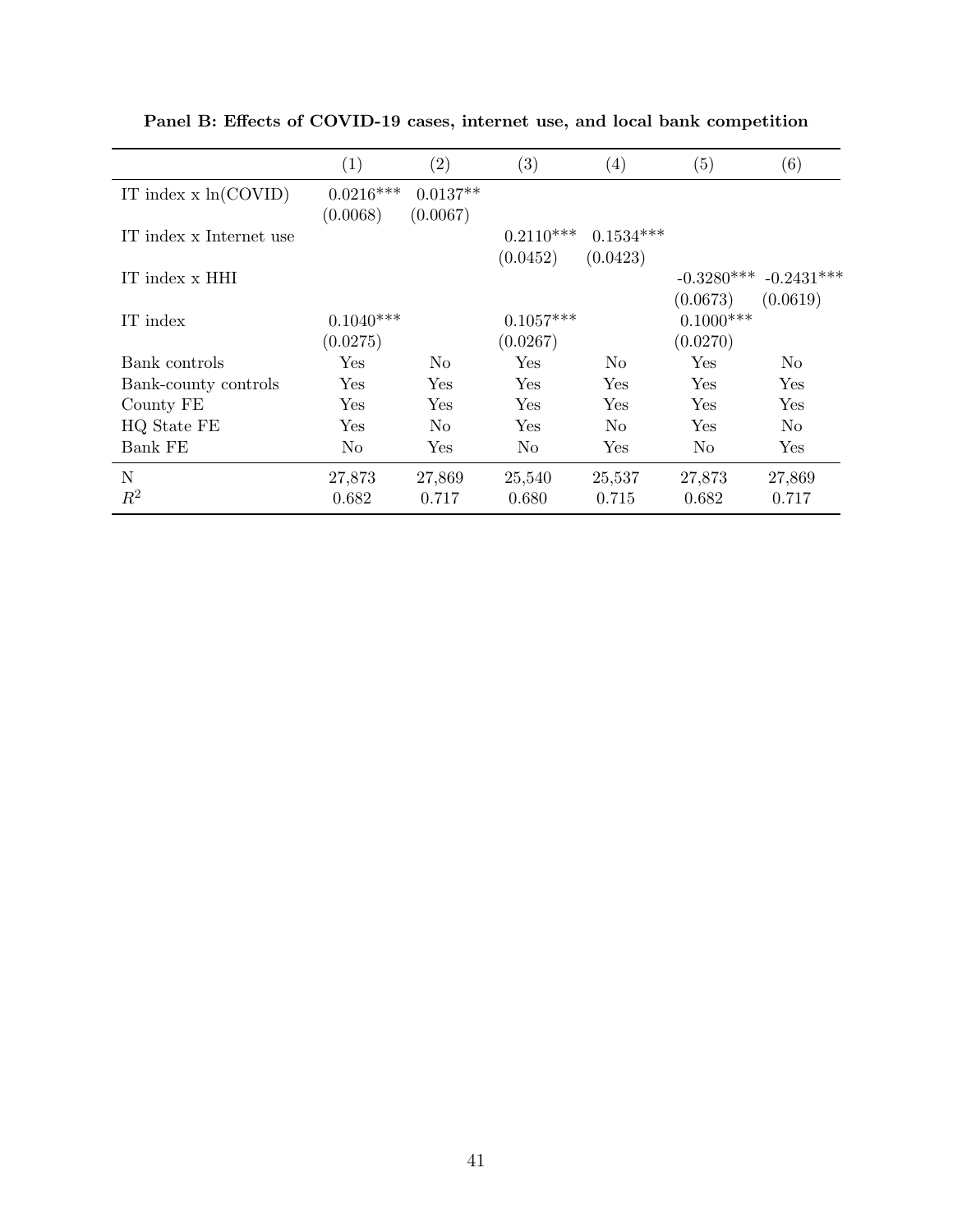## Table 6 Likelihood of Customer Switching Banks for PPP Loan

<span id="page-42-0"></span>This table estimates small businesses' likelihood of switching to stronger-IT banks during the pandemic. The dependent variable is Switch bank, a dummy taking the value one if the firm switched banks when obtaining PPP loan (obtained a PPP loan from a different bank than its pre-COVID relationship banks from which it takes regular SBA loans), and the new bank has better IT than its earlier lender. This better/worse IT classification is based on IT index. Heteroskedasticity-robust standard errors clustered by county and bank are reported in parentheses.

|                                         | (1)       | $\left( 2\right)$ | $\left( 3\right)$ |
|-----------------------------------------|-----------|-------------------|-------------------|
| ln(COVID)                               | $0.8846*$ | $2.0160***$       | $3.6118***$       |
|                                         | (0.5061)  | (0.3622)          | (0.6773)          |
| IT Index (pre-COVID bank)               |           | $-6.0306***$      | $-4.6444***$      |
|                                         |           | (0.4657)          | (0.5089)          |
| $ln(COVID)$ x IT Index (pre-COVID bank) |           |                   | $-0.2177***$      |
|                                         |           |                   | (0.0691)          |
| Industry (NAICS3) FE                    | Yes       | Yes               | Yes               |
| N                                       | 33,250    | 33,250            | 33,250            |
| $\mathrm{R}^2$                          | 0.0520    | 0.1856            | 0.1864            |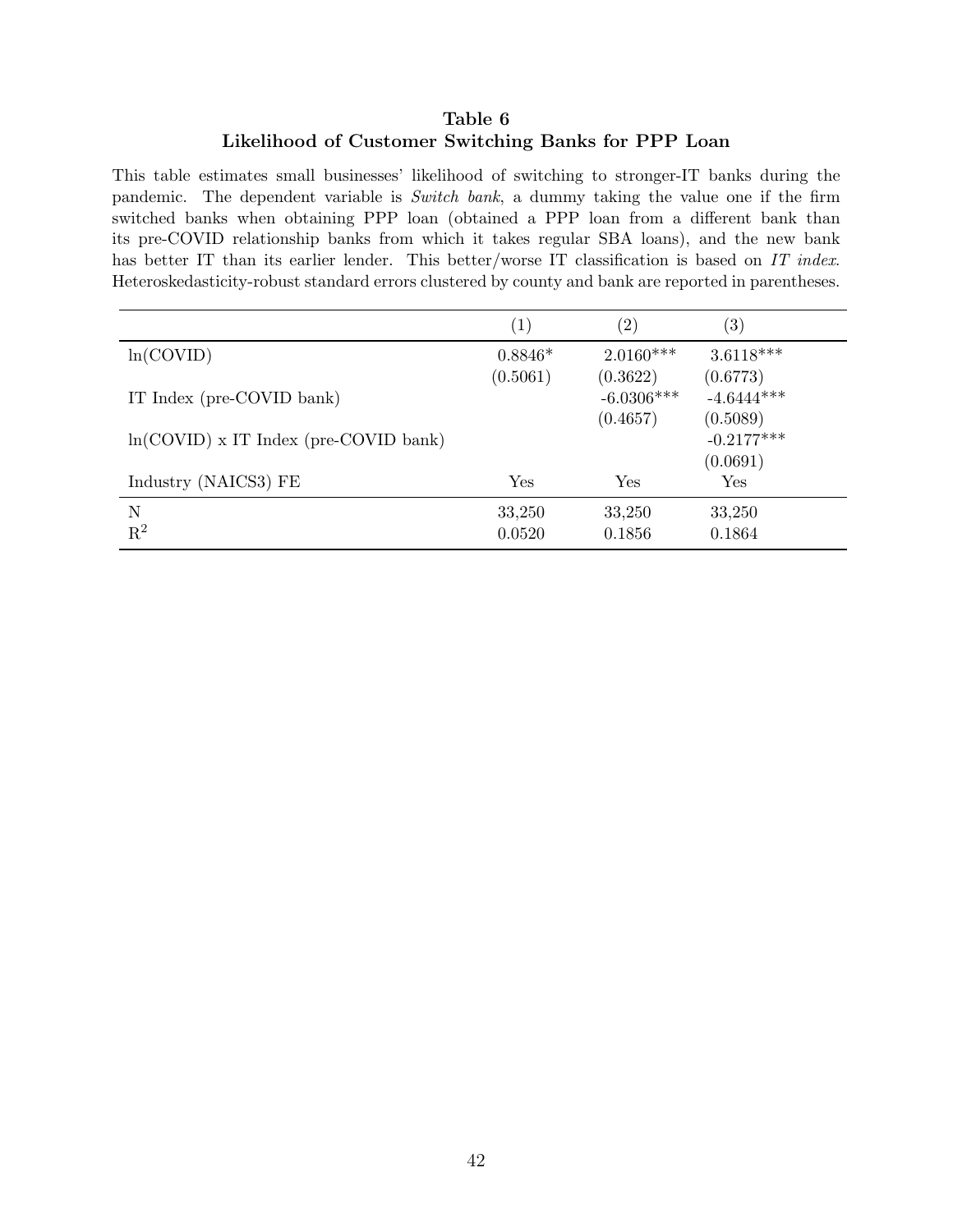## <span id="page-43-0"></span>Table 7Deposit Growth During the Pandemic

This table estimates the relation between bank IT and deposit flows during the pandemic. The dependent variable is  $\Delta ln(Deposits)$ , the quarterly bank-level deposit growth. The sample period is  $2019 \text{ Q}1$  to  $2020 \text{ Q}2$ . *Year*  $2020$  is a dummy variable that equals one for the first two quarters of 2020 and zero otherwise.  $Q_4$  2019 is a dummy variable that equals one for the last quarter of 2019 and zero otherwise. We control for bank characteristics including size (measured by total assets), capitalisation (measured by both equity/asset ratio and tier-1 capital ratio), profitability (measured by return on equity and cost/income ratio), funding cost, and personne<sup>l</sup> costs.Heteroskedasticity-robust standard errors clustered by bank are reported in parentheses.

|                             | <b>OLS</b>              |                         |                        | $IV-1$                  |                       | $IV-2$                  |                    |
|-----------------------------|-------------------------|-------------------------|------------------------|-------------------------|-----------------------|-------------------------|--------------------|
|                             | $\left( 1\right)$       | (2)                     | (3)                    | (4)                     | (5)                   | (6)                     | $\left( 7\right)$  |
| Year $2020 \times IT$ index | $0.0034***$<br>(0.0008) | $0.0033***$<br>(0.0009) |                        | $0.0196***$<br>(0.0041) |                       | $0.0074***$<br>(0.0022) |                    |
| $Q4\ 2019 \times IT$ index  |                         | $-0.0001$<br>(0.0008)   |                        |                         |                       |                         |                    |
| $ln(COVID)$ x IT index      |                         |                         | $0.0009***$            |                         | $0.0070***$           |                         | $0.0020**$         |
| ln(COVID)                   |                         |                         | (0.0003)<br>$0.0024**$ |                         | (0.0015)<br>$-0.0010$ |                         | (0.0009)<br>0.0018 |
|                             |                         |                         | (0.0010)               |                         | (0.0012)              |                         | (0.0011)           |
| <b>Bank Controls</b>        | Yes                     | Yes                     | Yes                    | Yes                     | Yes                   | Yes                     | Yes                |
| Bank FE                     | Yes                     | Yes                     | Yes                    | Yes                     | Yes                   | Yes                     | Yes                |
| Quarter FE                  | Yes                     | Yes                     | Yes                    | Yes                     | Yes                   | Yes                     | Yes                |
| N                           | 26,769                  | 26,769                  | 26,769                 | 26,559                  | 26,559                | 26,671                  | 26,671             |
| $R^2$                       | 0.448                   | 0.448                   | 0.448                  | 0.197                   | 0.189                 | 0.217                   | 0.217              |
| F statistic (1st stage)     |                         |                         |                        | 130.3                   | 79.1                  | 130.0                   | 87.5               |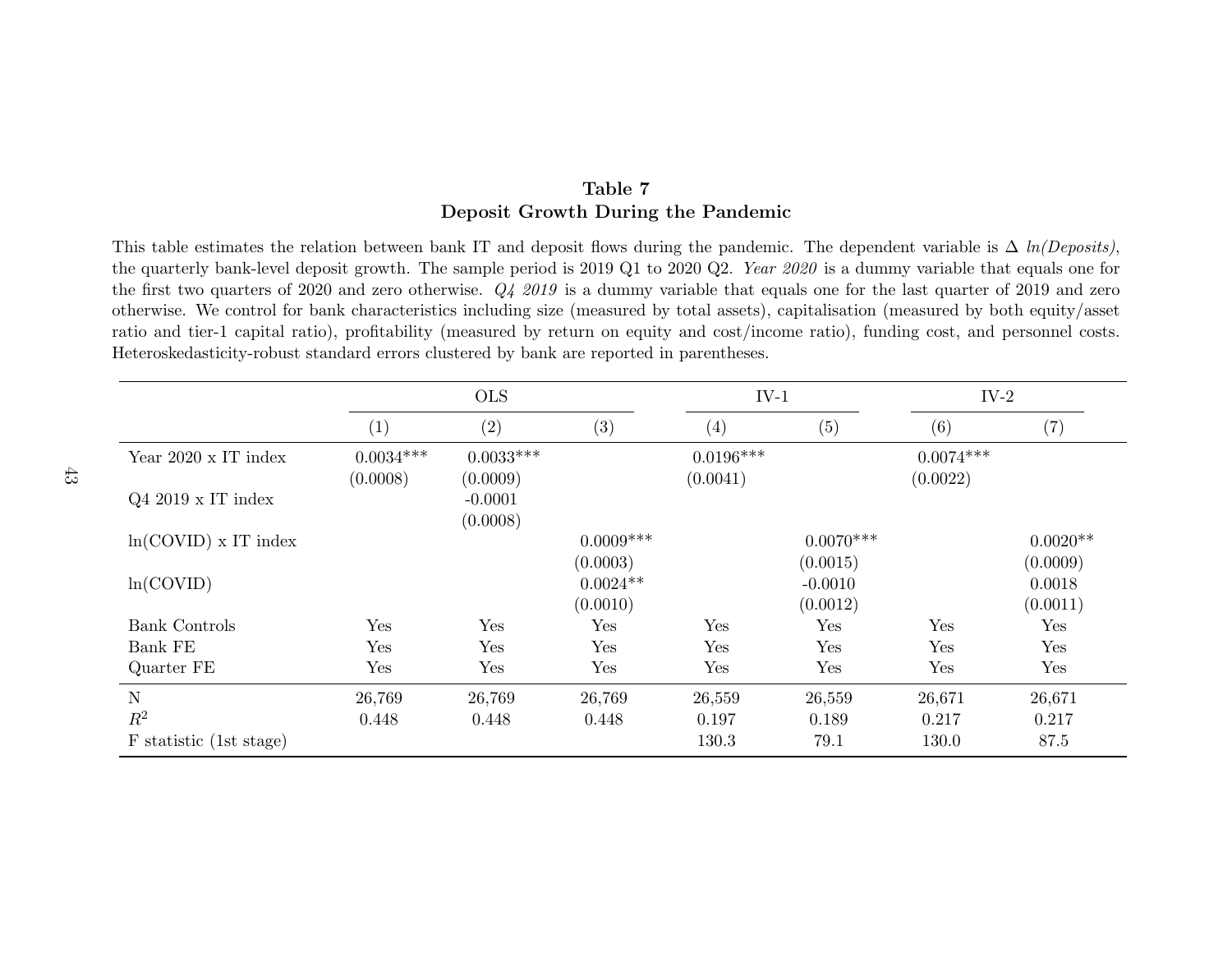## Table 8 Bank IT vs. Customer IT

<span id="page-44-0"></span>This table shows the pre-pandemic relationship between bank and customer IT. The dependent variable is the IT index of the bank, and the independent variable is the IT index of the SME customer who had a borrowing relationship with the bank before the pandemic. Heteroskedasticityrobust standard errors clustered by firm county are reported in parentheses.

|                     | $\left(1\right)$        | $\left( 2\right)$     | $\left( 3\right)$     | $\left( 4\right)$     |
|---------------------|-------------------------|-----------------------|-----------------------|-----------------------|
| IT Index (customer) | $-0.0031$<br>(0.0029)   | $-0.0039$<br>(0.0029) | $-0.0021$<br>(0.0024) | $-0.0028$<br>(0.0026) |
| Constant            | $1.6590***$<br>(0.0243) |                       |                       |                       |
| County FE           | N <sub>o</sub>          | Yes                   | No                    | Yes                   |
| Industry FE         | N <sub>o</sub>          | N <sub>o</sub>        | Yes                   | Yes                   |
| N<br>$\mathbf{R}^2$ | 38,949<br>0.00003       | 38,949<br>0.0650      | 38,949<br>0.1542      | 38,949<br>0.2087      |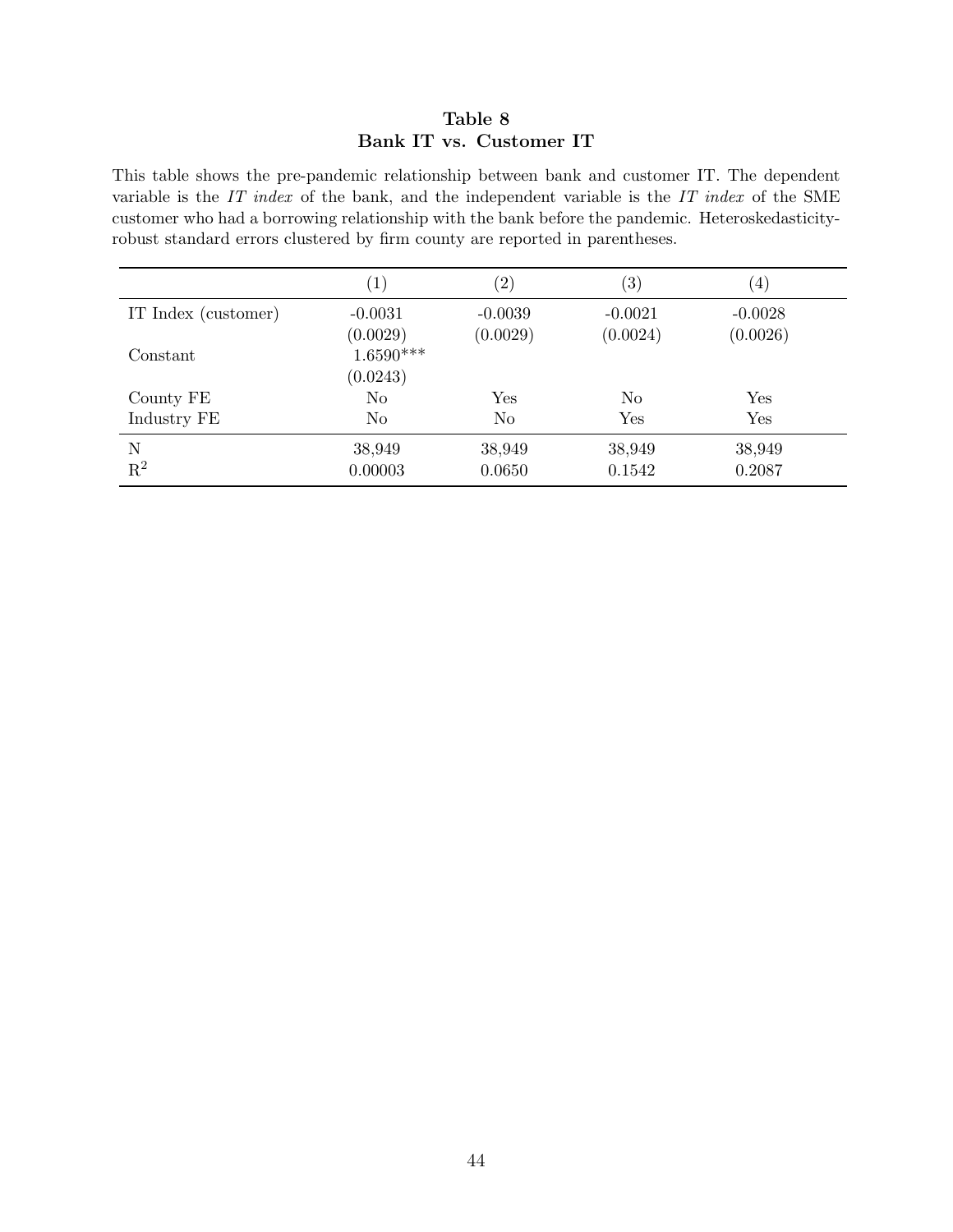## A Internet appendix

## <span id="page-45-0"></span>A.1 IV analysis - first stage results

## Table A.1 Bank IT, Internet Providers, and Data Breaches

This table shows the bank-level relationship between bank IT and the two different instrumental variables used in the IV analysis. The dependent varible is  $IT$  index of each sample bank before the pandemic. N internet providers is the deposit-weighted number of internet providers a decade ago across the bank's branch network. N data breaches, the average number of data breaches between 2010 and 2015 of (other) entities across the zipcodes where the bank is present. Heteroskedasticity-robust standard errors clustered by county and bank are reported in parentheses.

|                      | (1)          | (2)          |  |
|----------------------|--------------|--------------|--|
| N internet providers | $0.0214***$  |              |  |
|                      | (0.0056)     |              |  |
| N data breaches      |              | $0.0274***$  |  |
|                      |              | (0.0091)     |  |
| ln(Total assets)     | $0.4195***$  | $0.4217***$  |  |
|                      | (0.0200)     | (0.0198)     |  |
| Equity/Assets        | $-0.0053$    | $-0.0047$    |  |
|                      | (0.0074)     | (0.0072)     |  |
| Tier 1 ratio         | $0.0103***$  | $0.0104***$  |  |
|                      | (0.0022)     | (0.0022)     |  |
| RoE                  | 0.3340       | 0.3367       |  |
|                      | (0.3189)     | (0.3220)     |  |
| Cost/Income          | $0.0108***$  | $0.0112***$  |  |
|                      | (0.0025)     | (0.0026)     |  |
| Funding cost         | $-0.0992$    | $-0.0672$    |  |
|                      | (0.0648)     | (0.0632)     |  |
| Personnel costs      | $-0.0178***$ | $-0.0180***$ |  |
|                      | (0.0040)     | (0.0040)     |  |
| N states             | $0.1257***$  | $0.1160***$  |  |
|                      | (0.0170)     | (0.0169)     |  |
| $\mathbf N$          | 4,770        | 4,790        |  |
| $R^2$                | 0.290        | 0.290        |  |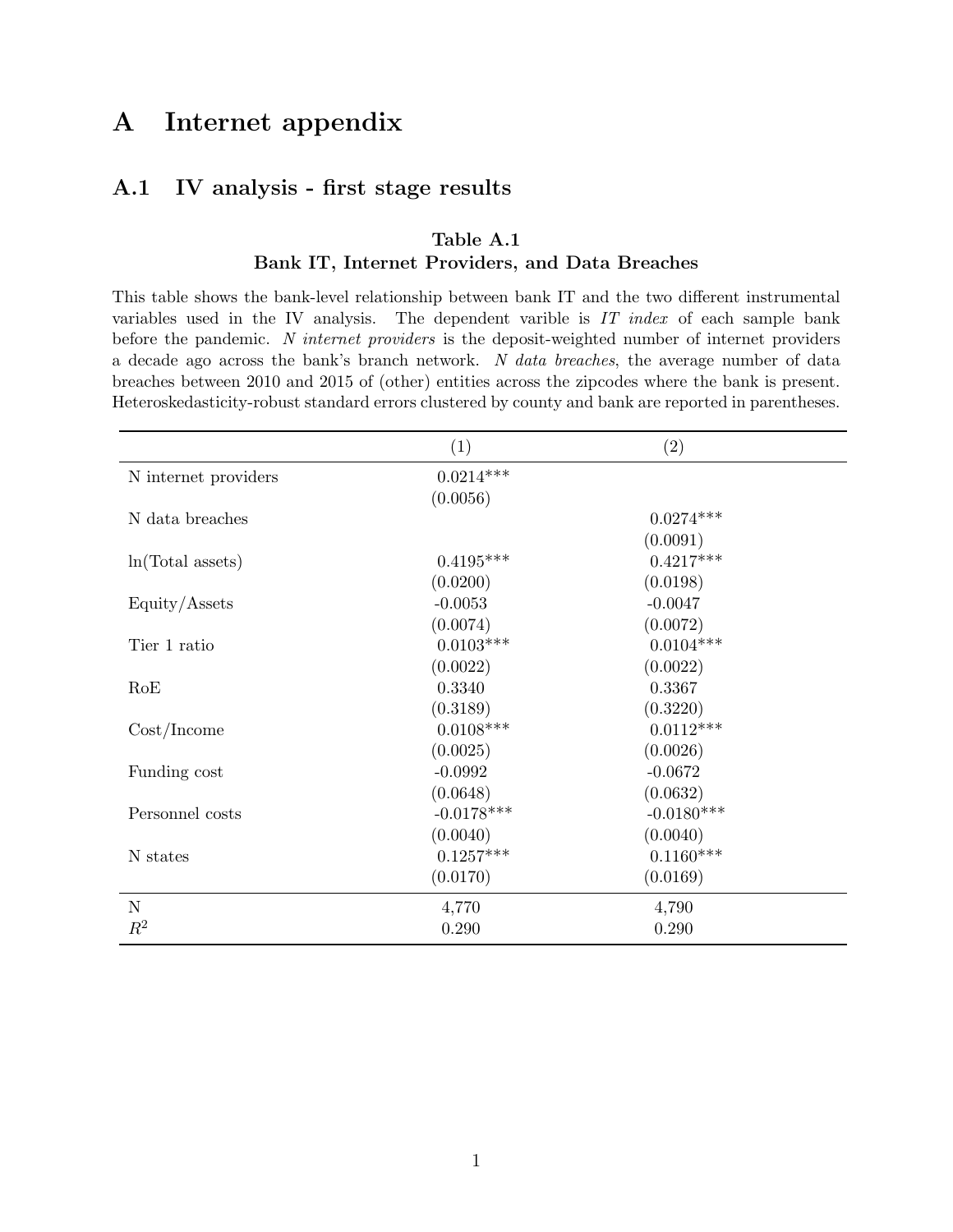## <span id="page-46-0"></span>A.2 Alternative IT measures

## Table A.2 Branch Visits During Mobility Restrictions

This table repeats the analysis in Table [2](#page-37-0) by using alternative measures for the IT capability of each bank. The alternative measures include a similar IT index measured based on other less relevant technologies, the number of bank IT staff (per employee), and the log amount of IT budget normalized by bank employee number. The dependent variable,  $ln(Branch \text{ } visits)$  is the number of visits recorded in Safegraph's Places of Interest file. *Restr.* is a dummy indicating that there are mobility restrictions in place in the country. Num. Restr. is an index counting the number of mobility restrictions in place at the county-level, taking values from zero (no restrictions) to eight (all restrictrion types in place). The sample period is February 1, 2020 to April 30, 2020. Heteroskedasticity-robust standard errors clustered by county are reported in parentheses.

|                                      | $\left( 1\right)$ | $\left( 2\right)$        | $\left( 3\right)$ | $\left( 4\right)$ |
|--------------------------------------|-------------------|--------------------------|-------------------|-------------------|
| Num Restr. x IT index (other)        | $-0.0011***$      | 0.00004                  |                   |                   |
| Num Restr. x IT index                | (0.0001)          | (0.0001)<br>$-0.0130***$ |                   |                   |
|                                      |                   | (0.0015)                 |                   |                   |
| Num Restr. x IT staff                |                   |                          | $-0.1106***$      |                   |
|                                      |                   |                          | (0.0168)          |                   |
| Num Restr. $x \ln(\text{IT budget})$ |                   |                          |                   | $-0.0146***$      |
|                                      |                   |                          |                   | (0.0010)          |
| <b>Branch</b>                        | Yes               | Yes                      | <b>Yes</b>        | Yes               |
| Week FE                              | Yes               | Yes                      | Yes               | Yes               |
| N                                    | 386,115           | 386,115                  | 377,851           | 386,076           |
| $\mathbf{R}^2$                       | 0.8517            | 0.8519                   | 0.8522            | 0.8519            |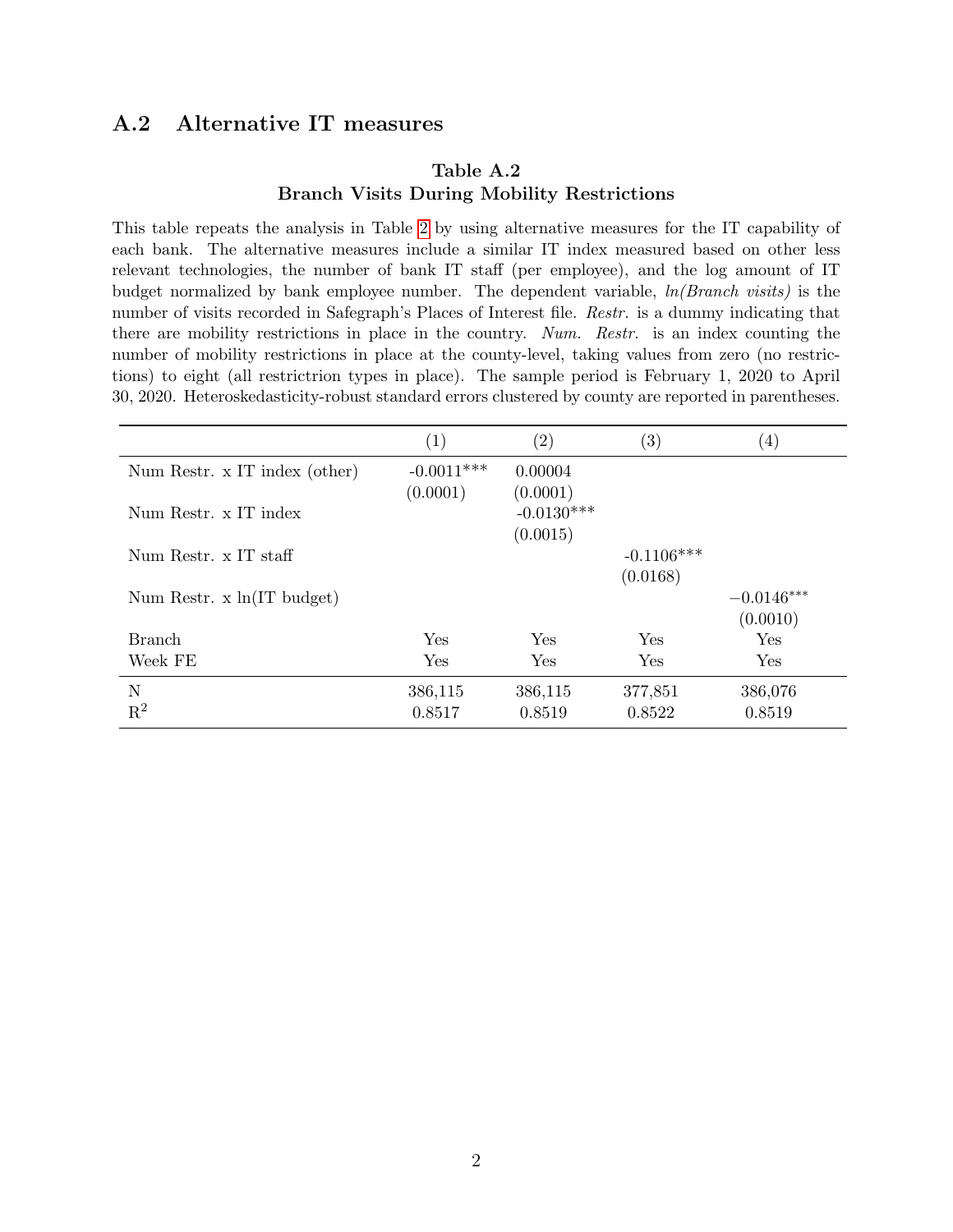#### Table A.3 Website Traffic vs. Bank IT (alternative)

This table repeats the analysis in Table [3](#page-38-0) by using alternative measures for the IT capability of each bank. The alternative measures include a similar IT index measured based on other less relevant technologies, the number of bank IT staff (per employee), and the log amount of IT budget normalized by bank employee number. The dependent variable is Online Traffic which is defined as  $log(10^6 - Alexand)$ , scaled so higher values equal higher web traffic. AlexaRank is the website's weekly Alexarank recorded in Censys, a cybersecurity dataset. Restr. is a dummy indicating that there are mobility restrictions in place in the country. Num. Restr. is an index counting the number of mobility restrictions in place at the county-level, taking values from zero (no restrictions) to eight (all restrictrion types in place). The sample period is February 1, 2020 to April 30, 2020. Heteroskedasticity-robust standard errors clustered by bank are reported in parentheses.

|                           | (1)          | $\left( 2\right)$ | (3)          | $\left( 4\right)$ |
|---------------------------|--------------|-------------------|--------------|-------------------|
| IT index (other) x Restr. | $0.0805***$  | $0.0463**$        |              |                   |
|                           | (0.0099)     | (0.0181)          |              |                   |
| IT index x Restr.         |              | $0.0937*$         |              |                   |
|                           |              | (0.0478)          |              |                   |
| IT staff x Restr.         |              |                   | $3.5311***$  |                   |
|                           |              |                   | (1.2255)     |                   |
| $ln(IT$ budget) x Restr.  |              |                   |              | $0.1110**$        |
|                           |              |                   |              | (0.0457)          |
| Restr.                    | $-0.6129***$ | $-0.6169***$      | $-0.4372***$ | $-0.4024***$      |
|                           | (0.1365)     | (0.1371)          | (0.1250)     | (0.1208)          |
| Bank FE                   | Yes          | Yes               | Yes          | Yes               |
| Week FE                   | Yes          | Yes               | Yes          | Yes               |
| N                         | 3,235        | 3,235             | 3,134        | 3,134             |
| $\mathbf{R}^2$            | 0.5493       | 0.5496            | 0.5465       | 0.5458            |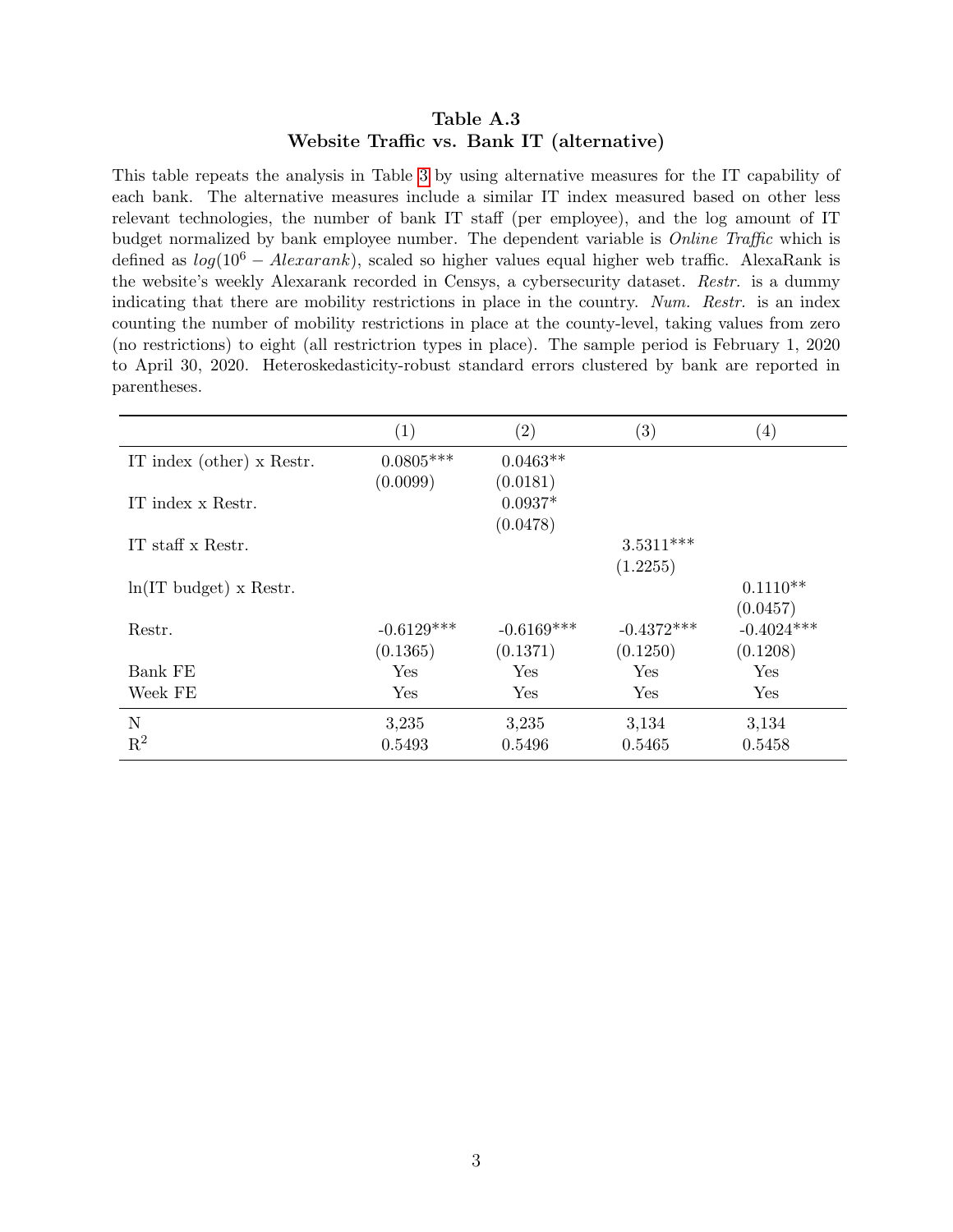#### Table A.4 PPP Lending and Bank IT (alternative)

This table repeats the analysis in Table [5](#page-40-0) by using alternative measures for the IT capability of each bank. The alternative measures include a similar IT index measured based on other less relevant technologies, the number of bank IT staff (per employee), and the log amount of IT budget normalized by bank employee number. The dependent varible is  $ln(PPP$  loans), the bank-county level amount of PPP loans originated.  $ln(CRA \text{ loans})$  is the natural logarithm of the total amount of CRA small business lending in 2018 by the same bank to the same county. We control for bank characteristics including size (measured by total assets), capitalisation (measured by both equity/asset ratio and tier-1 capital ratio), profitability (measured by return on equity and cost/income ratio), funding cost, personnel costs, and the number of states where the bank operates. Heteroskedasticity-robust standard errors clustered by county and bank are reported in parentheses.

|                       | (1)                  | (2)                     | (3)         | $\left(4\right)$ |
|-----------------------|----------------------|-------------------------|-------------|------------------|
| IT index (other)      | 0.0200               | $-0.0325*$              |             |                  |
|                       | (0.0134)             | (0.0174)                |             |                  |
| IT index              |                      | $0.1578^{\ast\ast\ast}$ |             |                  |
|                       |                      | (0.0368)                |             |                  |
| IT staff              |                      |                         | $2.9414**$  |                  |
|                       |                      |                         | (1.1860)    |                  |
| $ln(IT$ budget)       |                      |                         |             | $0.3792***$      |
|                       |                      |                         |             | (0.0956)         |
| $ln(CRA \cdot loans)$ | $0.4316***$          | $0.4320***$             | $0.4354***$ | $0.4284***$      |
|                       | (0.0193)             | (0.0184)                | (0.0192)    | (0.0183)         |
| ln(Deposits)          | $0.4085***$          | $0.4099***$             | $0.4064***$ | $0.4107***$      |
|                       | (0.0133)             | (0.0130)                | (0.0134)    | (0.0128)         |
| Bank controls         | $\operatorname{Yes}$ | Yes                     | Yes         | Yes              |
| County FE             | $\operatorname{Yes}$ | Yes                     | Yes         | Yes              |
| HQ State FE           | $\operatorname{Yes}$ | Yes                     | Yes         | Yes              |
| $\mathbf N$           | 27,873               | 27,873                  | 27,873      | 27,873           |
| $R^2$                 | 0.680                | 0.682                   | 0.681       | 0.683            |